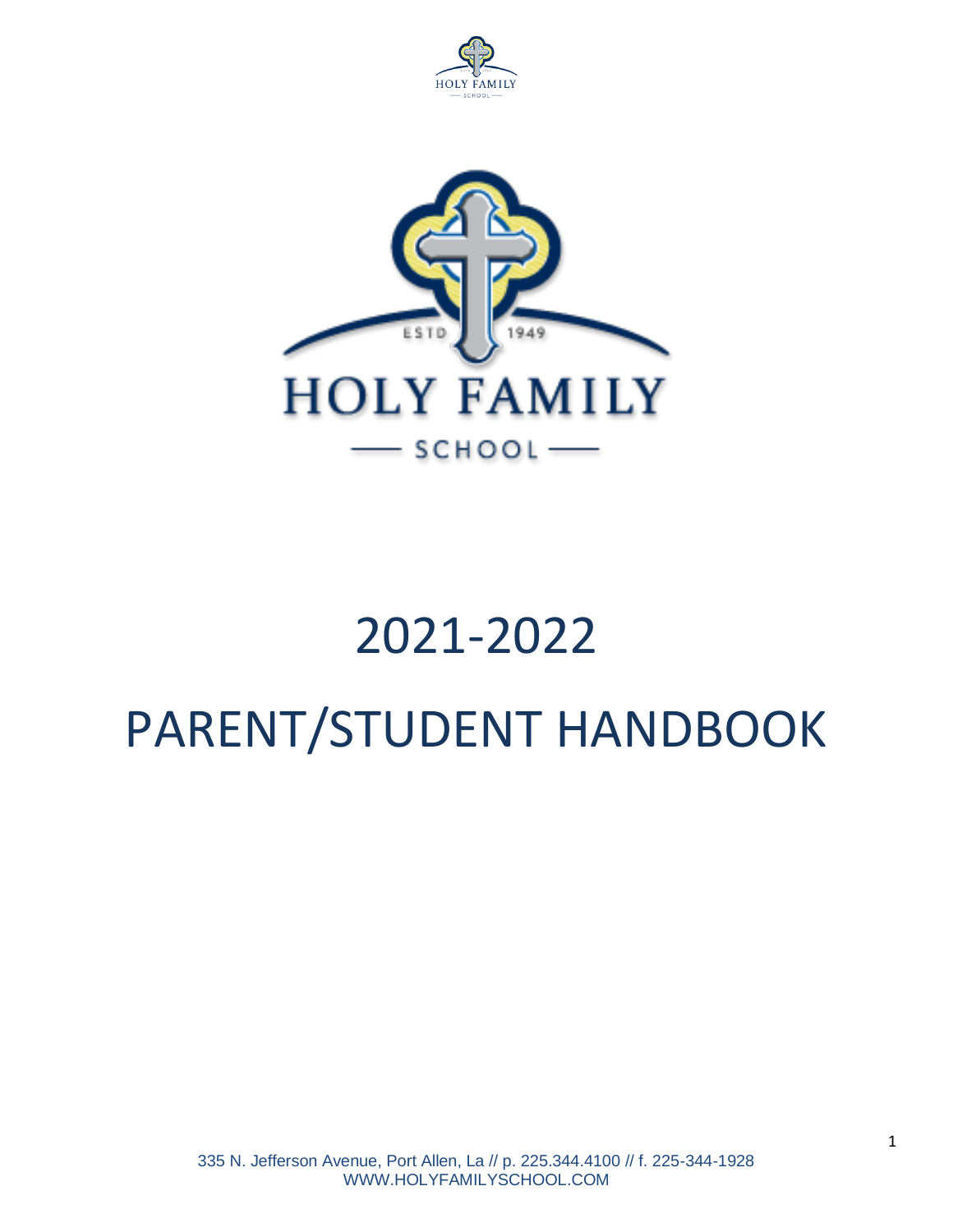

# **Mission Statement**

Holy Family School is a Catholic educational community which reflects Christ's presence in our daily thoughts, words, and actions.

## **Prayer**

*Loving God, Help me to reflect Christ in my thoughts, words, and actions. Amen*

## **Philosophy of Education**

As educators in a Catholic school, we dedicate ourselves to establishing moral values through a program of instruction that forms each person spiritually, mentally, and physically as an individual and as a member of our faith community.

## **Administrative Staff**

Fr. Ryan Hallford, Pastor, Holy Family School

- Mrs. Alise Ashford, Principal
- Mrs. Allison Owens, Assistant Principal
- Mrs. Heather Willis, Guidance Counselor
- Mrs. Trisha Rawlinson, Communications Director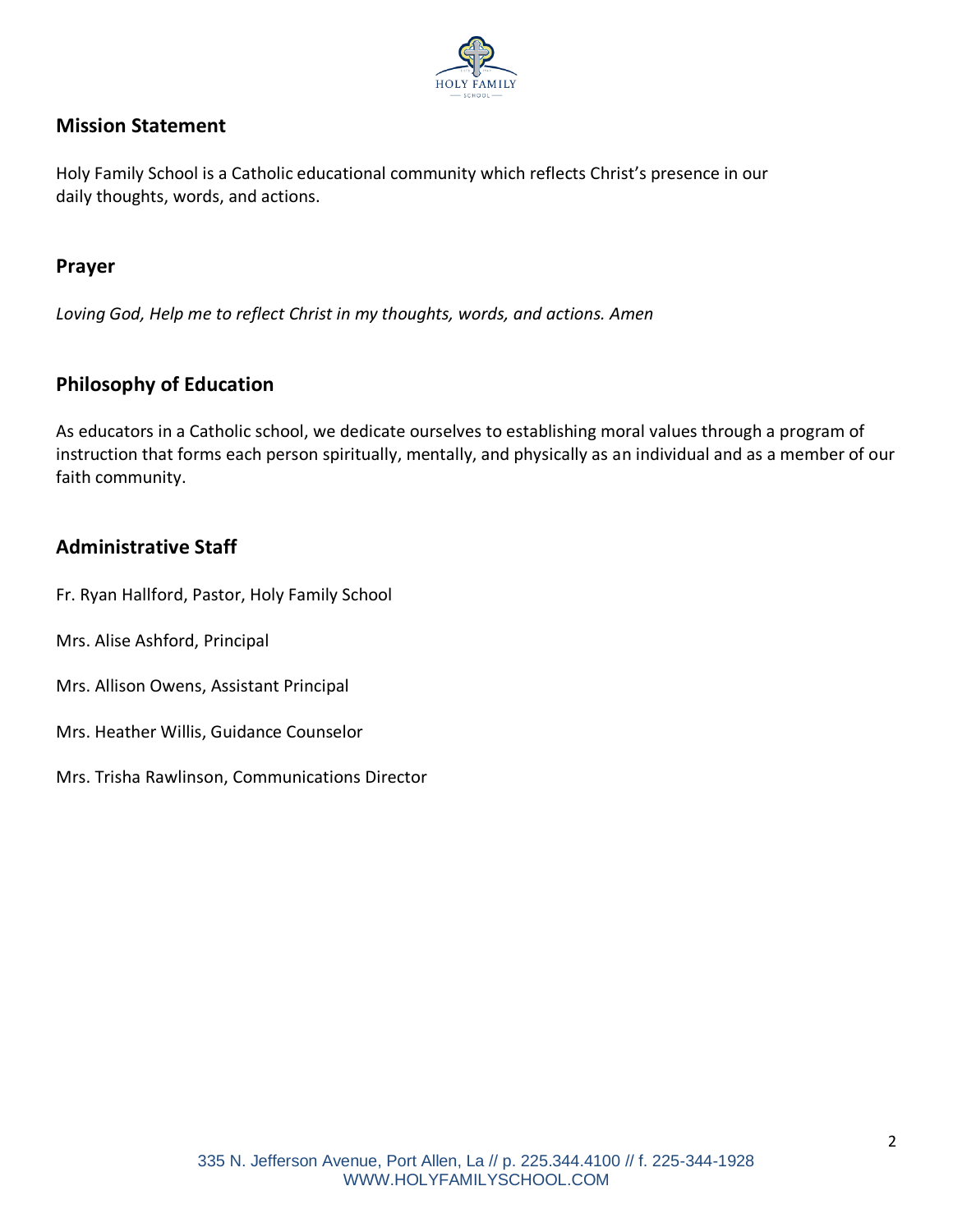

Dear Parents:

Holy Family School opened its doors 72 years ago under the direction of the Marianite Sisters of Holy Cross and the pastor of Holy Family Church and began a wonderful tradition of Catholic education in this community. This school is a vital and integral ministry of Holy Family Church Parish while also serving the needs of families and students in our surrounding communities.

Holy Family School community promotes academic excellence and service in a safe, caring Christ centered environment so that each child fully develops his/her potential. The Catholic identity of the school requires all school members to treat each other with dignity and respect and to model the gospel values of compassion, respect, and caring and concern for others.

All Catholic schools operate under contract law. Parents who want a Catholic education for their child/children enter into a contractual agreement with the school. With this agreement come expectations placed on both parents and students, as well as the administration of the school. It is required that parents/guardians and their child/children sign a statement indicating an understanding and willingness to abide by the rules and regulations of the school handbook. Failure to abide by the regulations and policies of the school may result in the student's dismissal from the school.

This handbook contains our policies and procedures which ensure the smooth and orderly daily operation of the school. It is intended to assure effective communication between home and school. Careful reading of this handbook will foster understanding, cooperation, and support. The school administration has tried to anticipate as many circumstances and problems as possible. However, as new situations arise, the principal has the authority to use his discretion in decision-making and/or to amend the handbook if necessary. Please read the handbook carefully before signing. Please discuss its contents with your child, stressing the importance of his/her cooperation. Having done this, please print and sign the form stating that you have read the handbook and agree to be governed by its provisions. These signed forms are to be returned to homeroom teachers the first week of school.

We must work together to strengthen our school, to continue the vision of the Marianites and to promote the school's successes in a positive supportive manner.

God Bless,

Alise Ashford Principal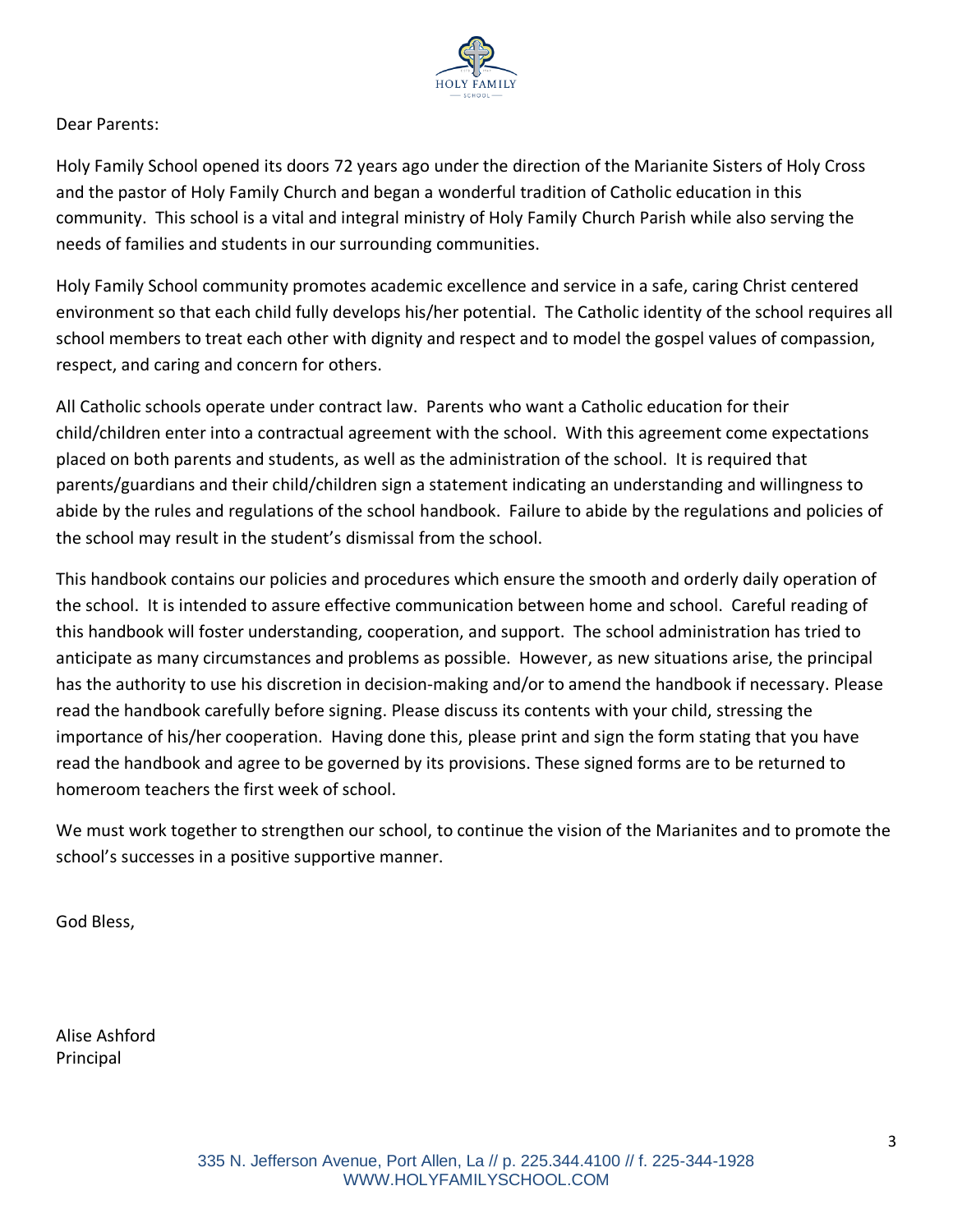

## **INTRODUCTION**

Holy Family School personnel are ultimately responsible for the orderly operation of the school and decisions are made in the best interest of all students.The education of a student is a partnership between the parents and the school. Just as the parent has the right to withdraw their child, if desired, the school administration reserves the right to dismiss a student if it is determined that the partnership has been broken.

If a parent feels that there is a legitimate concern, they are encouraged to express the concern to the appropriate personnel, (prior to posting on social media) in a manner that is discreet, respectful, supportive, and confidential. Discretion should also be used in the wording of messages that are hand-carried by students, as well as in telephone, texts, e-mail, social media posts and conversations regarding school matters with school personnel or other parents. This policy also applies to parental participation at all activities, functions, and events of HFS whether as a spectator, sponsor, coach, etc.

Failure to abide by the regulations set forth in this handbook by students and parents, may result in the parent's restriction from participation in all activities, functions, and events at HFS, and/or their student's dismissal from HFS.

Per the Catholic Diocesan Attorney:

- *Holy Family School will follow the ongoing guidance of the U.S. Center for Disease Control and Prevention ("CDC") and the Louisiana Department of Health ("LDH") regarding health-care issues generally, and particularly with respect to the Covid-19 virus and schools. All members of the Holy Family School community (including without limitation - faculty, school staff, cafeteria staff, students, parents of students, volunteers, and visitors) must follow all applicable CDC and LDH guidelines (as well as those issued by the school), policies, and procedures at all times when they are physically present on Holy Family School's campus or participating in a school-related activity.*
- *Parents are responsible by enrolling their children in the school to agree that they and their children will abide by all health/safety guidelines issued by applicable civil authorities, as well as those issued by the school. The school will comply with all health information reporting mandated by civil authorities.*

## **ADMISSION POLICIES**

The principal of HFS is responsible for the implementation of the established admissions policies. The administration of HFS reserves the right to make a valid judgment for acceptance or denial of a student based on a potential student's success at school.

The following criteria is followed:

- Active contributing members of area church parishes verified through *identified offertory giving (IOG)*
- Siblings of current students in good standing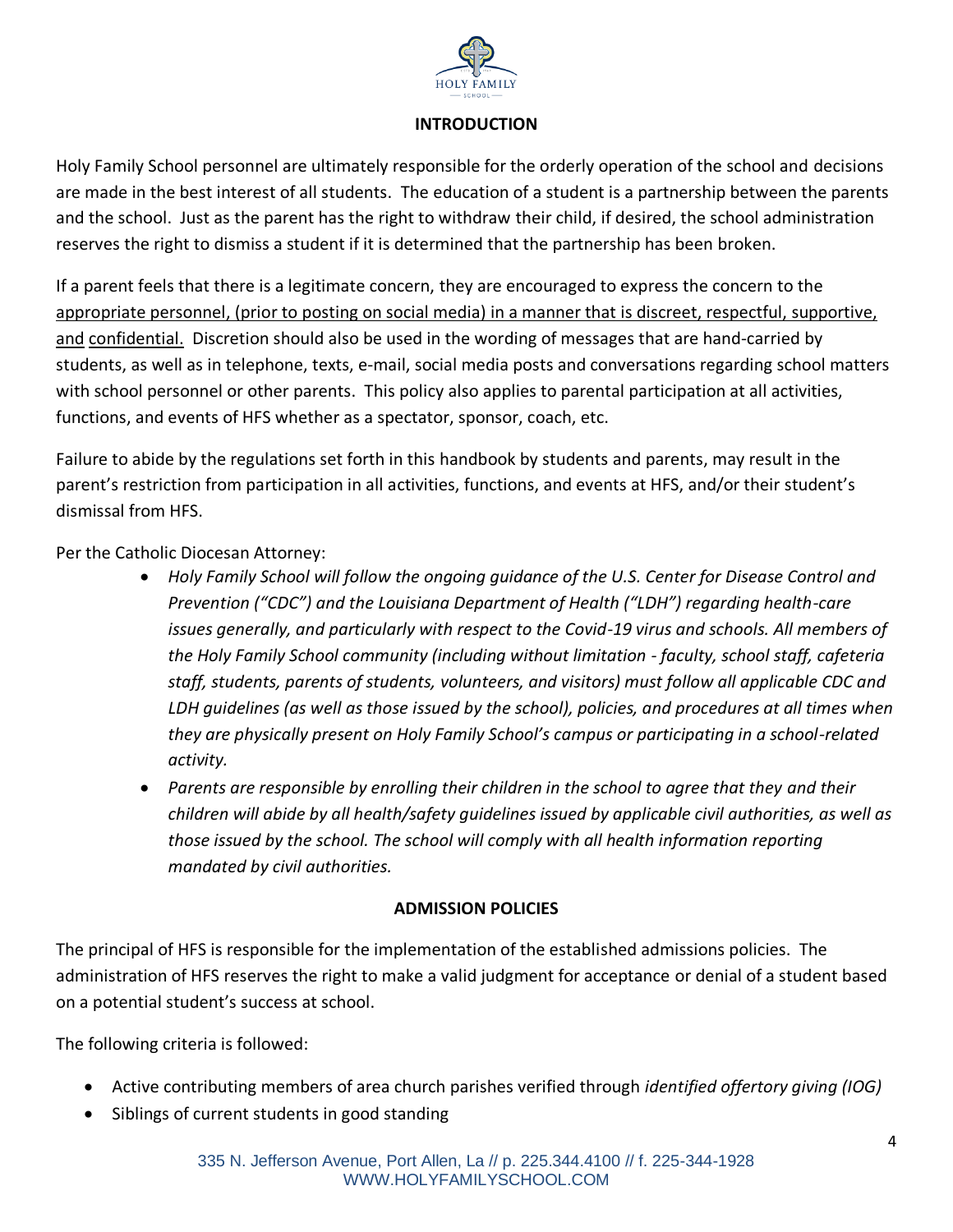

- Children of current faculty
- Children of alumni
- Current students in good academic, disciplinary and financial standing
- Students in good academic and disciplinary standing from other schools
- Non-Catholic children whose parents allow them to participate in the school's religious education program other than the reception of the sacraments.

The following documentation must be presented at the time of registration:

- Board of Health Certification of Birth
- Certification of Baptism
- Updated immunization records (Holy Family School does not accept waivers)
- Social Security card
- Academic records (latest report card, last year's full report card)
- Standardized test scores and/or special needs testing (Academic, Gifted)
- Legal certified court documents regarding custody situations.

State age requirements:

- Students entering PK must be four years of age on or before September 30
- Students entering K must be five years of age on or before September 30
- Students entering  $1^{st}$  grade must be six years of age on or before September 30

All new students are accepted on a probationary basis in order to determine if HFS can meet the needs of the student. At the end of the first semester probationary period, a conference will be held as needed. Full and open disclosure of records and academic, medical, and behavioral history is required. Failure to do so may result in the immediate dismissal of the student from HFS. HFS may not be required to meet any special conditions or accommodations not disclosed at registration.

HFS abides by the provisions of the Buckley Amendment with respect to rights of non-custodial parents. In the absence of a court order to the contrary, school will provide non-custodial parent with access to academic records and other school information regarding his/her child. If there is a court order, it is the custodial parent's responsibility to provide the school with a court-certified copy of the court order.

## **AUXILIARY SERVICES**

## **ADVISORY BOARD**

The Advisory Board shares in a consultative way the responsibility of the pastor and principal in the operation of the school. Final decisions regarding school matters are made by the pastor and school administrators. Meetings are held six times a year. The right of parents to address the Advisory Board is limited to any person whose petition has been properly presented and included in the agenda in advance of the meeting.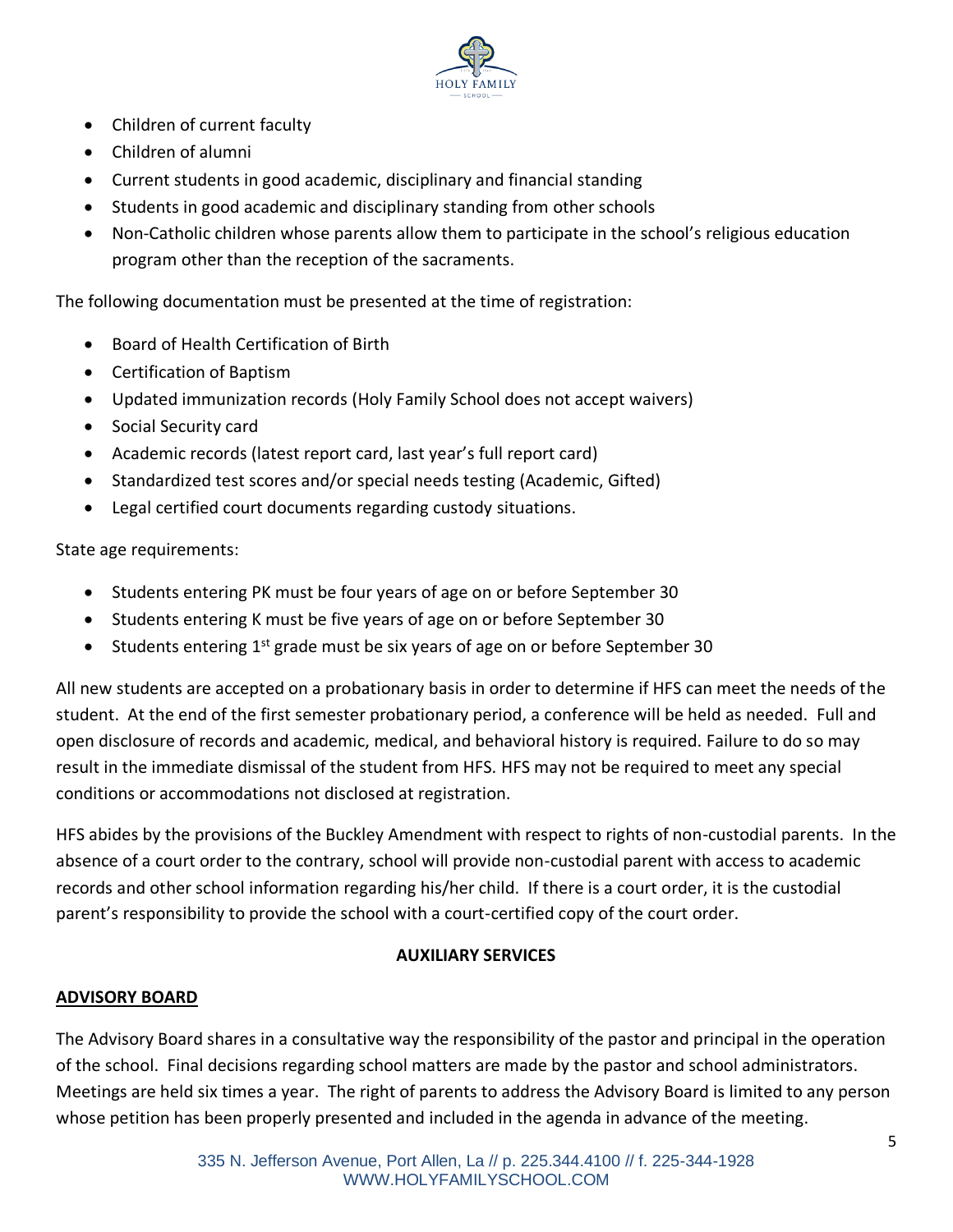

Advisory Board Mission Statement: As an advisory board, we strive to be a faith-centered group that models a spirit of cooperation and interdependence with the pastor, principal, and staff. We are a diverse section of individuals with different interests and various talents continuing to incorporate family values in an enriched educational religious environment.

## **AFTER CARE SERVICES/EXTENDED CARE**

HFS provides extended care services for HFS students on the days that school is in session. Students may be registered on a full-time or part-time basis; there is no daily rate for Bear Care. There is a registration fee of \$40.00 for each family and is due on August 15<sup>th</sup>. Full-time registration for Bear Care is 3-5 days per week and tuition is \$140 per month. Part-time registration for Bear Care is 1-2 days per week and tuition is \$80 per month. Full-time and part-time rates are prorated during December. Bear Care is available immediately after school until 6pm. Students who are left after 6pm will be charged a \$20 late fee which must be paid at the time of pick-up. Any unpaid fees will be forwarded to the bookkeeper and an additional \$5 late fee will be assessed. Details concerning the specifics of the program can be obtained by contacting the Bear Care Director, Mrs. Pat Crocker at 344-4100 or pcrocker@hfspa.com. A handbook is provided for parents at the beginning of each year.

If a student must attend Bear Care due to an emergency, or because they were not picked up in the carpool line due to unforeseen circumstances, a \$20 fee will be charged and must be paid at the time of pickup. Any unpaid fees will be forwarded to the bookkeeper and \$5 late fee will be assessed.

Earliest pickup time for bear care will be 3:15. No students will be released to parents/guardians before that time.

Tuition is due on the 1<sup>st</sup> of each month, and late after the 10<sup>th</sup> of each month. Students who owe tuition after the 15<sup>th</sup> of each month will not be allowed to return to Bear Care until all past due tuition is paid. There is a \$50 late fee added to tuition paid after the 10<sup>th</sup> of each month (except August).

Students that are 30 days behind on tuition payment for Bear Care services will be dismissed from the program due to non-payment and are unable to return until payment is made in full. If there is a balance due to Bear Care after school is concluded for the year, payment is due to the school, not Bear Care at that time.

## **GUIDANCE SERVICES**

Holy Family School has a full-time guidance counselor who serves as a part of the administrative team and is also a resource person to teachers and parents. Guidance services are available when a child demonstrates special academic, social or emotional needs. Appointments with the counselor can be made confidentially through contacting the counselor.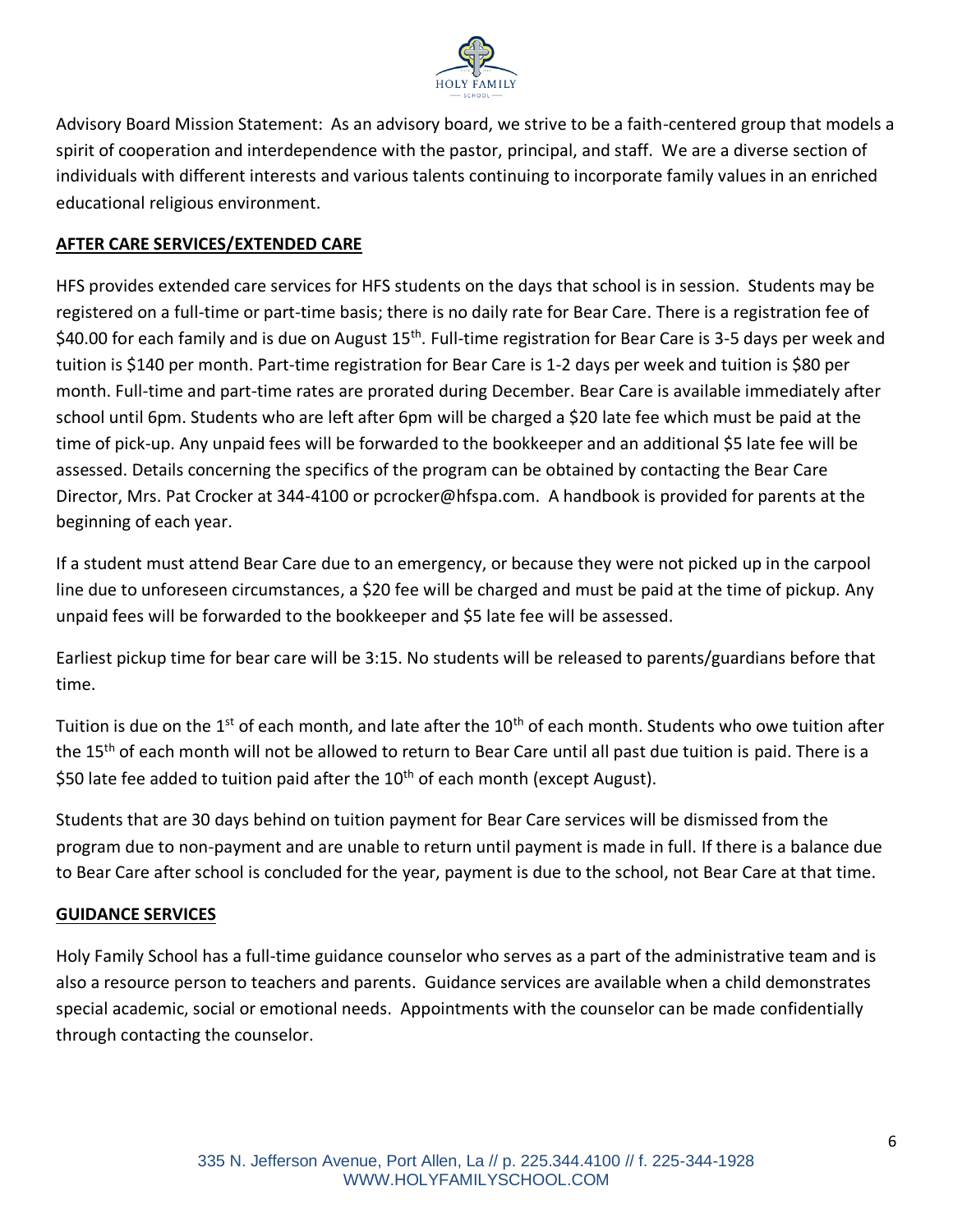

While every consideration will be given to honor confidentiality, issues involving violations of law or those that endanger the health or safety of the student themselves or members of Holy Family School community may breach this expectation of confidentiality.

## **LEARNING ACCOMMODATIONS**

Students with educational evaluations may be afforded academic accommodations, including but not limited to, extended time on tests and preferential seating in the classroom. Major adjustments including those that require additional cost may be considered beyond the school's ability to provide service and, thus, might not be incorporated into the student's educational services.

Requests from parents for completion of evaluation forms must be made directly to the Holy Family School Counselor, who will return such forms directly to the evaluator. Likewise, the final evaluation report must be submitted directly to the Holy Family School Counselor in order for the evaluation to be reviewed by the school for possible accommodations in academic services.

A full and current educational evaluation must be completed by a clinical psychologist or clinical psychiatrist at the parents' expense, or through the West Baton Rouge Parish Pupil Appraisal Office in order for a child to receive any academic accommodations. Educational evaluations must be conducted every three years after initial evaluation in order for services to be continued. Once a student has a current evaluation on file for which accommodations are made, the effectiveness of the accommodations will be reviewed annually.

## **HOME AND SCHOOL ASSOCIATION**

The Home and School Association's main purpose is to provide service to the school through the coordination of parent volunteer activities. Activities include but are not limited to: grandparents' masses and receptions, staff appreciation activities, vision and hearing screenings, school photograph days, fund-raisers and holiday parties and treats (elementary students will have parties and middle school students will be given end of the day treats). At the discretion of administration and the Home and School Association, decisions will be made and relayed regarding parents contributing money towards a teacher gift/class party. In these instances, donations will be collected by the room mom. Parents are not to collect money for any of the above listed events from students for any reason.

## **SCHOOL FOOD SERVICE**

Cafeteria services are provided through the federal government and the Diocesan School Food Service Programs. The school's food service manager is responsible for seeing that federal and diocesan guidelines are followed regarding food selection and preparation. PreK students are required to participate in the lunch program unless there is an extenuating circumstance, and it is approved by the principal. All students in grades K-8 are encouraged to participate. Students are issued an ID number at the beginning of the year and are checked in each day in the lunch line.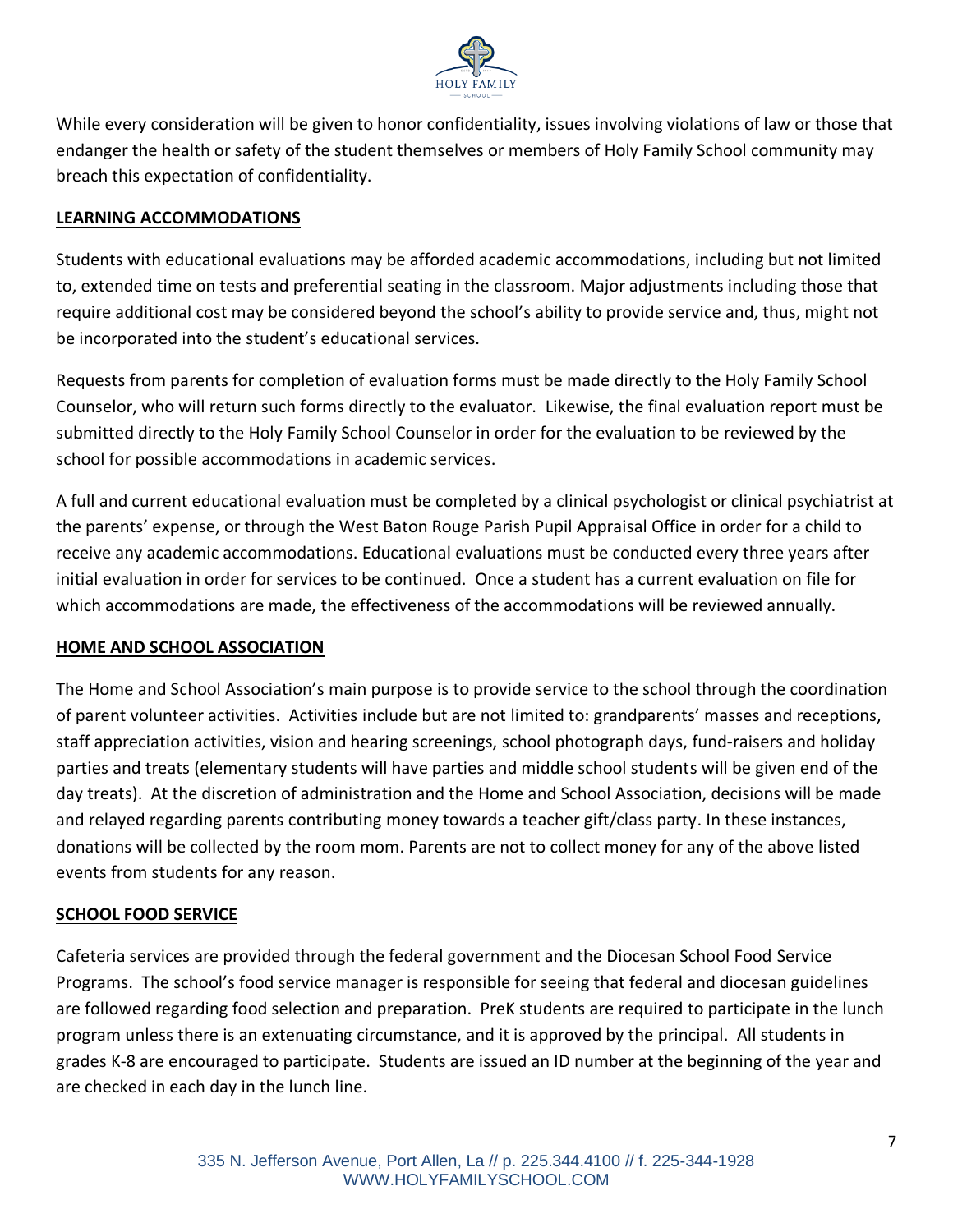

Periodically, balance statements are completed by the cafeteria manager and sent home with students. The August payment is due at the end of the first week of school. The remaining payments are to be made by the fifth of each month beginning in September with the last payment due no later than April 5. Checks are made payable to the HFS Cafeteria. Current meal prices are posted on the diocesan website. Cafeteria payments may be made online. If there is a balance due to the cafeteria after school is concluded for the year, payment is due to the school, not the cafeteria, at that time.

In compliance with Diocesan policy, students are not permitted to charge meals or extras. When an account is past due, parents will be called and required to settle the account immediately. Parents may apply for free and reduced lunch fees each year through the cafeteria manager's office or during the year if an emergency arises. If a child is allergic to certain food or milk products, a doctor's note and diagnosis is to be submitted to the cafeteria manager and the school office the first week of school. Parents are NOT to communicate these allergies to their children for relaying to the cafeteria manager. For the safety of all children, especially children with allergies, NO peanut butter or nuts are allowed on campus at any time including those food items made in facilities using peanut products. Please be reminded that all classroom parties must be peanut free as well.

Breakfast is served daily from 7:10-7:30am.

Lunch visits from parents/relatives of all students are encouraged. Visitors must have exact change for the cost of the lunch on the day they are eating lunch at school (adult price is \$5.00) All visitors must check in at the office after arriving on campus and receive a visitor badge that must be worn while on campus and then returned to the office before leaving.

According to Diocesan Food Service guidelines, NO fast food or drink is allowed in the cafeteria, anywhere on campus, and cannot be brought or bought on a field trip. Additionally, if your child brings lunch to school, the drink in their lunchbox cannot be a soft drink.

#### **PARENT TEACHER CONFERENCES**

Parent conferences may be called as needed throughout the school year.

Parent-teacher conferences may be initiated by either the teacher, the parent, or a member of administration. There will two scheduled parent-teacher conferences (Fall and Spring) in which students will not be present at school. The Fall conference will be mandatory for all parents. The Spring conference will be for specific students and those parents will be contacted to come in.

While every consideration will be given to honor confidentiality, issues involving violations of law or those that endanger the health or safety of the student themselves or members of Holy Family School community may breach this expectation of confidentiality.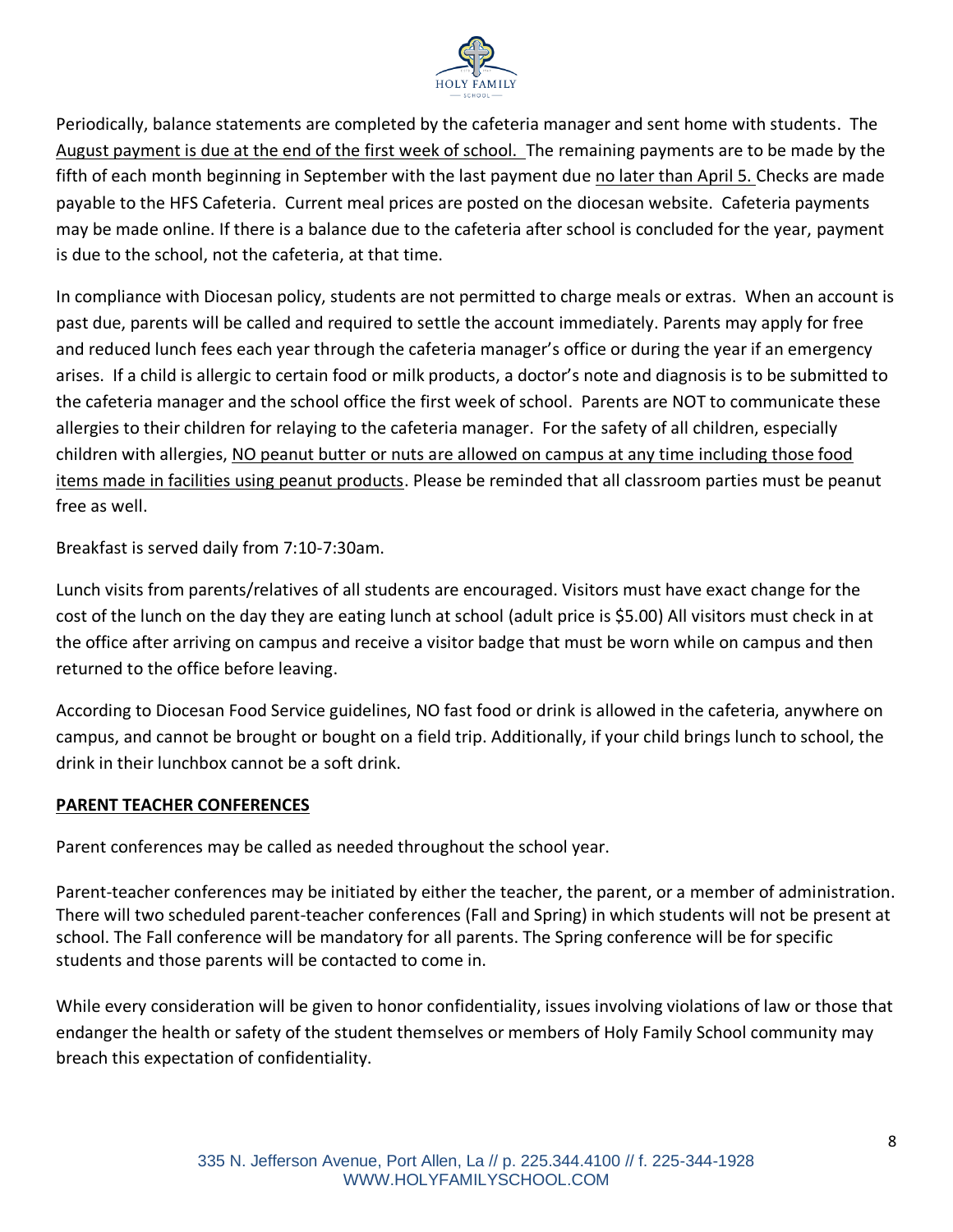

#### **PARENT COMMUNICATIONS**

Communication with parents is very important to the school staff. Every effort will be made to answer phone calls or emails within 24 business hours. Although communication is very important to us, we ask that parents NOT call or email teachers or school staff at home/cell or discuss school business in public places in the community.

A message can be left for each teacher with the school secretary.

Parent newsletters are published on the school's website, as well as eBlasted out, on a weekly basis. Information about upcoming school events, special days, and other important information is contained in the weekly parent newsletter as well as the Holy Family website and Facebook page. It is the responsibility of the parent to read the newsletter each week.

Primary communication from administration to parents will come in the form of e-mail blasts. Other means of communication include phone blasts via SchoolMessenger, Holy Family School Facebook page, and Google classroom.

Parents are to inform the administration and classroom teachers concerning students with physical or mental health conditions which require special consideration or any family emergencies, illness or death which might seriously affect the child's performance at school.

Arrangements concerning after school activities are to be made at home before your child leaves for school in the mornings. In emergency situations which require a transportation change, parents are to call the school office before 2pm (if 1<sup>st</sup>-8<sup>th</sup>) and before 1:30 (if PK/K) so that the child can be notified during end of day school announcements. Unless written permission or a call from a parent is received, the child will be sent home on the appropriate bus or to the assigned carpool location (the regular way of getting home each day). In order to maintain smooth dismissal procedures, *parents are not allowed to check out students after 2:00 pm from the front office.* 

Parents will remain in their vehicles and call the office to check out their child. Their child will then be escorted outside to the vehicle by a staff member.

In order to keep emergency information current, parents are to notify the office in writing of any change of physical/mailing address, e-mail address, or telephone numbers. If a parent begins a new job or changes jobs, this new information should also be forwarded in writing to the school office.

#### **SOCIAL MEDIA**

Sending or posting negative or inappropriate messages about the school by teachers, parents, or students is forbidden. This includes but is not limited to student-to-student texting, personal websites, Facebook, Twitter, Snapchat or other social media.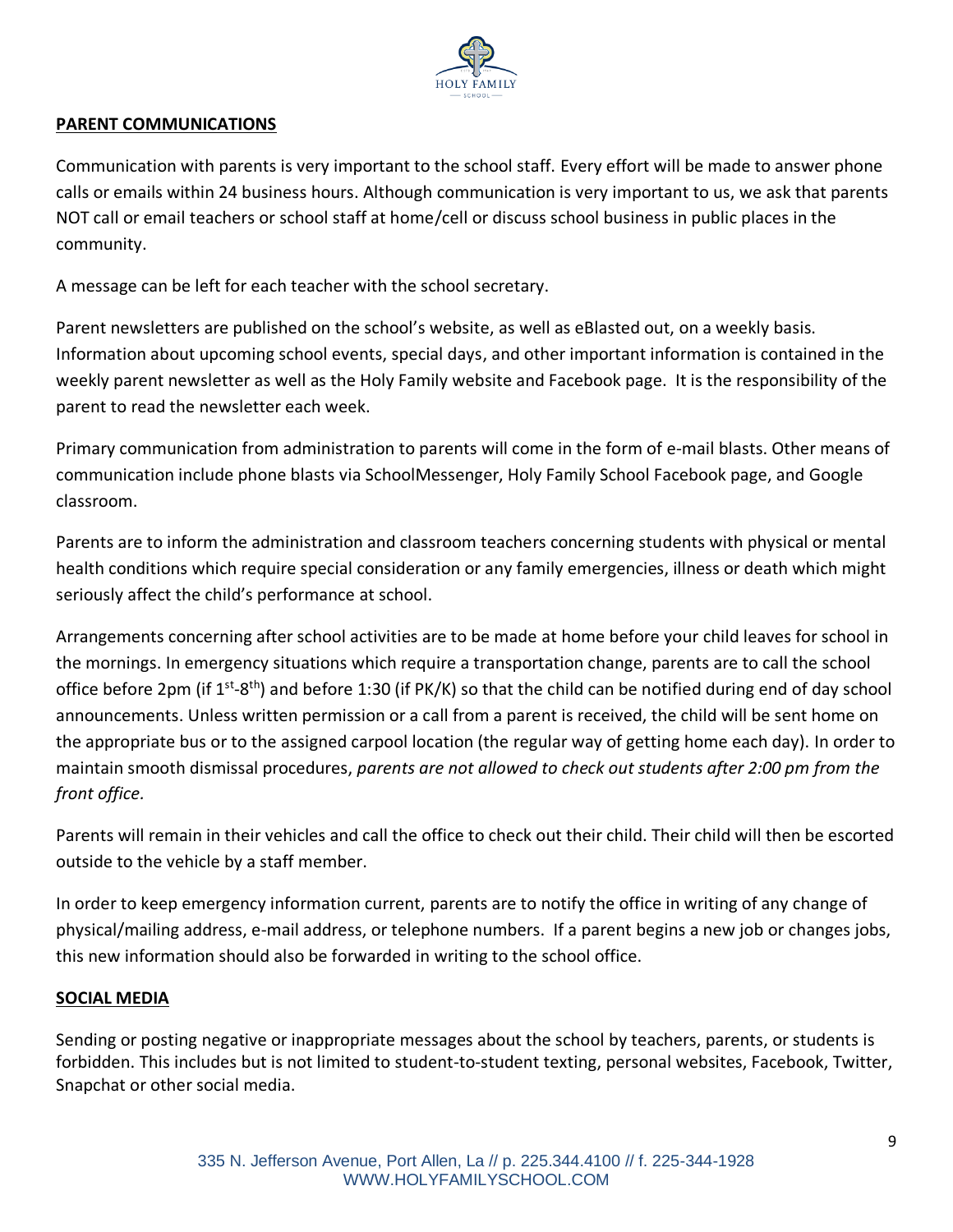

The posting on any website, social media, email, or other message system or transmission of images or information in any format related to the school, its staff, or students, that is defamatory, abusive, pornographic, or which could be construed as threatening or disputing, the character of another person or Holy Family School is prohibited.

#### **TRANSPORTATION SERVICES**

Transportation is administered through the West Baton Rouge Public Schools system and STS. The WBR Transportation Director is responsible for making decisions regarding eligible riders. Special permission applications regarding transportation are required to be submitted to the Holy Family School office. The applications are then forwarded to the WBR Transportation office. Approval must be given by WBR personnel. Any student who fails to meet his/her responsibility regarding school bus behavior will jeopardize further use, either temporarily or permanently. Parents are responsible for providing transportation on days when transportation is not provided by WBR. Prior notice will be given.

As stated above, children who are going to be checked out of school early, parents are required to send written notification to school with the student when a scheduled early release is necessary, and the check-out must occur before 2:00 pm. The students should give the note to their homeroom teacher to be sent to the office. If no written communication has been sent and the person is not listed as a parent or emergency contact on school records, the parent will be contacted prior to the student being called from class or released.

Students will be called to the office to be dismissed. If a student must leave before the end of the last class period of the day, it is the student's responsibility to take home the necessary books and to obtain homework assignments.

#### **TIME AND TALENT PROGRAM**

Our goal is to promote community, commitment and service to the school and parish. Therefore, each family is required to provide *16 hours* of school service each school year, *4 hours of which must be worked at the Bear Fair*. All time and talent hours performed after *May 1* will be credited to the next school year.

\*\*Note for 2021/2022 school year: There are 2 Fairs this year - a Fall Bear Fair and a Spring Bear Fair. 4 hours must be worked at EACH Bear Fair – 4 at Fall Bear Fair and 4 at Spring Bear Fair for a total of 8 fair hours that goes toward the 16-hour time and talent hour total for the year.

School administration and the HFS Advisory Board recognize that there may be an unforeseen emergency which prevents the family from meeting this requirement. If this happens, parents must pay a Time and Talent assessment fee of \$300 (or \$25/hour) by May  $1<sup>st</sup>$  for the required 12 hours of service.

If parents or guardians do not show up or make prior arrangements for their 4 hours of required Bear Fair time an additional \$400 (or \$100/hour) assessment fee will be charged to that family.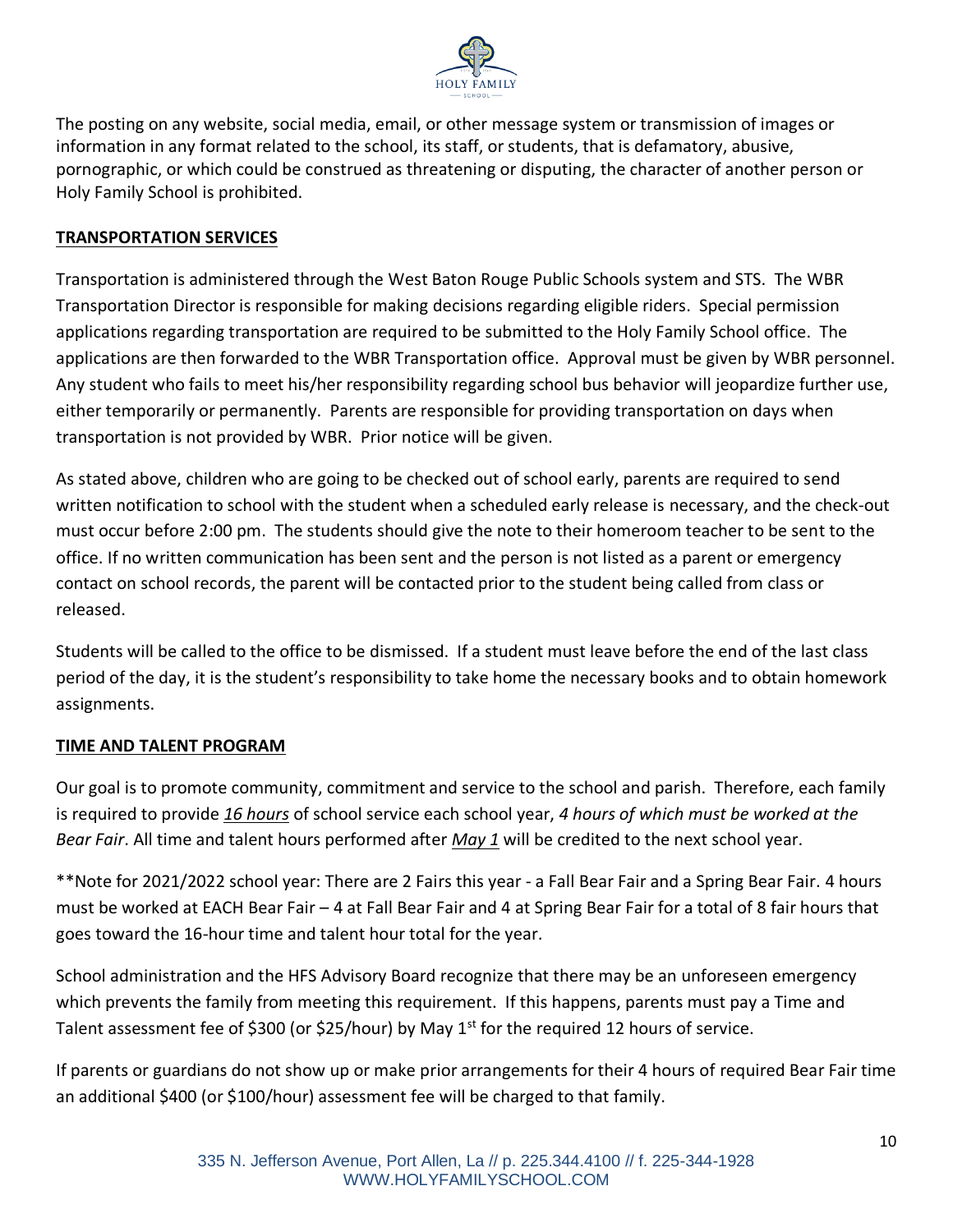

Opportunities for service include:

- Parent workdays (2 Saturday half-days equaling 8 hours)
- Student retreats
- Athletic events (contact Bart Saia bsaia@hfspa.com)
- Field trip chaperones (with prior child protection clearance)
- Service on committees (Advisory Board, Home and School, Finance Committee, etc.)
- Cafeteria volunteer
- Library volunteer and helping with Book Fair
- Electrical work donated
- Landscaping and maintenance throughout the year
- Preparing food for teacher luncheons or special events during the year
- Volunteer substitute teacher or coach (with prior child protection clearance)
- Volunteer help with technology (IT help)
- Plumbing and maintenance work (painting, carpentry, general maintenance throughout the year)
- Papa Bears (contact Jason Kolb [jkolb@coburns.com](mailto:jkolb@coburns.com) or Cody Hunt chunt@dow.com)
- Various projects throughout the year

Parents are responsible for completing the online submission of work they have done for hours. On the HFS website, under 'parent/student portal' and then 'time and talent form', there is a link where hours must be logged. ONLY after they are logged online do they show up as complete to the Time and Talent coordinator. To promote a sense of community through volunteering the administration and advisory board offer incentives: those working more than 50 hours will be recognized and honored at an appreciation reception/event at the end of the year.

Parents with children also in Pre-K3:

For Pre-K3, you will be required to work the 4-hour workday with Pre-K3 and will do the rest of your hours with the big school (including bear fair).

Parents with children only in Pre-K3 will need to work the full 16 hours with Pre-K3.

#### **FUNDRAISING**

Every year, Holy Family School holds a "Free Tuition Raffle". This is a wonderful fundraiser and has had extreme success over the past few years. The 1<sup>st</sup> place prize is a one-year free tuition for one student or \$3,000 cash. 2<sup>nd</sup> place prize is a ½ year free tuition for one student or \$1,500 cash. Finally, the 3<sup>rd</sup> place prize is \$500 cash. Many families have successfully won these prizes thus far and it is an incredible way to support Holy Family School. Each family is required to sell 1 book of 6 tickets. Each ticket is valued at \$25.00 (for a total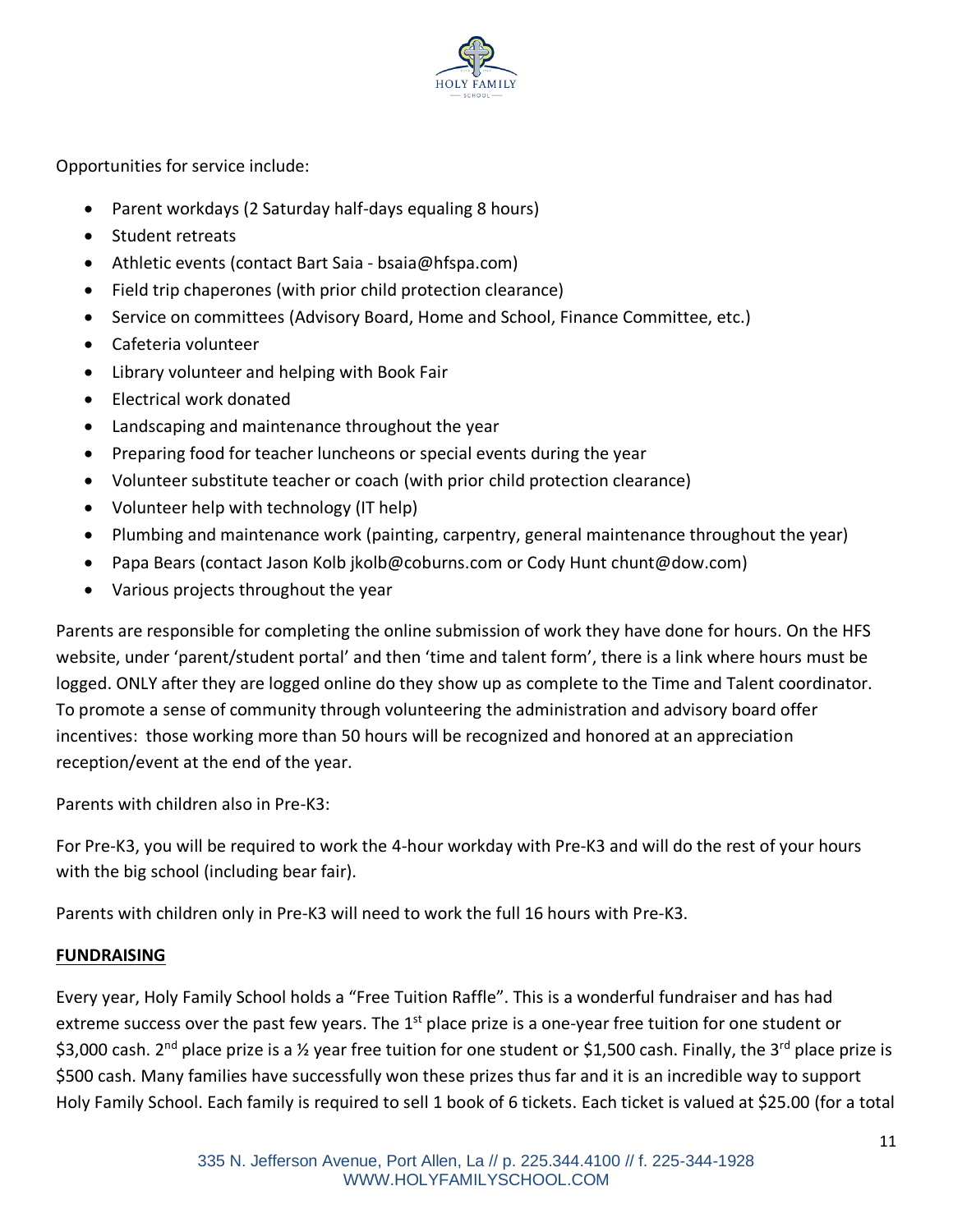

of \$150). This is **MANDATORY**. If you do not sell your book of tickets, you will be responsible for purchasing them. Failure to sell or purchase your book of tickets will result in \$150 being billed to the parent/guardian.

# **TUITION ASSISTANCE**

Through the generosity of the Saucier Family Memorial Fund, HFS is able to help struggling families with tuition assistance. Requests for assistance should be made before April 1<sup>st</sup> or when a crisis makes it necessary during the school year. If the need arises, contact the principal or bookkeeper. Forms are available on the HFS website under the Parent/Student portal and are due April 1st. Parents will be notified by May 15<sup>th</sup>. Assistance is awarded based on need, volunteer activity at school and church parish, and stewardship in church parish life.

\*Students may only receive one type of scholarship per year (Ava Jacob, ACE, LAS).

## **TUITION AND FEES**

The tuition rate and all fees are determined each year by the Holy Family School Advisory Board and the Holy Family School Finance Committee. Please be conscious of the details concerning financial obligations per calendar year as well as church parish involvement that are essential to this plan. HFS is an integral part of the parish and because the parish subsidizes the school in various ways, parents are expected to contribute to the life of the parish through regular contributions of time, talent, and monetary offerings (Identified Offertory Givers or IOG) using church envelopes or direct deposit.

The registration fee, and all other fees, are payable at the time of registration and according to diocesan policy, are not refundable. Late fees will accumulate at \$50/month if paid after the due date.

Tuition is paid in accordance with a pre-paid tuition plan. Parents have the option of paying the total cost in advance or by using the tuition loan plan through Gulf Coast Bank and Trust.

No fee may be included in the tuition loan agreement and fees are non-refundable.

**Gulf Coast Bank and Trust** will notify the school and the parents if loan payments are NOT paid on a timely basis. Any parent or guardian who has not resolved a delinquency within 30 days will be contacted by mail or telephone/email in an attempt to resolve the delinquency or to make other arrangements.

If a loan is delinquent more than 30 days, the balance is required to be paid, plus the accrued interest in full. If tuition is 30 days late, no grades will be posted online for the student. If tuition is 60 days past due, the student will not be allowed to come back to school until the loan is caught up. After 90 days, if the loan is charged back, it must be paid in full of cash or money order for the rest of the year. The account will be brought before the administrative team for review. If payment is not made, students will not be able to remain in school until payment is made in full. Students may be dismissed at the discretion of the principal for nonpayment.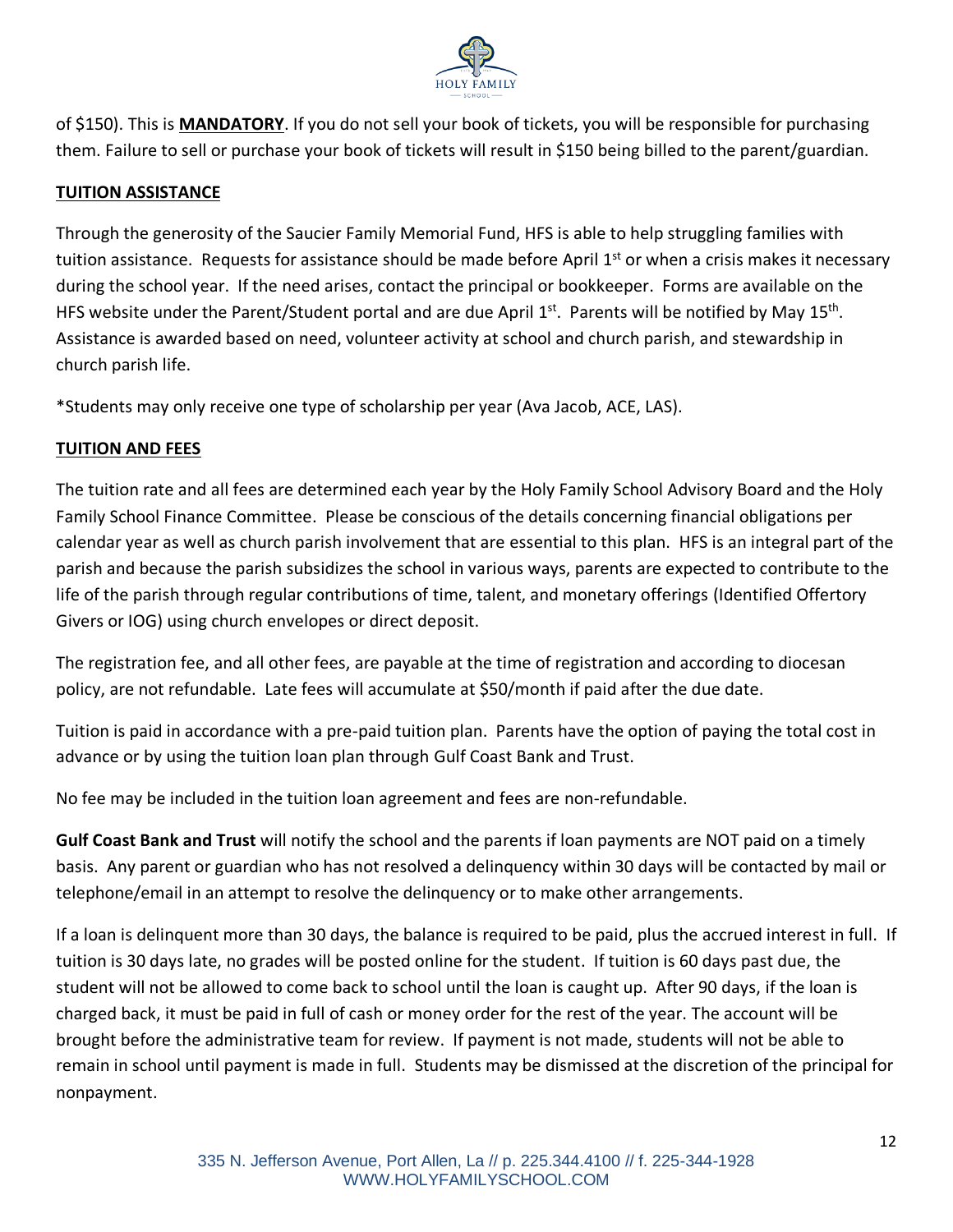

All tuition, fees, and balances (including time and talent unworked hours fee/ Bear Fair payment due for not working assigned 4 hours, and unsold raffle ticket fee) must be paid in full by May 1<sup>st</sup> each year in order for the student to receive a final report card. Holy Family reserves the right to withhold records for non-payment of tuition and fees. Report cards will not be issued until all exams have been completed and grades have been recorded. Records will not be forwarded to another school at the end of the year until all financial obligations have been met. If balances are not cleared, your child will not be allowed to attend school the following school year.

If tuition must be refunded for any reason the refund schedule is as follows:

| Between June $1^{st}$ and August $1^{st}$ | 50% |
|-------------------------------------------|-----|
| Before November 1st                       | 25% |

After November 1<sup>st</sup>, no tuition will be refunded.

Dropping your child from Holy Family School, without good cause (per the discretion of the principal), will result in inability to reapply.

## **REFERRAL TUITION DISCOUNT PLAN**

Holy Family School has a referral tuition incentive for families that refer other children and families to the school. If a family refers a new child to Holy Family and the child stays the entire following school year, the referral family will be given \$300. If two families refer the same new family, each of the referring families will receive \$150. The maximum amount of referral incentive money that is allowed is \$300 per new family. If a current Holy Family family refers two (2) new families, they would receive \$600 total, if both children stay for the duration of the following school year.

# **FOURTH CHILD TUITION DISCOUNT POLICY:**

In the event that a family has four children enrolled at Holy Family School at the same time in grades ranging from PK4-8<sup>th</sup> grade, the fourth child's tuition will be free of charge. If, at any time, there are less than four children enrolled at school at the same time (ex: one graduated from 8<sup>th</sup> and started high school), the "fourth free tuition" will not be in effect for that school year. However, it can pick back up the next year if there are again four enrolled all at the same time (example: there is a fifth child that begins school the next year even after the  $8<sup>th</sup>$  grader graduates).

## **VISITORS ON CAMPUS**

All persons arriving on HFS campus for personal or business matters are to report directly to the school office. Visitors will sign a logbook, recording purpose and time on campus and be issued a visitor's badge. Visitors are to sign out as well. Unidentified persons on campus should expect to be questioned and ID'd. The Diocese Office of Child and Youth Protection requires that all adults that may come in contact with a child have a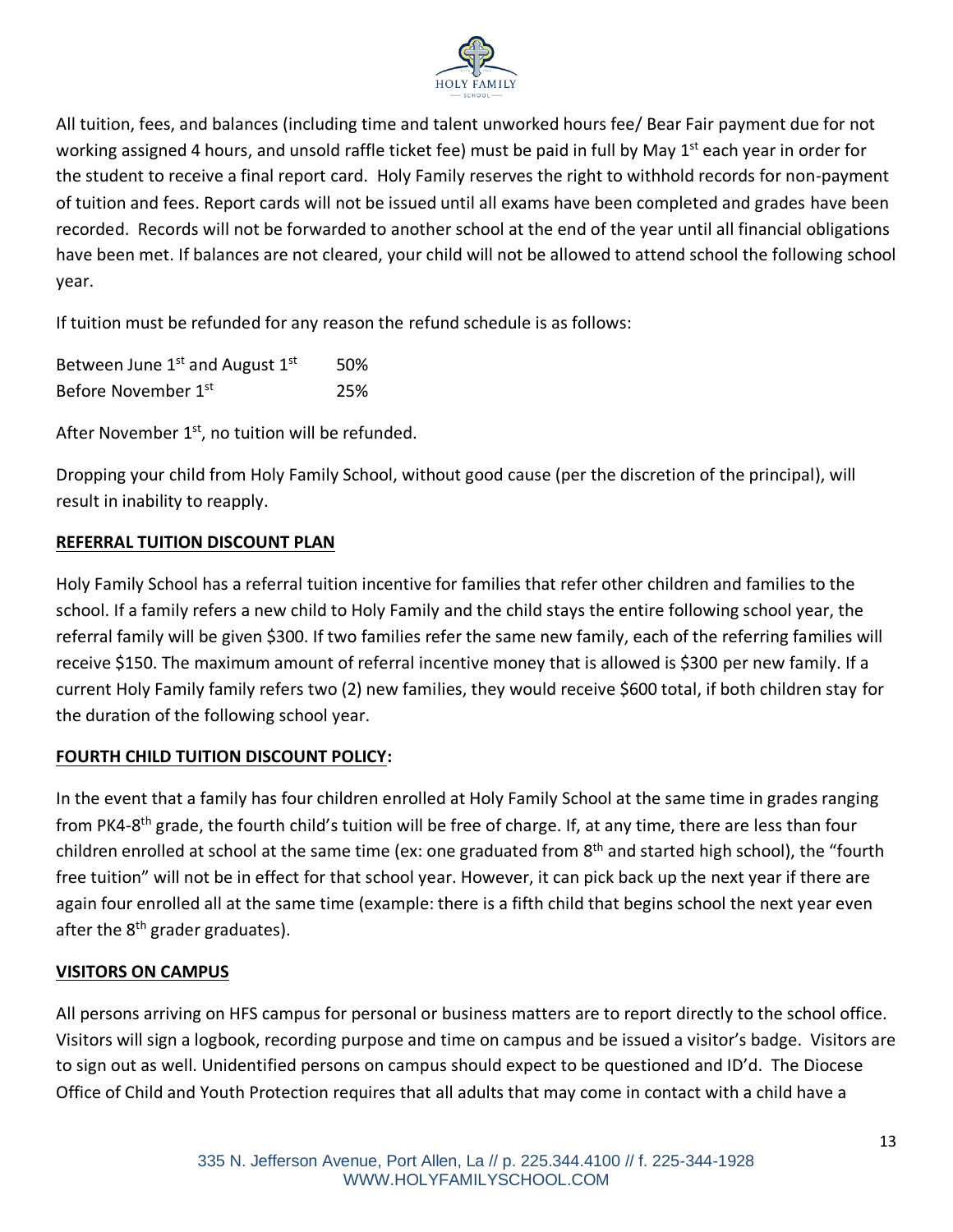

background check screening done through the Louisiana State Police. The additional requirements are listed on the Diocese of Baton Rouge website.

# **ACADEMIC POLICIES**

Students are expected to perform to the best of their ability. They are required to have minimally passing grades before advancing to the next grade and/or to remain in the school.

If at any time, the principal determines that HFS can no longer meet the needs of a student, a conference will be held with the parent(s) and that student will be asked to withdraw from HFS.

Headmaster, the school's online grading system, is available to all parents of students in grades 1-8 and is located on the HFS website. Parents are provided with a username and password for access to grades online. This access code with directions is sent home to new parents at the beginning of the school year.

Grades are a record of the average of all points accumulated during the grading period. Daily work, including but not limited to, class participation, independent study, home assignments, projects, group work, quizzes, writing assignments and formal tests constitute the student's grade for each nine weeks.

A minimum of 500 points in grades 1-5 are required each nine weeks, which may be any combination of tests, homework, class work, projects, assignments, quizzes, or participation. The max amount of points that a quiz can be worth is 25 points.

## **Middle School 8 th Grade Exam Exemption policy:**

\*\*Please see Middle School Handbook

The standard grading scale of HFS follows diocesan policy and is as follows:

# **A= 93-100% B= 85-92% C= 75-84% D= 67-74% F= 66% and below**

In lower elementary grades, the following grading may also be used:

S= Satisfactory N= Needs Improvement U= Unsatisfactory

**Progress reports** are issued at the mid-point of each grading period. Progress reports are issued online to students in first – eighth grades.

**Report cards** are issued four times per year. Report cards for the 1<sup>st</sup>, 2<sup>nd</sup>, and 3<sup>rd</sup> nine weeks are sent home with the students in a grade report envelope. A parent signature is required, indicating that parents have received the report card. The signed envelope should be returned to the homeroom teacher the next day. If a student fails to return the envelope to school, students are required to purchase a new envelope. Fourth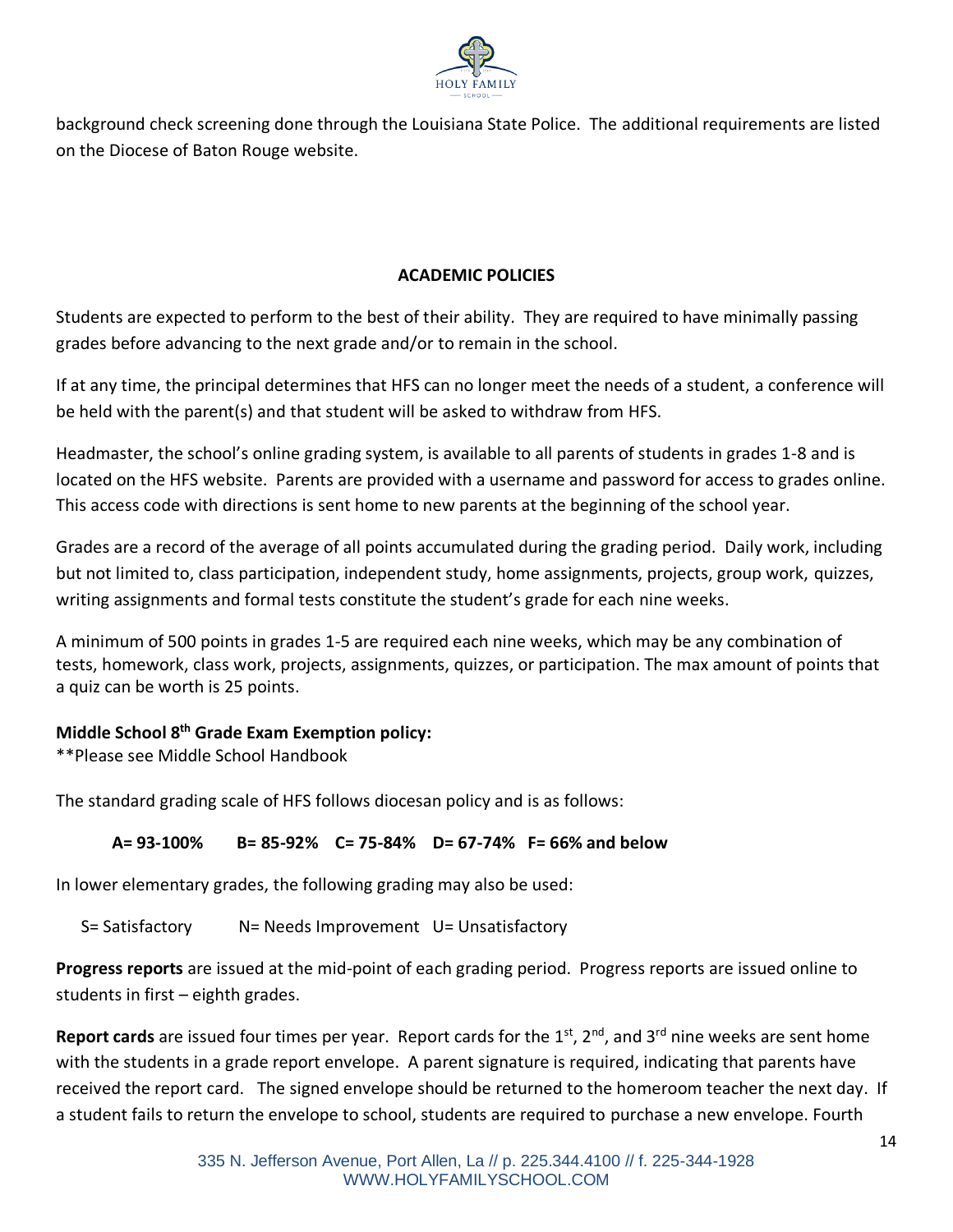

nine week's report cards are mailed to the student's home address at the end of the school year, provided all financial obligations to the school have been met.

Students are expected to take tests on the day scheduled. These dates are posted in 1<sup>st</sup>-8<sup>th</sup> grade classrooms, and students are required daily to record assignments and test dates in their planners which are provided by the school. Students who are repeatedly absent on test dates may face disciplinary action. In addition, standardized achievement tests (ACT Aspire) are administered to students once in the fall and twice in the spring semester.

**Homework** is an important part of the student's educational process. The amount and kind will vary according to subject areas and grade levels. It is important to keep in mind that written work is not the only kind of homework. Study work becomes increasingly important as the child matures. Serious difficulty in meeting homework requirements is an indication that something is wrong. Involvement in extra-curricular activities does not excuse a student from completing homework.

## **Homework – Middle School**

\*\*Please see Middle School Handbook

**Academic Dishonesty (**cheating and plagiarism) are forbidden. A student's work and grades are to be their own.Any student found in violation of classroom or school policies for student work will receive a failing grade on the assignment, test, project, etc. Disciplinary action will be taken as stated below.

- $\bullet$  1<sup>st</sup> occurrence The student will receive the highest F possible on the assignment and 25 points deducted from weekly conduct (middle school) or an F in conduct (elementary).
- 2<sup>nd</sup> occurrence The student will receive a 0 on the assignment, 25 points deducted from weekly conduct (middle school) or an F in conduct (elementary), and in-school suspension.

## **End of Year Retention Policy**

At the end of the year, in order to determine a final average for successful completion, in a given subject, a student must receive a minimum 67% average after averaging all 4 nine weeks, including exams in middle school.

The principal has the right to make the final decision concerning the readiness of a student to move to the next grade level.

The following are conditions under which a student may be retained:

• In Kindergarten, administration reserves the right to retain a student if their yearly academic performance does not prove they would be successful moving on to  $1<sup>st</sup>$  grade.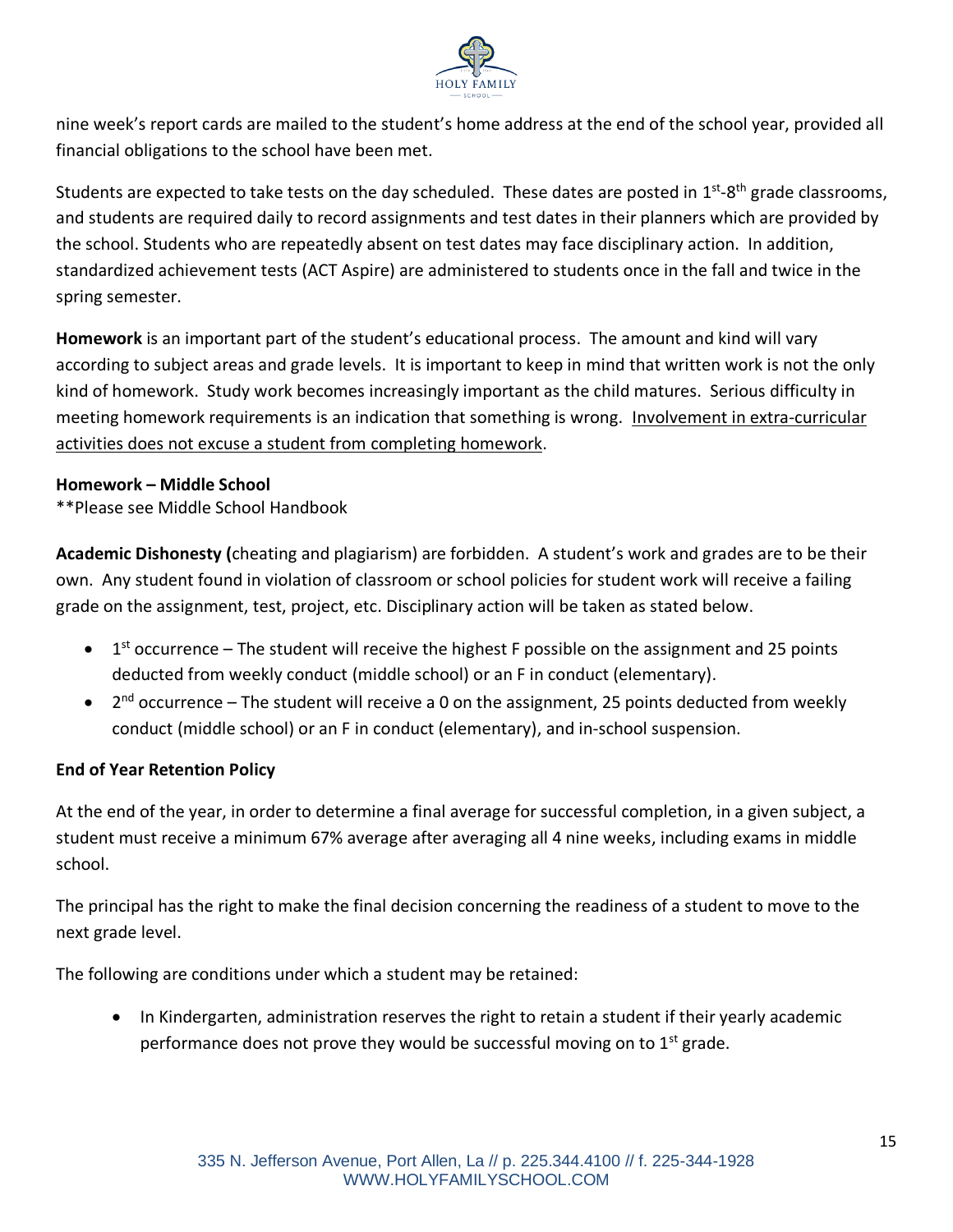

- In grades 1-5, the student receives a final grade of F in reading or math OR if the student receives a final grade of F in 2 subjects (reading, math, religion, english language arts, spelling, science, or social studies)
- See 'Middle School Handbook' for 6<sup>th</sup>-8<sup>th</sup>

## **ACADEMIC AWARDS**

Academic awards are presented to students at the end of the year awards ceremony for accomplishments throughout the year in a number of areas. These awards vary and are selected by the administration and teachers based on the criteria established for each award. End of the year academic awards are determined by grades and conduct in each of the 4 nine weeks. Therefore, if a student earns a C in any *subject area or conduct*, the student is NOT eligible for end of the year awards.

Each nine weeks, students are recognized for their academic achievements and their good behavior. Nineweek awards will include conduct grades.

## **ACCEPTABLE USE POLICIES**

## **PHOTOGRPAHS AND VIDEOTAPING:**

Throughout the year, photographs and videos are taken at school and school events. These photographs are used in print and electronic media publication for our school and community. Articles, photographs, video, and student work may be submitted to promote school events and special accomplishments. No payment is attached to such usage.

The media sources used by HFS include, but are not limited to: *The Westside Journal, The* C*atholic Commentator, The Advocate*, Holy Family Church parish bulletin, web pages, social media, and other news agencies which may be but are not limited to recorded media through WAFB, WBRZ, WVLA or other media sources.

Additionally, at times classes and events may be recorded or available for specific limited live viewing. These may include but are not limited to teacher observations, guest speakers, special events, and other needs of the teacher. Students may at times be viewable on camera visually, and/or through audio.

By signing the HFS School Handbook acceptance form, you grant permission for images, photographs, video, work, etc. to be used in the above referenced manner. If you choose not to grant permission, please send written notification to the principal. Written objections from parents on the use of photographs and images must be received by the principal the first full week of the current school year, or within one week of the student entering HFS. Please keep in mind that it is possible some images, photographs, videos, and work may be taken and published in advance of receiving your objection, therefore we encourage you to submit the objection as soon as possible.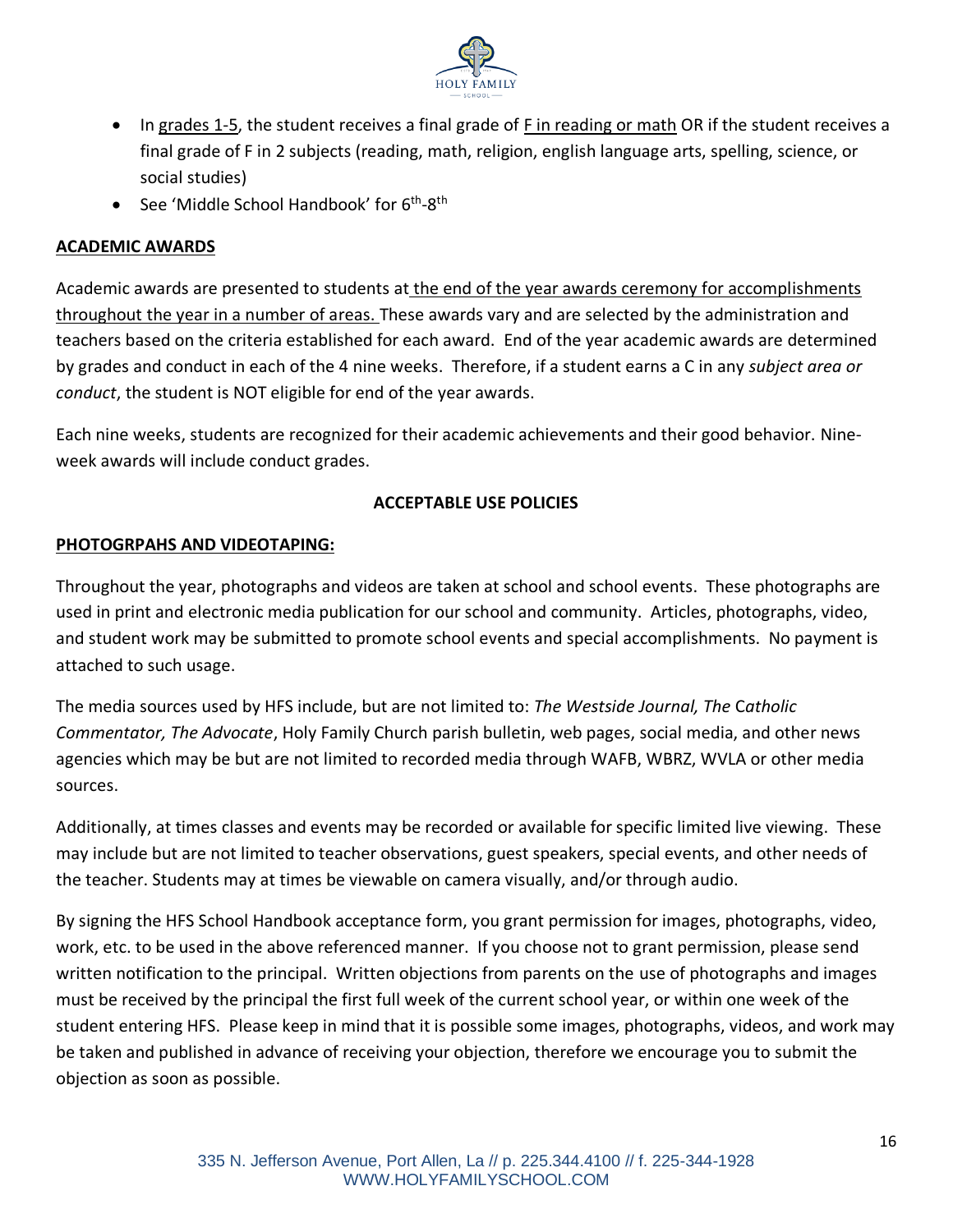

Pictures of the students are also included in the yearly yearbook. It will be assumed parents desire their child to be included in the yearbook unless specifically indicated in the written objection sent to the principal.

At times students may be on video surveillance through the security cameras on campus and on buses. This video surveillance will have very limited viewing abilities as determined by the principal.

# **STUDENT TECHNOLOGY ACCEPTABLE USE POLICY**

## **Statement on Technology:**

It is the mission of Holy Family School Technology Department to provide a range of technology services, tools and experiences to further opportunities for academic excellence, faith development, and leadership skills. We will support, enhance, and optimize the learning process for all of our students. Emerging technologies will influence the formation of foundational skills in students to aid them in reaching their potential in a constantly changing world. Technology must be implemented seamlessly, as everyday experiences and must promote higher student achievement and a deeper understanding of their Catholic faith.

This Acceptable Use Policy (AUP) contains standards that foster our mission and goals. The policy is reviewed yearly and may be updated to reflect any new technology and to address issues identified in the previous year. Each year, all students and parents must read and agree to abide by these standards. Any student who violates this policy or any applicable local, state, or federal laws is subject to disciplinary actions and a loss of technology privileges and may face legal prosecution. The administration reserves the right to amend any item in the Acceptable Use Policy or any technology policy during the year. Updates to this policy will be published to the Holy Family School Website.

#### **Scope of Use:**

We recognize that the digital world allows anytime, anywhere access. Uses mentioned in this policy apply to inside school use and may in certain instances apply to personal technology use and/or uses outside of school. Where personal outside use of technology threatens a likelihood of substantial disruption in school, including harming or interfering with the rights of other students or teachers to participate fully in school or extracurricular activities, these activities may be viewed as a violation of the Acceptable Use Policy and may be subject to disciplinary measures.

The types of electronic and digital communications referenced in this Acceptable Use Policy includes, but is not limited to, social networking sites, cell phones digital cameras, text messaging, email, voice over ip, chat rooms and instant messaging.

For purposes of this policy, the term devices includes but is not limited to cellular telephones, personal and school issued computers, laptops, chromebooks tablets, iPads or similar devices.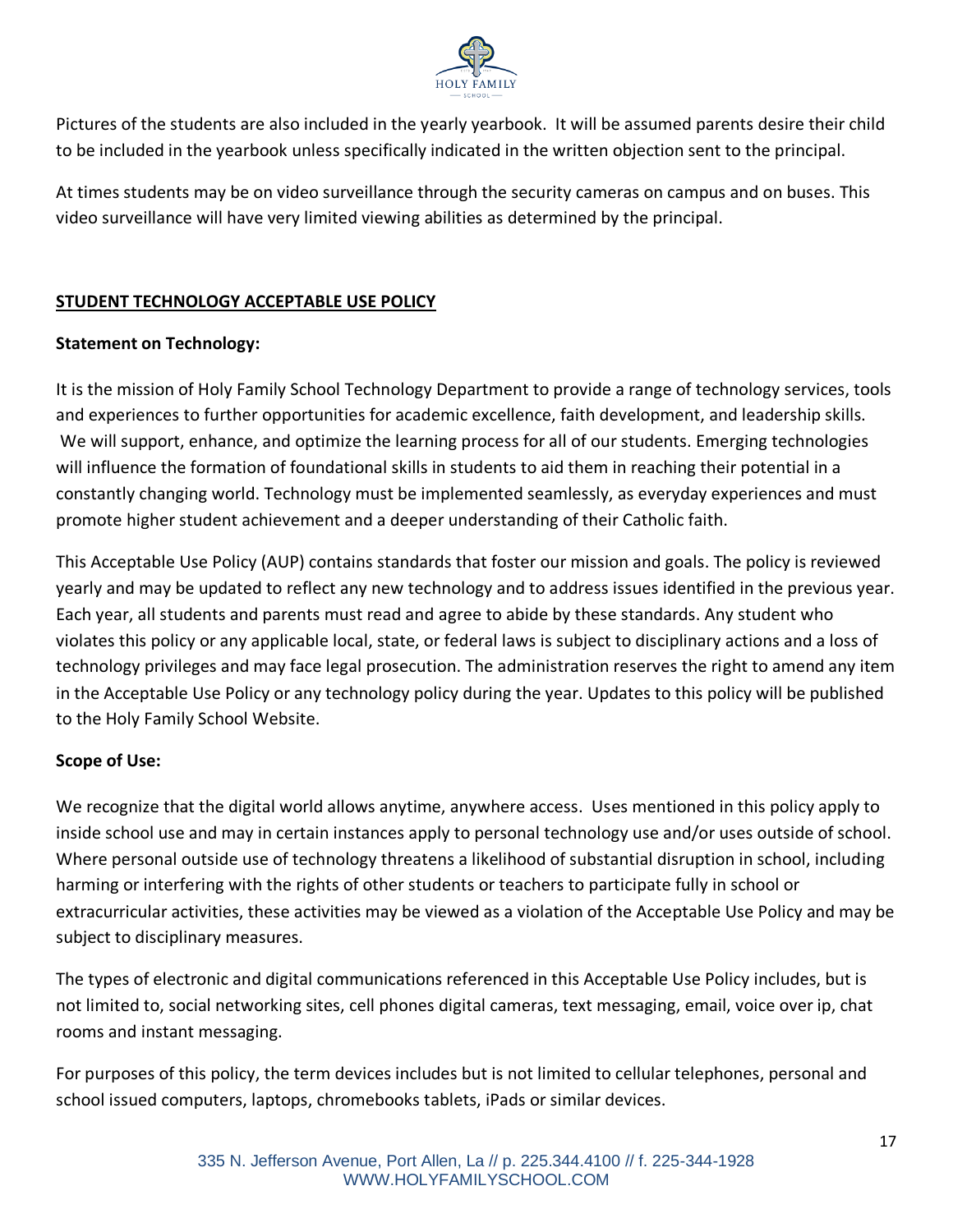

## **Privacy:**

All electronic resources owned/issued by the school remain the property of the school unless otherwise agreed to in writing. The individual has no reasonable expectations of privacy. The school retains the right to monitor all electronic resources in any manner it sees fit.

Any persons using school owned/issued technology devices or school created student account are expected to use all technology resources in a considerate, ethical, moral and legal manner.

Any school owned/issued device may be collected and/or inspected at any time, including via electronic remote access.

All school owned/issued technology devices and information stored on them, as well as school created student accounts, are property of the school and are subject to the policies set forth by school administration and are subject to supervision and inspection. School administration reserves the right to monitor, access, retrieve, read, and disclose all messages, information, and files created, sent, posted from, and/or stored on the school owned/issued device or while using a school issued student account.

Any person who violates this policy or any applicable local, state, or federal laws is subject to disciplinary action. Disciplinary action may include but is not limited to a loss of technology privileges, suspension, or dismissal from school and may face legal prosecution.

#### **General Computer and Internet Usage:**

At times, students will have access to varied types of electronic and virtual resources to complete educational tasks, including but not limited to: storage, network communications, equipment, apps, and software. Students should have developed habits that ensure their use of technology is efficient, respectful, legal, and safe.

Technology devices and resources usage is a privilege, not a right. By using such devices and resources, parents and students agree to the following terms:

Students are not allowed to install third party applications on the school owned device which may interfere with the education process (e.g., games) without specific instruction from their teacher.

Students shall not attempt to gain unauthorized access to or compromise any computer or network security or engage in any illegal activities on the internet including willfully introducing a computer virus, worm, or other harmful program.

Student use of the school's network and internet usage must be consistent with the mission and educational goals of the school. Misuse includes any internet conduct on or off campus which negatively affects the reputation of the dioceses and/or school and the educational goals of both. This includes but is not limited to messages sent or posted that suggest harassment, racism, sexism, and inappropriate language and/or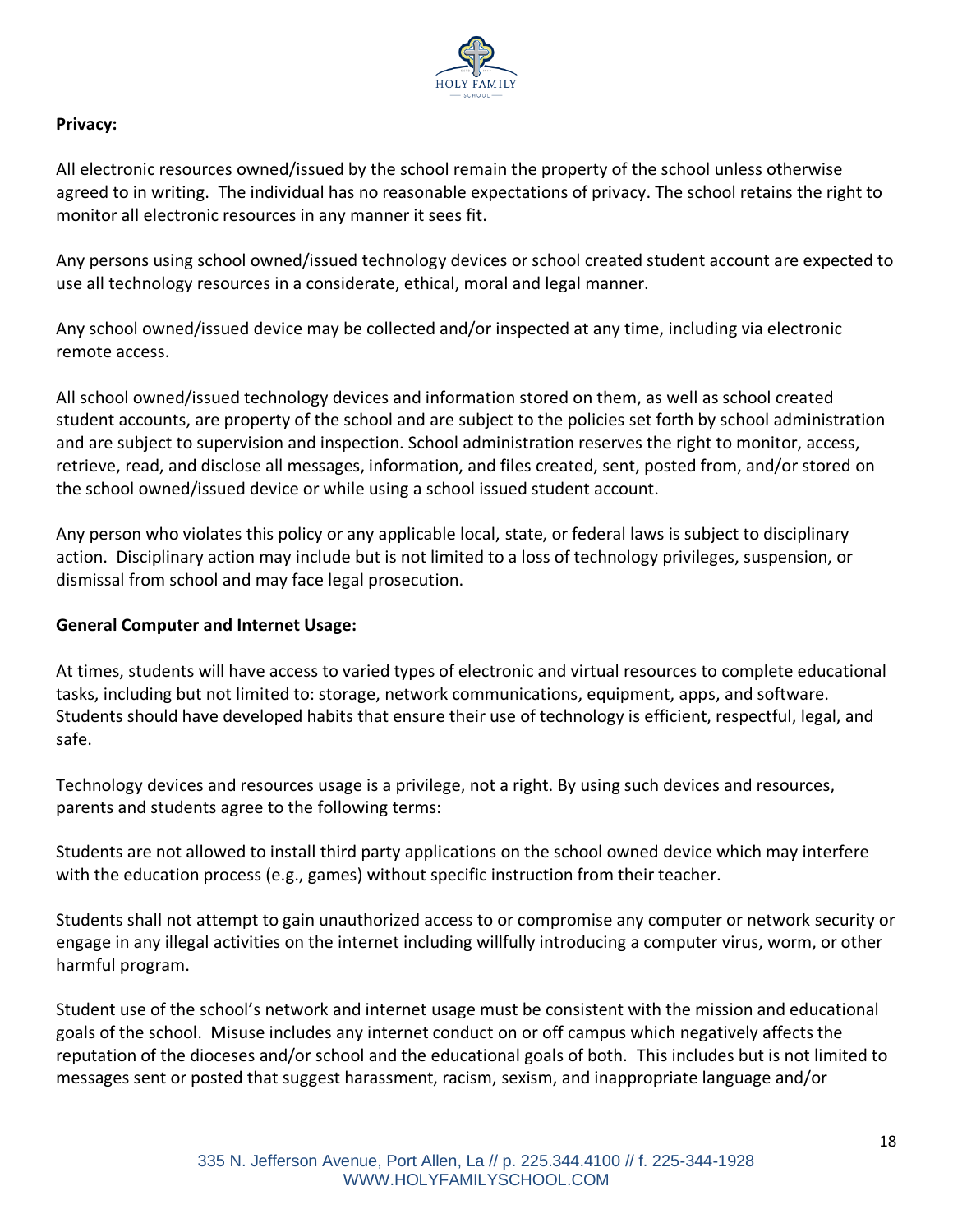

symbols. Sending or displaying unchristian, immoral, offensive, violent, pornographic, obscene, or sexually explicit messages or pictures.

Additionally, any student who fails to immediately make known to a teacher or an administrator at the school that they received a message which suggests harassment, racism, sexism or has inappropriate language and/or symbols will be considered to be misusing technology.

Perusing, accessing, or viewing obscene or pornographic material or using profanity in communication is expressly forbidden.

If a student has access to network resources or internet access, they will not disrupt network users, services, data of the school, data of another student, or equipment, either on or off campus. On campus Holy Family School will provide reasonable network/internet access. Off campus it is the responsibility of the student's family to provide internet access.

Students will not access or try to make unauthorized entry to any computer accessible via the network or on remote networks. This includes the use of a proxy. If a student notices a security problem, the student must notify administration immediately.

The internet contains certain material that is illegal, defamatory, inaccurate, or potentially offensive to some people. Students will not use network resources or internet access to knowingly visit sites that contain this material, nor import, transmit and/or transfer any of this material to other computers. While on campus Holy Family School will use reasonable measures to limit student access to sites of inappropriate nature. While off campus and using a school owned/issued device, or while using a school created account, it is the responsibility of the student's family to filter and/or monitor the materials that are being accessed using the device.

Students or parents should not email, post to websites, blogs, social media or otherwise transmit electronically any images, photos, or videos of school employees. Photographing and/or recording (audio or video) a teacher or staff member without permission is prohibited.

Use or posting of information related to the school, its staff, or students, use of images of the school in any part, the school logo, initials, or seal in any form on the internet or in any form of electronic communication without the specific written permission of the principal is prohibited. The posting of such information on any website, social media, bulletin board, chat room, email, or other message system without permission, or the posting or transmission of images or information in any format related to the school, its staff, or students, that is defamatory, abusive, pornographic, or which could be construed as threatening or impugning the character of another person is prohibited.

Students will not provide their password(s) or share another student's password with any other student or nonstudent. Students may not change their password as issued by a teacher or the technology director. Students may not use another individual's account or log onto the internet or network as anyone else. Discipline actions may be taken by the school administration for any student that is found to have accessed another student's account.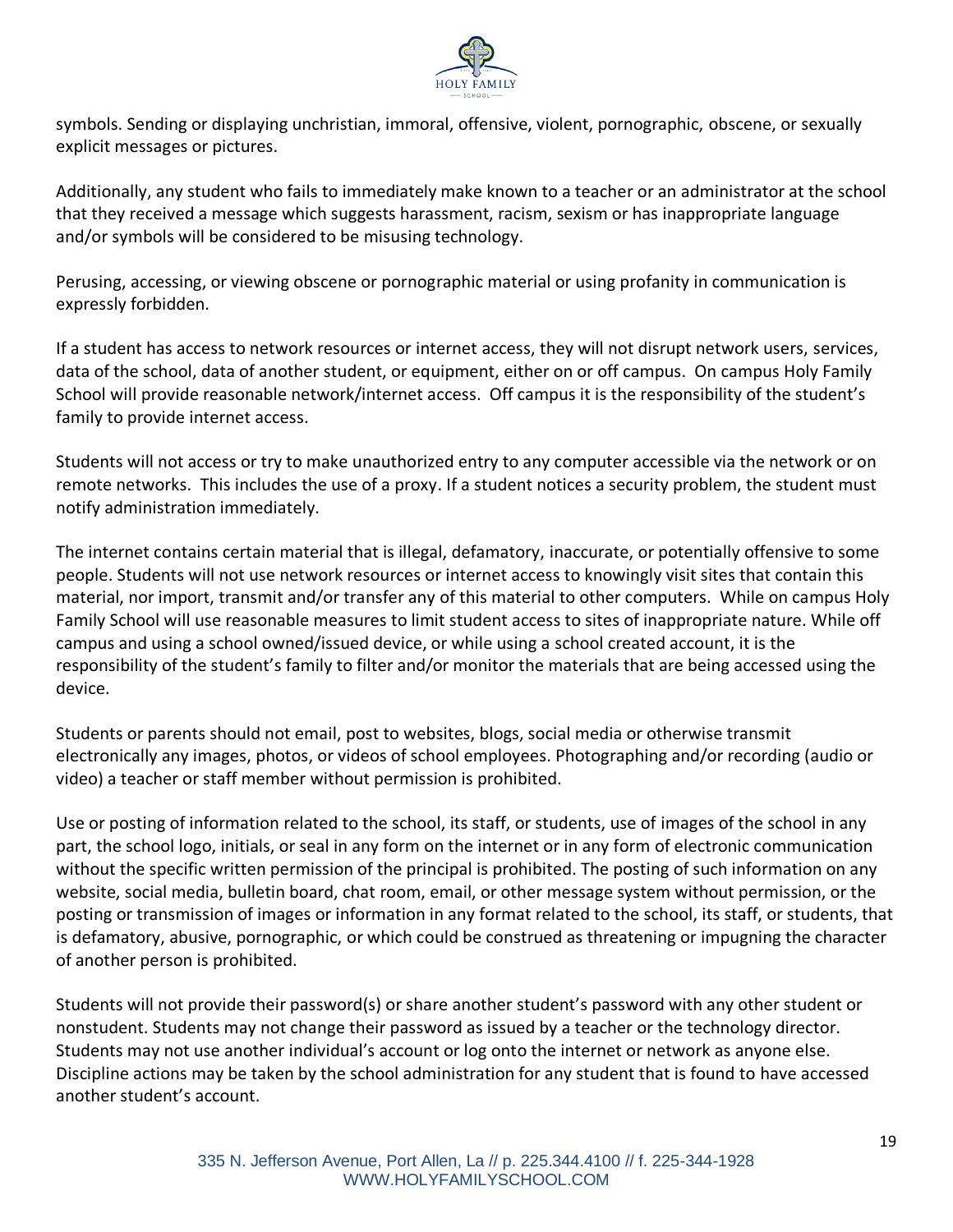

Posting personal messages without the author's consent is forbidden. This includes but is not limited to personal websites, Facebook, Twitter or other social media.

Sending or posting anonymous messages is forbidden. This includes but is not limited to personal websites, Facebook, Twitter or other social media.

Students shall observe Copyright Laws and Fair Use Guidelines. Copying, modifying, distributing, displaying, or transmitting the work of another without permission or proper citation is prohibited.

The school internet or school owned/issued devices may not be used for financial or commercial gain.

Students will not communicate the address, phone number or other personal information of themselves or any other individual to any person or company on the internet or through email without specific instructions from their teacher.

While at school, using any technology device students are required to access the internet using the school's Wi-Fi or when directed by a teacher, may connect using a school issued ethernet cable. Students are prohibited from connecting to secondary Wi-Fi devices such as a cell phone and/or other external devices without permission from the Technology Director or Principal. Children's Internet Protection Act (CIPA) laws require schools to filter internet access to students and block inappropriate content from being accessed while on campus. This includes internet tethering and mobile hotspots that enable (3G or 4G) access on the school issued laptops.

The intentional destruction, deletion, or disablement of school installed software on any device is prohibited. Unauthorized copying/installation of software programs belonging to the school are prohibited. Also, attempts to exceed or modify the boundaries set for the network are prohibited.

Deleting, examining, copying, or modifying files and/or data belonging to the school is prohibited, unless specific instruction is given by a teacher for changes related to non-sensitive files/data.

Purposeful or preventable damage to school issued or owned devices is prohibited. The student/guardian may be responsible for any repair or replacement costs. The school has the discretion to suspend the user's technology privileges and/or take disciplinary action, in additional to financial action.

A student whose behavior or repair record indicates careless use or abuse of technology resources will be referred to administration for possible disciplinary action. Administration has the right to restrict or terminate technology resource access at any time to protect the integrity of the network, device, and/or prevent misuse.

Holy Family School may use monitoring software on any school issued/owned device. This software may allow teachers, the technology director and administration to view the activity occurring or that did occur on that device. This software may include but is not limited to Google products, Classflow, GoGuardian and Jamf.

## **Email and Communication Use:**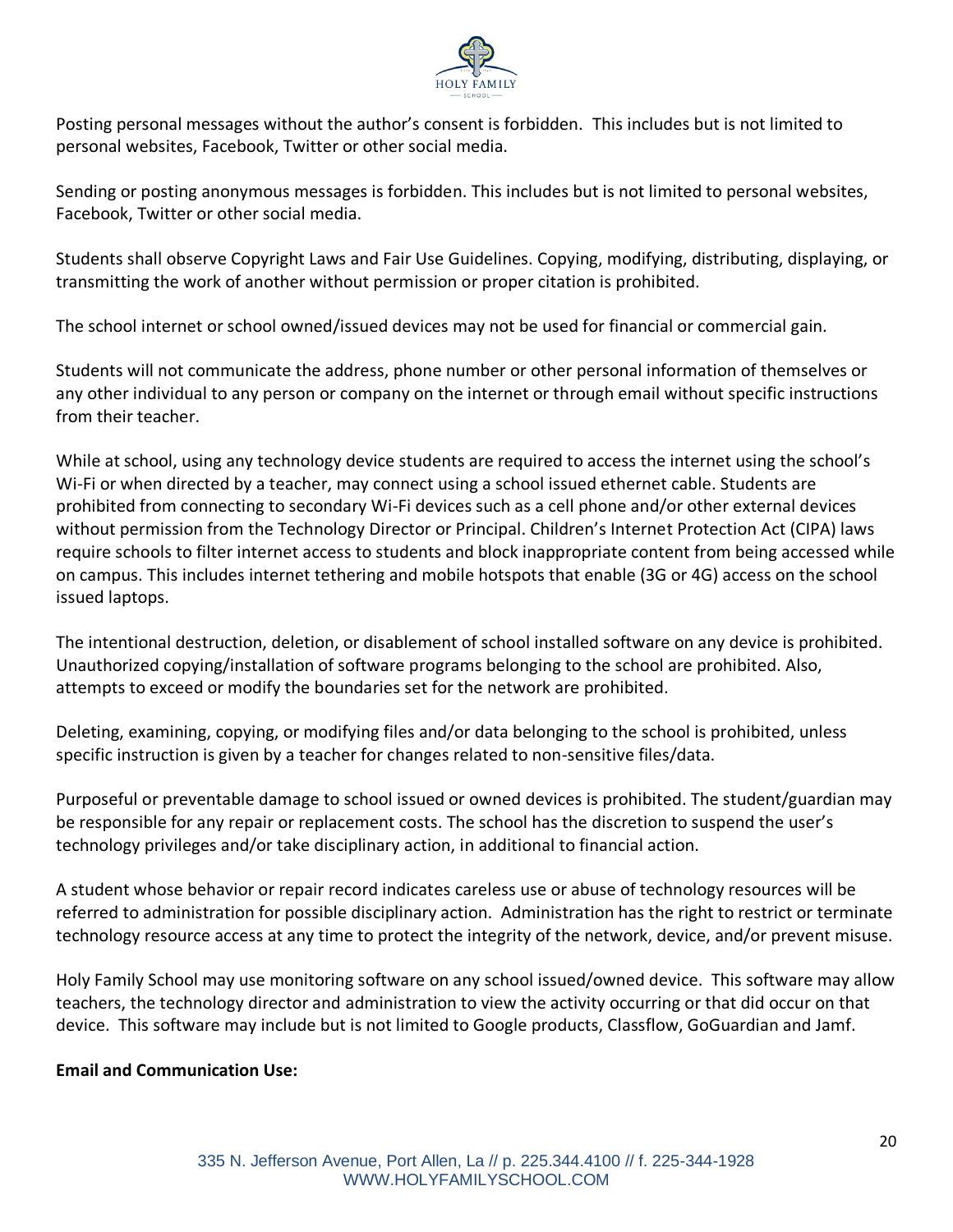

Holy Family School students will be issued what is formatted to look like an email address for the specific use of logging into chromebooks. However, the function of emailing will be disabled for most students. The sharing of documents to other accounts within the hfspa.com domain may be enabled.

At the discretion of the principal and technology director, with signed permission from parents specifically acknowledging the use of email, and after proper student training, some students may be issued a school email account. This account will be a password protected login for the network, school email, and other communication resources to the students. If created, this email is to be used for school related emails only and is not to be given out to others without specific instruction by the teacher. The student should expect no privacy with the account as Holy Family retains the right to monitor the sending and receiving of email in any manner it sees fit.

All communication sent or received serve as a representation of the diocese and school, as such, communication exchanged via the internet or email must not damage the reputation of the diocese or school.

All email communication between a student and faculty, staff, coaches must be exchanged through the school-hosted email account.

Students are responsible for reporting and rejecting any inappropriate materials and information received through electronic communication.

Students are prohibited from attempting to access or otherwise use another student's email account or chromebook login.

Students will not use network resources or internet access to transmit threatening, obscene or harassing materials, including chain-letters, solicitations, inappropriate photos and videos, or broadcast messages via the school's network or email system.

The Dioceses of Baton Rouge and/or the Holy Family School technology director and administration reserves the right to access student email accounts. This includes but is not limited to access of the student's email account for routine maintenance and to retrieve school records. Access also includes, but is not limited to, carrying out internal investigations, accessing internet history, the disclosure of messages, social networking data or files.

School employees may share any information obtained in a search of student email accounts with law enforcement as deemed necessary by the school administration.

Instant messaging, chat rooms, social networking, gaming, and email communication between students for non-academic purposes are prohibited unless these activities are directly related to class activities and/or participation.

## **Application and Programs:**

Students will have logins to various accounts for multiple applications and programs.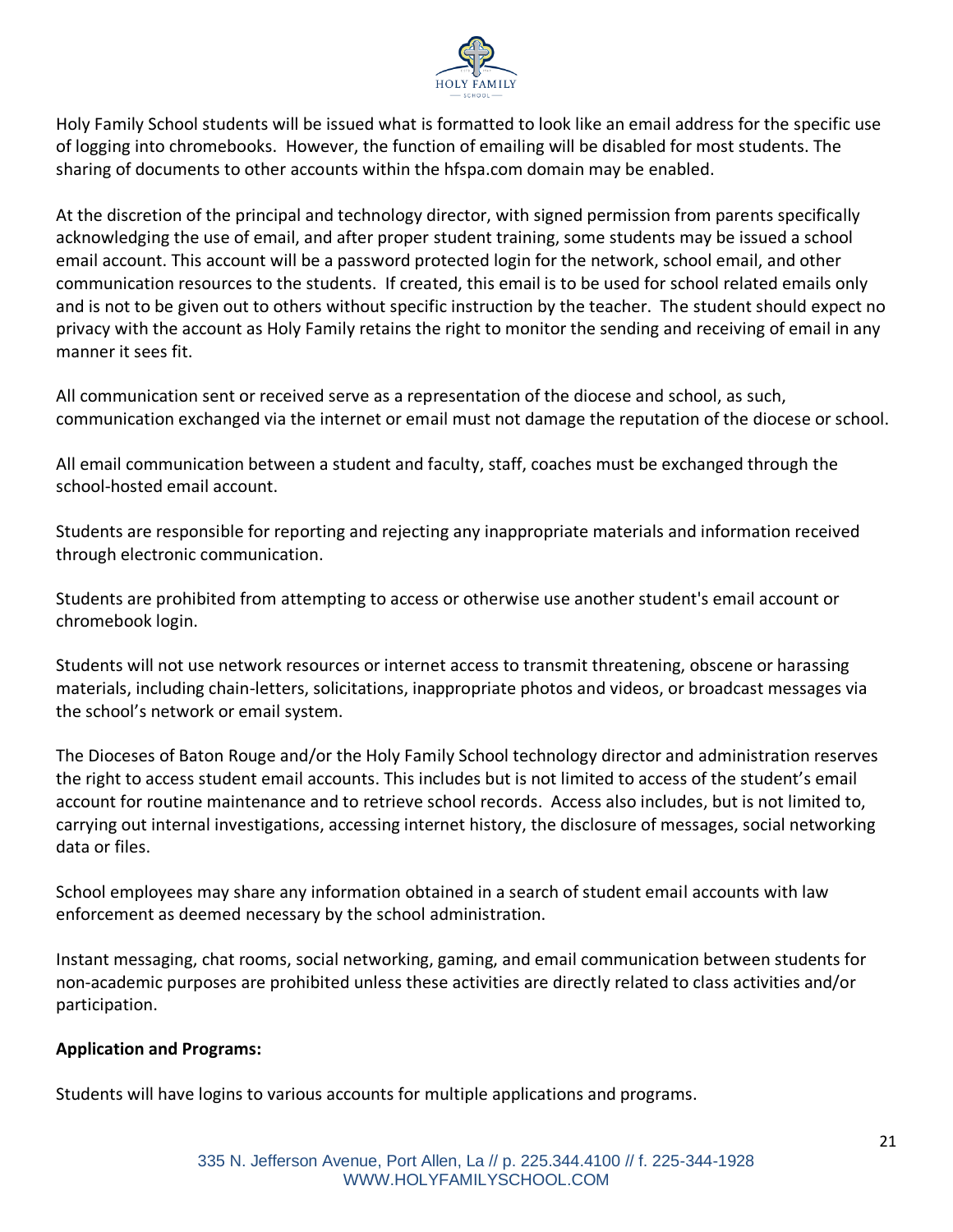

These applications and programs include the Google Suite of Education which gives them access to applications and programs including but not limited to Chrome, Google Docs, Google Slides, Google Drive, and Jamboard.

Students may also have logins created for them for other applications and programs including but not limited to Gizmos, IXL, First in Math, Brain Pop, Tinkercad and Scratch.

At the discretion of the technology director, teacher or principal additional logins to other applications or programs may be created for the student.

## **Student Device:**

At times students will be issued a device to use in class and occasionally to use at home. When a device has been issued out for a student to use, they are responsible for the care of that device.

The student may not remove or interfere with the serial number or any other identification tags. Students may not attempt to remove or change the physical structure of the device, including but not limited to the keys, screen cover or plastic casing.

While on or off campus students must take reasonable precautions to avoid any damage to any device issued out to them. They should always carry the device with two hands or in a protective case. They should use extreme caution with any liquid around the device. They should use care to be sure nothing is closed within the device; no heavy objects are placed on top of the device and that they gently place the device on appropriate surfaces.

At the end of the school day, it is the student's responsibility to ensure any device issued out to them is plugged into the charger or that the homeroom teacher is aware of the students need to bring the device home for the night. The device must return to campus the next day the student is on campus or when requested by the technology director or administration.

Students who bring home devices must take extra precautions while the device is off campus. This includes but is not limited to being sure it is not left in any area of extreme heat or cold (such as a car) and ensuring it is not left in an unsecured location,

If a student has a problem with a school issued device the teacher and/or the technology director should be contacted. If the problem is discovered while off campus an email should be sent to the technology director.

If a student discovers damage with the device, they should contact the technology director as soon as possible, but within 24 hours. If the damage is deemed to have been preventable or willfully done students/guardians may be financially responsible for the replacement of the device (including charger) at actual retail cost. These charges are not applicable to the same adjustments as any school fees.

In cases of theft, vandalism, and other criminal acts, the technology director or principal must be contacted, and a police report must be filed by the student or parents as soon as is practicable, but within 24 hours of being discovered. The police report must be presented to the school administration.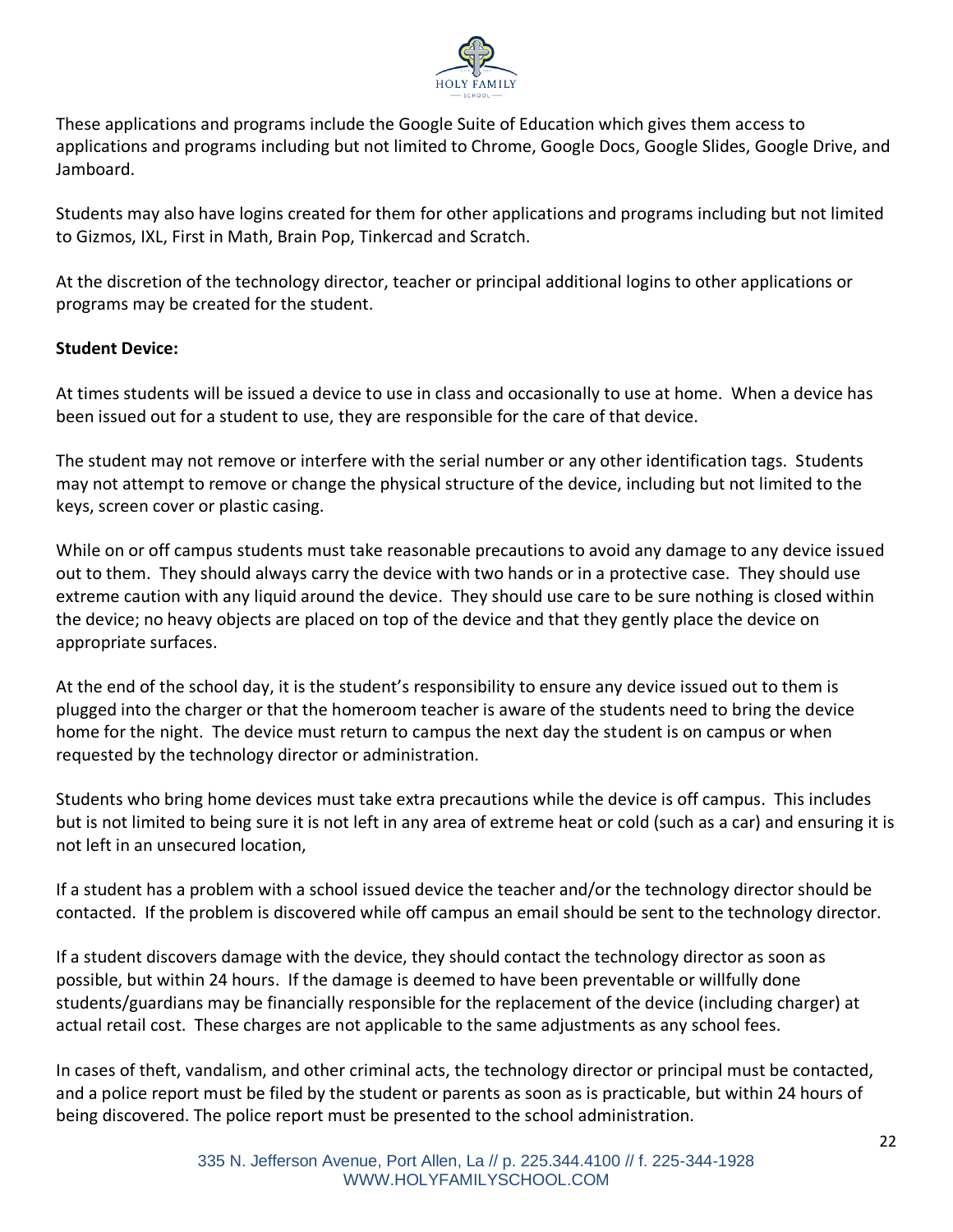

## **Contacting Teachers:**

Students should not place calls to teacher's personal cell phones or home phones. Additionally, students should not attempt to contact teachers through any social media.

Parents should first attempt to contact teachers through their school email or by calling the school. If a teacher needs to be reached using the teacher's personal cell phone, we ask that you be respectful of their time and call during acceptable waking hours.

## **Cellular devices:**

Holy Family School recognizes the convenience, logistical and safety advantages for students to have cellular telephones and other communication devices in their possession while on campus and during school activities. This however is a privilege.

All communication devices may not be displayed and must be turned off and stowed away throughout the academic day and during school activities. Students are required to place their cellular device in the location specified by their homeroom teacher. The device is to remain in the homeroom for the entire school day. Students who fail to turn their device into the designated location may face disciplinary actions.

Students may only use communication devices while on campus and during school activities with the permission of the supervising adult, such as the teacher, bus driver, athletic coach, or sponsor.

Violations of this policy will result in disciplinary measures as well as the confiscation of the communication implement.

Any other specific rules about cellular devices that are included in this handbook supersedes the information in this section.

## **Wearable Technology:**

Smart watches, fitbits or other wearable technology have specific policies based upon the student's grade level.

Middle School students may bring smart watches, fitbits or other wearable technology to school. However, the students will not be permitted to use the device while on campus. The device should be turned off as soon as they arrive on school grounds and not turned on again until off school grounds. Additionally, the student is specifically required to turn their wearable technology into their homeroom teacher (along with their cell phone, if applicable) at the start of the school day. Furthermore, the student is not permitted to connect the wearable technology to the school's internet. Students who are in violation of this policy may face discipline actions and the device may be held in the office until a parent is able to come to campus to pick up the device.

Students in 5<sup>th</sup> grade and below may not wear or have a smart watch, fitbit or other wearable technology on campus. If a student brings a wearable technology device to school, it may be held in the office until a parent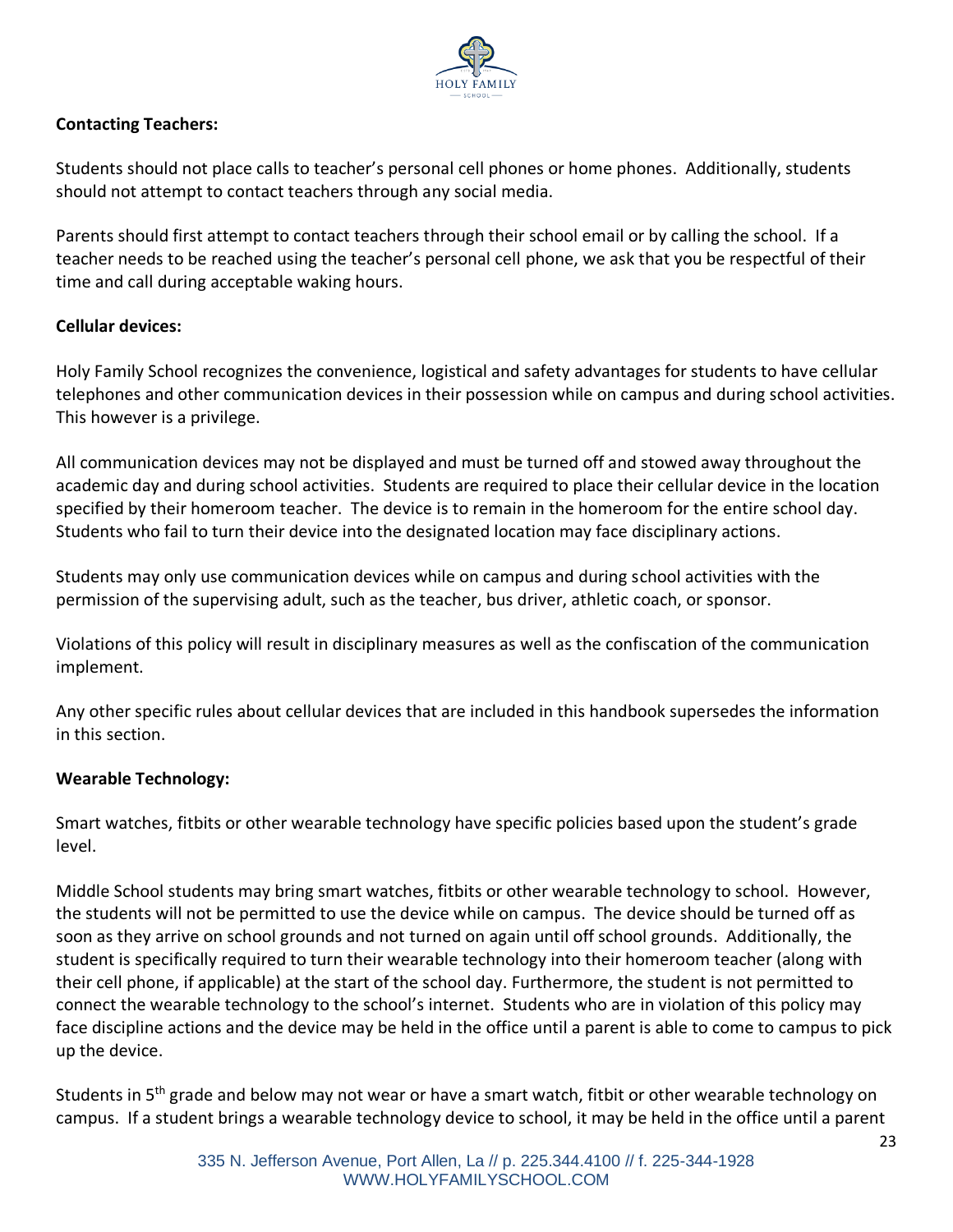

is able to come to campus to pick up the device. If a student continuously violates this policy and brings or wears a wearable technology device onto campus the student may have discipline action as determined by the administration.

## **Acceptable Use Policy Updates:**

This policy may be modified as technology advances or as deemed appropriate by the technology director or administration. Any updates to this AUP will be updated to the handbook posted on the Holy Family School website.

## **ANTI-TOBACCO POLICY**

Act 17 of the Third Extraordinary Session of the 1994 Louisiana Legislature prohibits all persons from smoking, chewing, or otherwise consuming any tobacco or tobacco product in any elementary or secondary school building. Building is defined as any building located on the property of any elementary or secondary school.

Additionally, no person may smoke or carry a lighted/unlighted cigar, cigarette, pipe or any other smoking object or device (including electronic cigarettes and vaping tools) on the grounds of any public or nonpublic elementary or secondary school. This includes before, during and after school activities on or off the campus of Holy Family School. Failure to abide by this prohibition may lead to disciplinary action.

The law mandates that each governing authority of a nonpublic school adopt necessary rules and regulations to ensure compliance with this law, including designation of an outside smoking area. There are no designated smoking areas on the school grounds of Holy Family School or properties surrounding the school.

#### **DIOCESAN SUBSTANCE ABUSE POLICY**

Aware of the ever-present danger of the illegal use of chemicals/alcohol by students, the school strives to provide preventative education and a drug-free climate on campus and at all school-related functions. The use of all chemicals, including alcohol, tobacco and tobacco products, prescription or over-the-counter drugs, or illegal drugs is prohibited. Drug testing may be mandated for suspicion of, possession or use of any chemical in any form. If a drug/alcohol treatment program is mandated, it is to be financed by the parent/guardian. If drug testing is mandated, for suspicion, it is to be financed by the parent/guardian.

An illegal drug is any drug, the possession of which is prohibited by federal, state, or local law. An illegal drug on school grounds or at any school-related function mandates that the parent and civil authorities be notified immediately and appropriate action, which may include but is not limited to, suspension, expulsion, or arrest, will be taken. This also includes drug paraphernalia, look-alike drugs, and imitation products of any kind.

**Holy Family School is a Drug Free Zone. Possession and/or consumption of- any controlled substance are grounds for disciplinary action, suspension, expulsion and/or arrest**.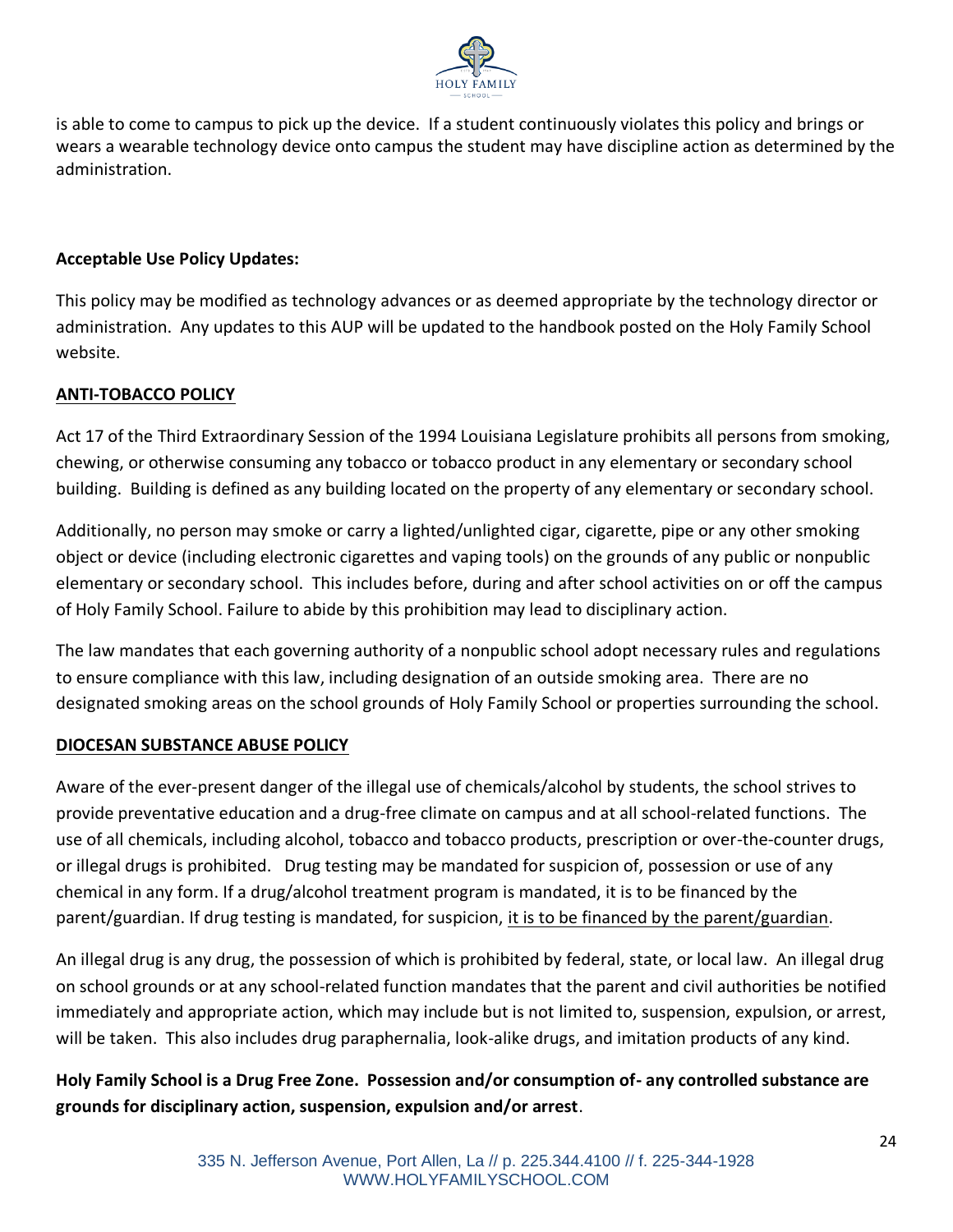

#### **STUDENT POLICIES AND PROCEDURES**

#### **ATTENDANCE**

Students are expected to be on time and present for all school days throughout the year. HFS requests that parents make every effort to schedule doctor and dental appointments, haircuts, vacations and other appointments outside of school hours whenever possible. If a student is to be out of school for extenuating circumstances, the principal should be notified in writing. If possible, please notify the principal a week prior to the absence so teachers can be notified and arrangements for assignments and makeup work can be made.

In the case of an excused extended absence, the principal and teachers will work with the students and parents to decide on a course of action for completion of work. If student is recuperating from surgery, injuries, or extended illness, a doctor's release of treatment must be presented to the principal. Forms of release of liability from the diocesan attorney may be obtained from the principal and signed before the student can return to school and participate in any physical activity, including recess and PE.

When a student is absent from school, parents are asked to call the school office before 9am. Requests for homework should be made at this time. Assignments will be available for pickup at after care (Bear Care) after 3pm until 5:45pm. Students who are ill must be free of fever (100 or higher) or any symptoms (nausea, vomiting or stomach flu) for 24 hours. Some conditions may require doctor's permission to return.

Students may NOT attend after-school events or athletic practices if absent or sent home sick from school. If absent from school the day of a game, contest, competition (athletic or academic) the student will not be allowed to participate. If a student is absent on a Friday, students are not allowed to participate in athletic events that weekend.

A student who has been absent from school must present a doctor's excuse and/or written explanation from his/her parents when returning to school.

Parents are asked to report communicable diseases when diagnosed to the school office and before the child returns to school. Children returning to school after having a communicable disease or other health related sickness or injury must have a doctor's certificate of release.

## **4.4.2 Minimum Attendance for receiving Academic Credit (Referenced from the Diocese of Baton Rouge Administrative Manual)**

*To receive credit for courses completed, students in Catholic Schools in the Diocese of Baton Rouge will satisfy minimum attendance requirements as specified in Nonpublic Bulletin 741, Louisiana Handbook for Nonpublic School Administrators.*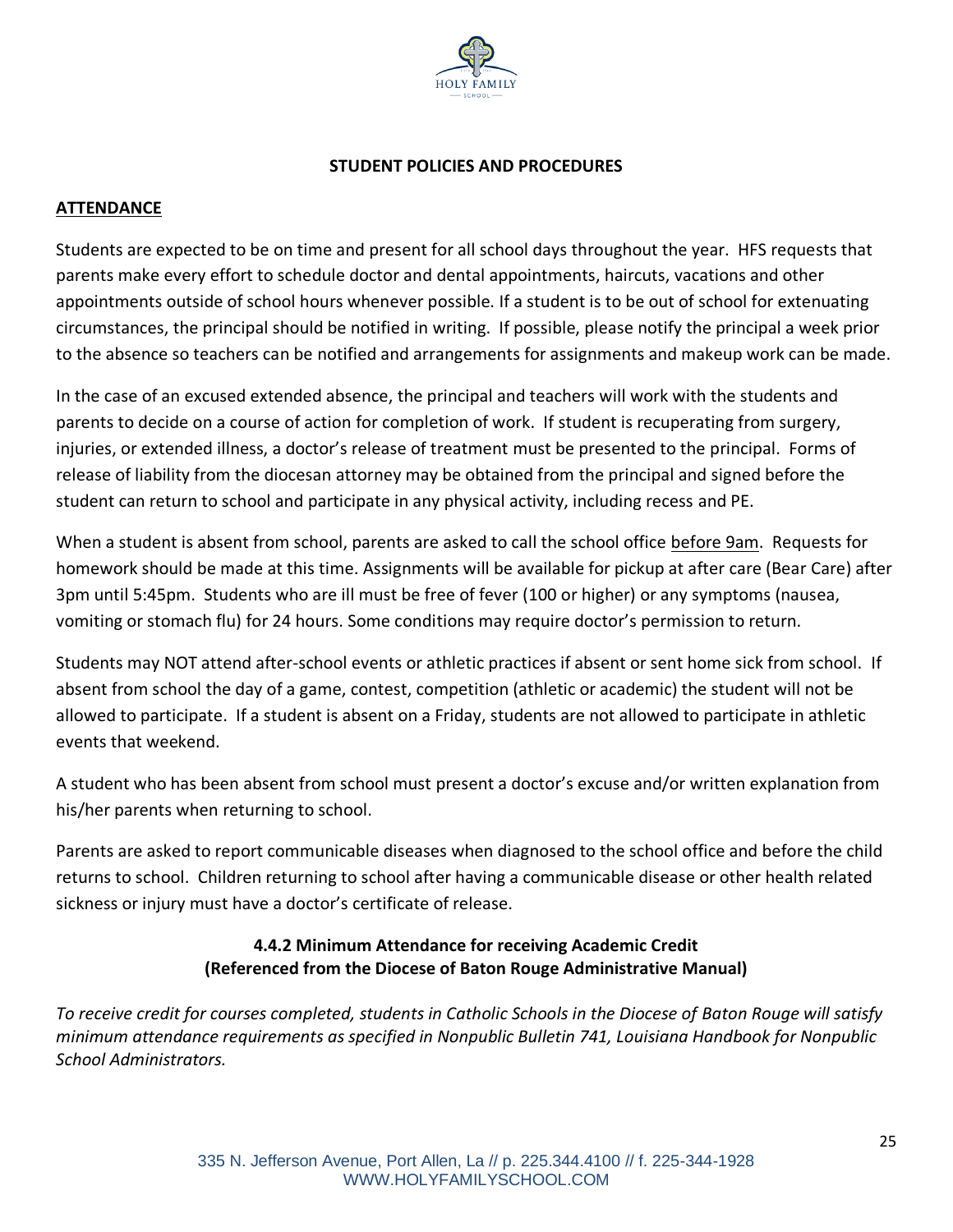

*Daily schedules and school-year calendars are established by principals before the school year begins. Instructional minutes, as defined in NonPublic Bulletin 741, must be calculated to ensure adherence to the minimum requirement contained in that bulletin. Partial instructional days may be combined to fulfill the state's requirement for minimum minutes of instruction as well as 178-day requirement of the diocese.*

## *In addition, elementary/middle school students cannot be absent MORE THAN 15 DAYS* **(excluding excused doctor visits)** *to receive credit for the year.*

**\*\*\*Doctor's excuses must be turned into the school office within ONE week of the missed school day, or they will not be counted as a valid excused absence and will be marked as unexcused.**

*As indicated in NonPublic Bulletin 741, principals have discretion in the cases of extenuating circumstances regarding absences and the awarding of credit. Principals must consult with the Catholic Schools Office Superintendent on any exceptional cases before granting credit to students who have missed an excessive number of school days.* 

## **TARDINESS**

Prompt and regular attendance is considered essential for success at HFS. *Students are allowed to be on campus starting at 7:10 am*. No child should be allowed to exit any vehicle and come onto campus before that time and without staff knowledge and supervision. All students are to be on campus by 7:30 am when announcements begin. Students who enter the campus after 7:30 am or after announcements are considered tardy *and must report to the office accompanied by their parent/guardian for an admit slip before going to class*. While morning assembly is held from 7:30-7:35am, students are still considered tardy after announcements and prayer begin. Consistent tardiness may be subject to disciplinary action. Students who are tardy to class are a disruption to the morning routine, especially if tests are being given. Consequences of extended tardiness include but are not limited to: additional time and talent hours being required after 10 unexcused tardies, probationary period after 15 unexcused tardies, student being dismissed from HFS after more than 25. This policy will be strictly enforced at Holy Family School.

## **EXTRA-CURRICULAR ACTIVITIES**

HFS encourages students to take part in extracurricular, academic, service, social, religious and athletic activities which are designed to develop responsibility, cooperation and success, as well as to broaden student perspectives and experiences.

The following is a listing of the activities offered at HFS:

- ❖ Choir
- ❖ Diocesan Quiz Bowl
- ❖ Youth Legislature
- ❖ Louisiana Student of the Year Program for 8 th Grade
- ❖ Student Retreat Team
- ❖ STEM club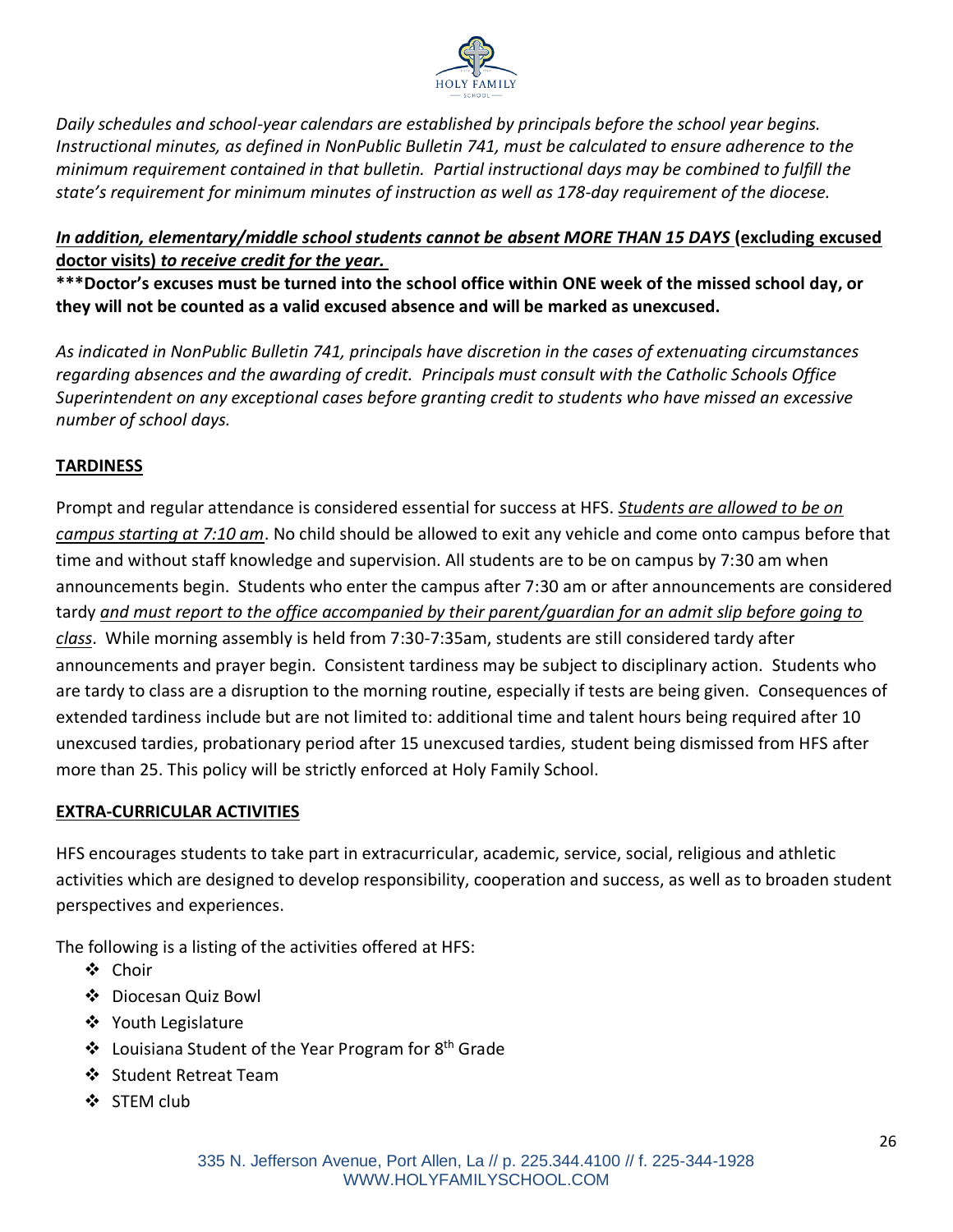

- ❖ Boy/Girl Scouts
- ❖ Athletics
- ❖ Beta Club
- ❖ 4-H Club
- ❖ Math Team

## **ATHLETICS**

The athletic program at HFS provides competitive sports including cross-country, football, basketball, track, volleyball, baseball, softball, and cheerleading. The program coaches, sponsors, participants, and parents are directly accountable to the athletic director and the school principal. Before the athletic seasons begin, parents must register and pay fees before the first practice date.

Holy Family students are offered athletic opportunities which are organized for inter-school competition and are extracurricular. The purpose of the athletic program is intended not only to provide wholesome physical activity experiences but also to develop strong Christian character. Students who represent HFS should always show good sportsmanship at all onsite and offsite locations.

Student athletes must realize that participation in extra-curricular activities is a privilege. The enjoyment of this privilege is dependent upon the student's academic and behavioral responsibilities. The school reserves the right to suspend or revoke participation in practices and/or games based on academic and/or behavioral problems. Any student can be suspended or dismissed from a team sport if their behavior does not follow the HFS policies stated in the parent/student handbook. The principal has final decision concerning these matters.

According to school policies located in the parent/student handbook, students must maintain at least a 2.0 GPA in core subjects (religion, English, mathematics, social studies, reading/lit, science and conduct) to participate in any sport. This policy applies to all students in Grades 4-8 and eligible 3<sup>rd</sup> grade students. Students who do not maintain a 2.0 GPA on date of report card distribution will be able to finish the current sport season but will not be allowed to begin the next sports season until they receive a progress report in which a 2.0 GPA is met.

\*For example: If a child's report card reflects a GPA below a 2.0 in core subjects during basketball season, the child will complete the basketball season but will not be able to begin baseball/softball season until they receive a progress report that reflects the 2.0 requirement.

The school has expectations over and above the 2.0 policy. It needs to be made clear that students who repeatedly fail to complete homework assignments or who are repeatedly receive disciplinary actions may be directed to meet with the Athletic Director and Principal which may result in suspension from extra-curricular activities even though the 2.0 average has been earned. **Students who are suspended (in or out of school) will be put on probation for first offense for the remainder of the current sport season. If the student receives a second suspension, the student will be suspended for one game from the team he or she is participating in at that time. A third suspension will result in student not being able to participate in any sport for the remainder of the current sports season at the Principal and Athletic Directors discretion**.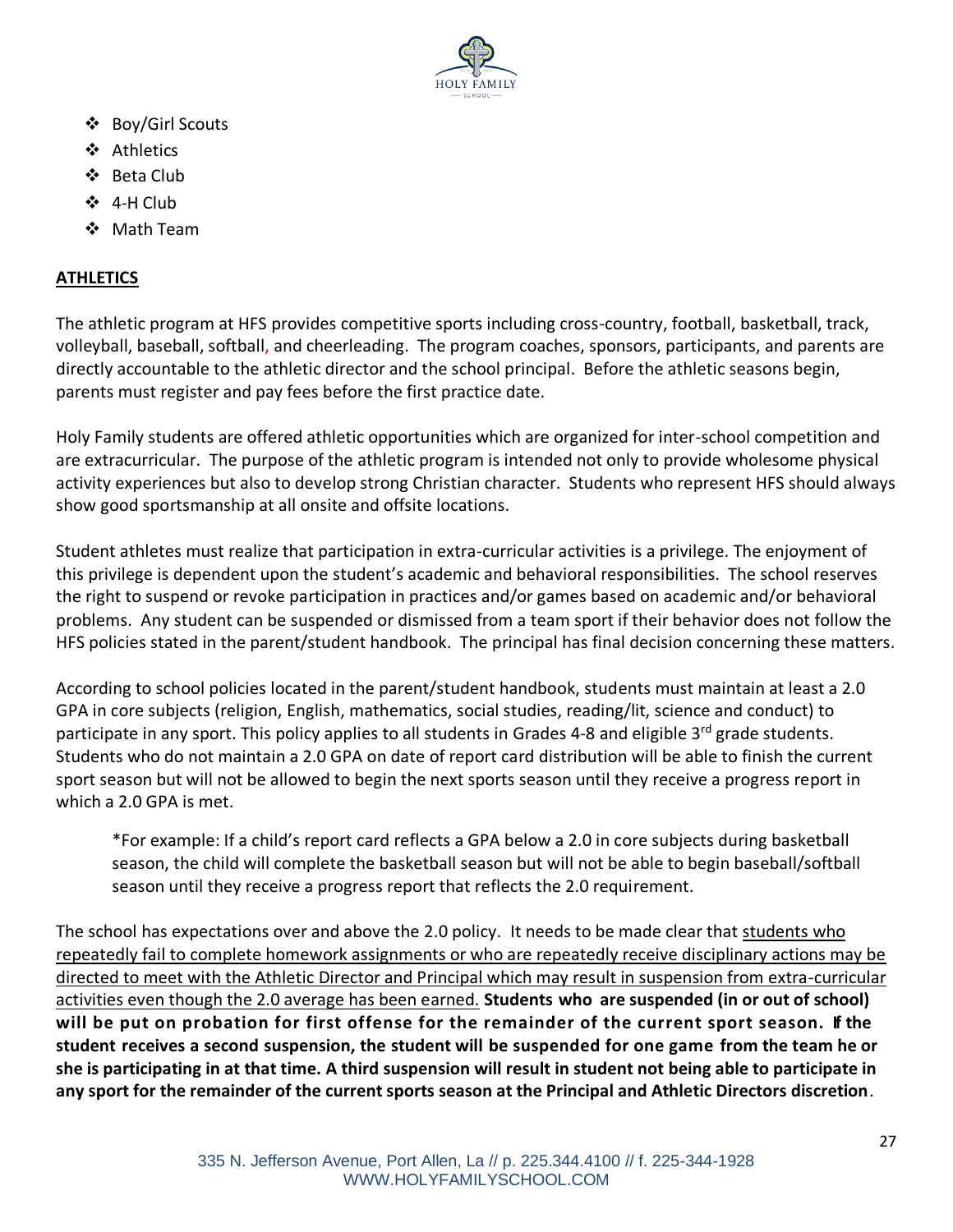

Physical exams are mandatory for participation in HFS athletics. All physical forms must be filed out by the child's physician and turned in to the Athletic Director. A copy will be kept on file in the student's health records at school.

## **SELECTION OF COACHES**

The selection of coaches is a critical consideration if the program is to be a success. Coaches are chosen by the athletic director and approved by the principal and athletic committee. Coaches of all sports in the CSAA who accept the responsibility to coach agree to follow the mission of the school and its programs. All coaching staff must submit to a criminal background check and must complete a child protection seminar. All coaches are required to follow applicable codes of conduct. The athletic director and/or principal may suspend or remove coaches for inappropriate conduct at any time.

## **PARENTS OF ATHLETES**

Parents may **NOT** interfere in the responsibilities of the coaches.

Parents play an important role in their child's sports experience and should model good sportsmanship. They are the guiding force behind their child's attitude. Parental participation is necessary but parental cooperation is essential. However, if in the opinion of the administration, parent behavior seriously interferes with athletic process, a parent may be banned from practices and contests and/or the student may be denied participation in Holy Family athletics.

## **Parents Code of Conduct**

Parents should:

- (1) Observe the regulations and policies of Holy Family School and the CSAA.
- (2) Remember that children participate in sports to have fun and the game is for the students.
- (3) Show respect and courtesy, and demonstrate positive support, for all students, teams, coaches, officials, and fans at each practice or contest and demand that their child does the same at all times.
- (4) Accept the authority of the coach to determine strategy and student selection. Parents should not coach their child or other team members at a practice or contest. Should the parent desire to talk to the coach, it should be done at a mutually agreed upon time and place.
- (5) Assist their child in maintaining academic and discipline standards.
- (6) Help their child meet his/her obligations to the team and coaches.
- (7) Ensure that their child attends all scheduled practices and contests. If the child is not able to make a scheduled practice or contest, advise the coach in advance.
- (8) Ensure that their child gets to practices and contests on time, is properly dressed, has the necessary equipment, and is picked up after the practice or contest on time.
- (9) Supervise other children under their care at the practice or contest.
- (10) Inappropriate comments directed towards either your child's team/coach or the opposing team/coach are prohibited.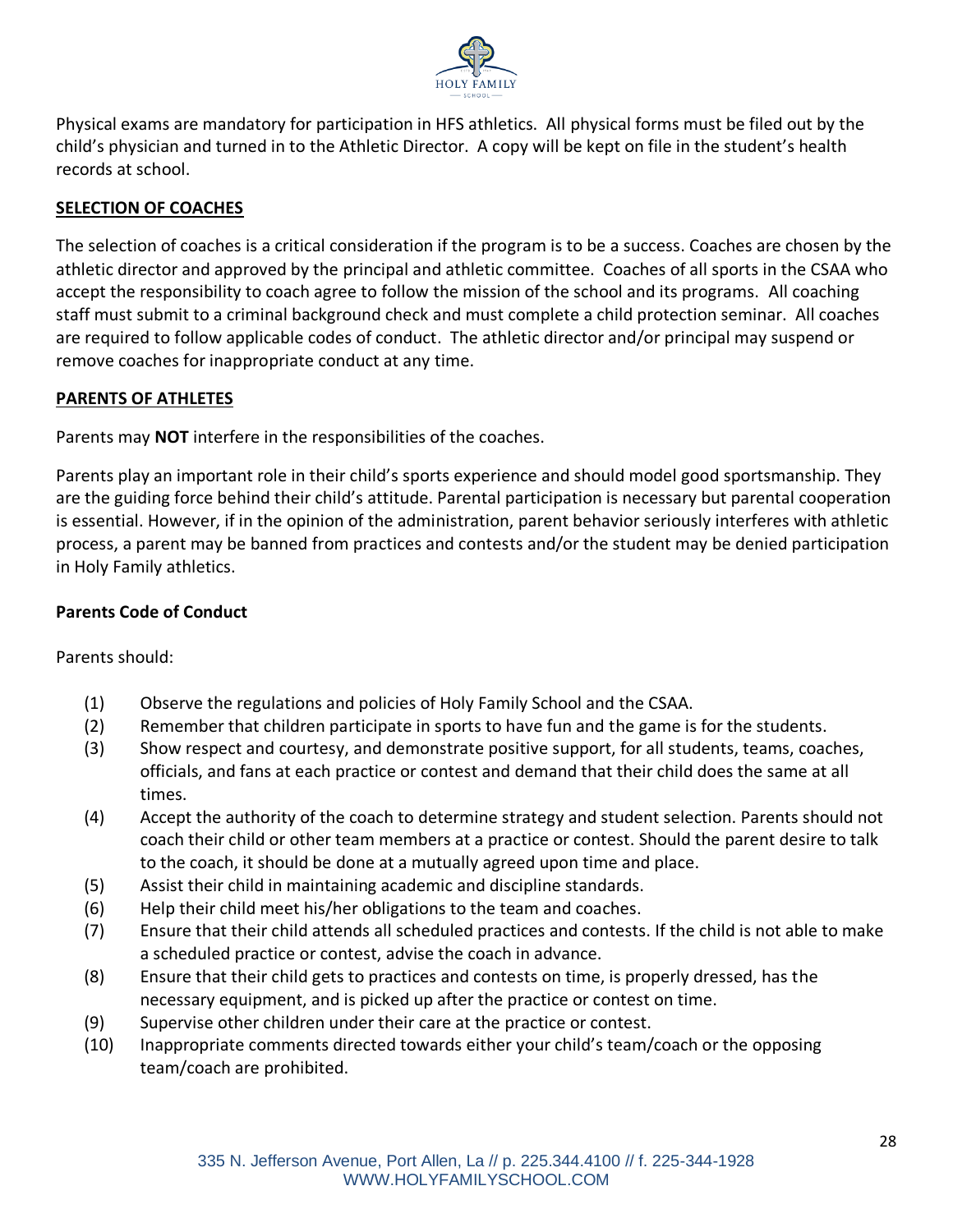

Confrontations at athletic events are to be avoided. All concerns/complaints relating to a particular sport, athlete, or coach should be directed to the athletic director. The principal and athletic committee will be contacted by the athletic director if deemed necessary. Parents who have a concern/complaint about an opponent's team, player, or coach, must contact HFS athletic director, who will discuss with the principal. Parents are NOT to contact the principal or athletic director at other schools.

Failure to abide by these set rules and regulations will lead to the parent being banned from HFS athletic practices/games.

Student athletes must be supervised at all times. If practice does not begin immediately after school or parents are not prompt in picking students up from practice, students will be sent to Bear Care and charged a fee for attendance.

## **PLAYER REGISTRATION & FEES**

Each sport season (fall, winter, and spring) has a mandatory registration, at which time parents or another adult representative must register the child for each sport. Fees are to be paid the night of registration. If the child's parent or adult representative are unable to attend the scheduled registration night, registration form and fees must be turned in to the Athletic Director before the first scheduled practice date. No child may participate in a sport if payment is not made. The fee schedule is as follows:

- ❖ Cheerleading \$80.00 plus camp fees, clothes, shoes and choreographer fees
- ❖ Cross Country \$80.00
- ❖ Football \$100.00
- ❖ Baseball \$80.00
- ❖ Basketball \$80.00
- ❖ Volleyball \$80.00
- ❖ Track \$80.00
- ❖ Softball \$80.00

The maximum fee for athletes participating in multiple sports is \$200.00 per child per year.

## **ATHLETIC UNIFORMS**

All athletic uniforms are the property of HFS and are to be returned to the Athletic Director at the completion of the season.

Uniforms are to be washed and returned to the parish hall on the date chosen by the athletic director which will be published in the newsletter and given to the coaches to advise the parents. **UNIFORMS ARE NOT TO BE RETURNED TO SCHOOL OFFICE**. Due to the cost of uniforms, it is imperative that players return uniforms by the specified date to avoid a fee and inability to play the next sport.

## **MEDICATIONS**

Medications are *NEVER t*o be in a student's possession at school. An Epi-pen/asthma inhaler that is required by a physician for severe allergies should be kept in the school office. Paperwork from the doctor must be filed in the school office and the administration must be notified each year before school begins. Prescription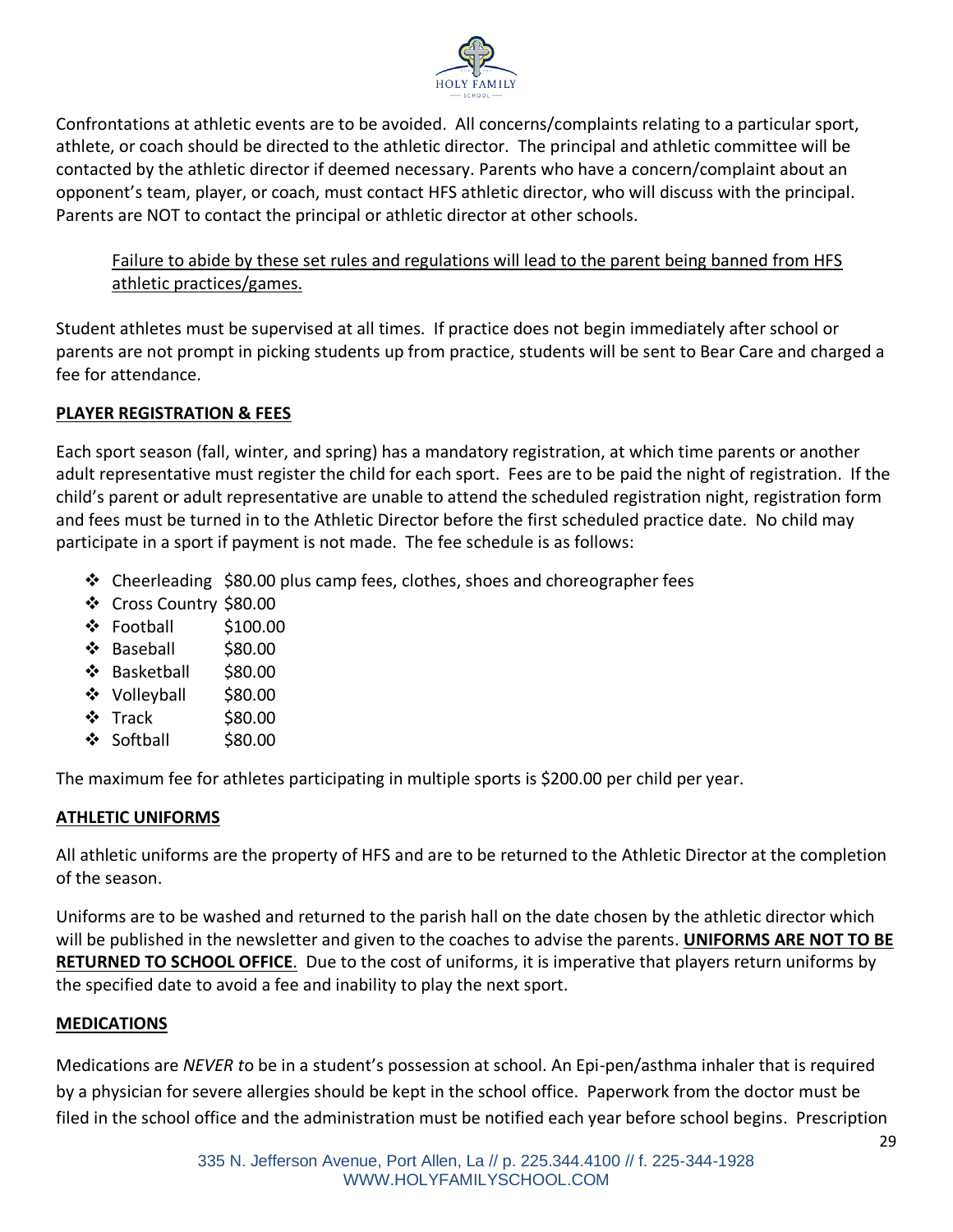

as well as over-the-counter medications, eye drops, cough drops, or pain relief medications are NOT to be kept with students. With a doctor's note and directions, medicine may be kept in the office. Backup over-thecounter medications, creams, etc. will be available in the school office for students. Should the need arise, parents will be contacted for approval and administration of needed medications will be done by school staff.

As a general rule, prescription medications should not be given at school. Possible exceptions to this rule include medications for behavior modification, allergic reactions, diabetes, and asthma medications. In these cases, parents are to hand deliver medications to the school office. School personnel will NOT dispense medications to students, except when the following regulations have been met:

- Medication must be clearly labeled with the student's name and in the original container in which it was packaged. Medications are kept locked in the school office.
- The label should have the name of the medication, dosage, and specific time at which it is to be given.
- A medical consent form from the parent, signed by the prescribing physician, must be on file in the office. Forms are available in the school office/online. Updated forms are required each school year, as well as changes of medication dosages.
- No more than a one-month supply of medication should be kept at school. The students will be permitted to bring the empty container home.
- Medications are kept in the school office.
- Expired medications will not be administered.
- Parents are encouraged to know potential side-effects and risks for any medications given to their children.

## **STUDENT SPECIAL DAYS**

#### **EARLY DISMISSAL DAYS**

Throughout the school year, the school incorporates early dismissal days for students in order to allow designated time for staff development/parent-teacher conferences. Bus transportation is available on *most* early dismissal days. Other early dismissal days may be announced by the administration.

#### **FIELD TRIPS**

Field trips are privileges afforded to students; no student has a right to attend a field trip. Students will be issued the standard field trip permission form to be filled out by the parent/guardian prior to any field trip. Forms and any fees for the field trip must be returned to the teacher before any child may leave the school grounds for a field trip. Telephone calls will NOT be accepted in lieu of written permission. Faxed permission forms can be accepted.

Parents who are attending field trips as chaperones (if needed) are supervising the students. Therefore, school policy states **NO SIBLINGS** are allowed on field trips. In addition, *parents must have completed*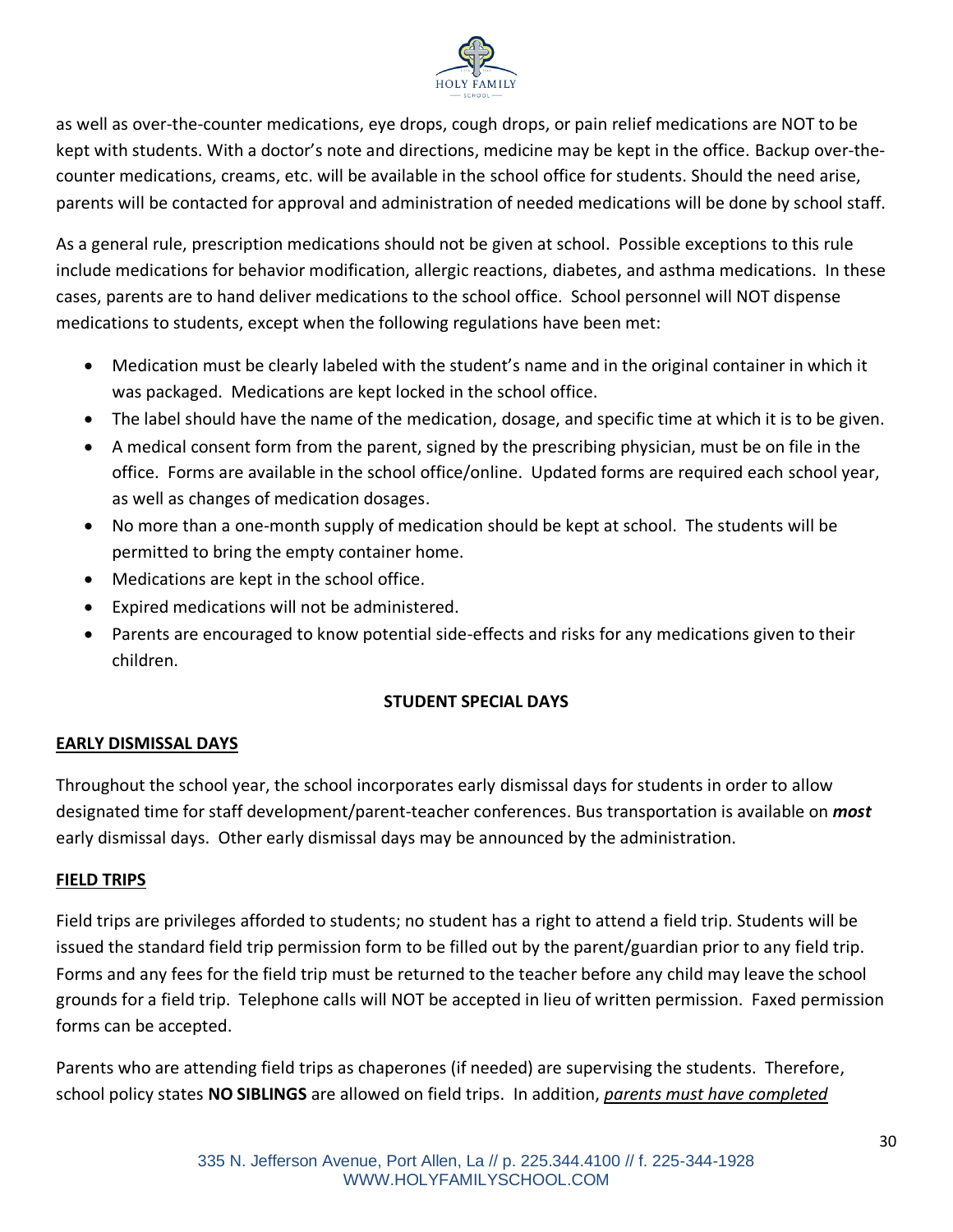

*requirements of child protection in order to chaperone students*. The Diocese of Baton Rouge requires that all adults charged with the care of students at school-sponsored activities complete a background check and be cleared through the Office of Child and Youth Protection; there is time and cost associated with completing these requirements, so parents who choose to do so in order to serve as chaperones will be credited one (1) service hour. Forms to complete this process can be found on the HFS website. Students must ride the bus to travel to the field trip and cannot ride with their parent/any other chaperone. Parents cannot attend a field trip as a visitor, in order to accompany only their own child, or in a capacity other than that of a chaperone, therefore ONLY parents who have completed these requirements are allowed to attend field trips. *If the parent then decides to attend on their own, they, along with their child, will not be allowed to attend any future field trips for that academic year and there will be no future field trips for that grade level.* Please remember this is for the safety of our children. Students who receive two "C's" or one "D" or one "F" up to 10 school days prior to the field trip will not be allowed to attend the field trip. Appropriate dress is expected of chaperones; walking shorts, capri pants or jeans are acceptable! Parents who chaperone field trips will receive service hours. The number of service hours will depend on the time spent on the field trip. Parents must log these hours themselves on the HFS website under "Time and Talent Hours Form".

#### **MASS AND ASSEMBLY**

Each student is personally responsible for representing HFS in a manner that reflects the school as a whole. Student behavior should be respectful at all times, reverent in church, and courteous in assemblies. Attendance in school Mass, school events and assemblies is a requirement of attending HFS. School Masses are held each Thursday at 8am as well as the celebration of special feast days throughout the year. Parents and family members are welcome to attend our weekly Masses.

#### **RETREAT DAYS**

HFS is proud to offer religious retreats at all grade levels. In the lower grades, retreats will be facilitated by our middle school retreat team in conjunction with our religious education coordinator. Upper elementary and middle school retreats are facilitated by high school student retreat teams from area Catholic high schools and will be attended by our religious education coordinator. All students, regardless of religious background, are required to participate in grade level retreats.

#### **MIDDLE SCHOOL RELIGIOUS SERVICE PROGRAM**

\*\*Please see Middle School Handbook

#### **BIRTHDAY PARTY INVITATIONS**

Birthday party invitations may be distributed at school ONLY if all members of the class receive an invitation.

#### **STUDENT REGULATIONS AND EXPECTATIONS**

#### **STUDENT DISCIPLINE**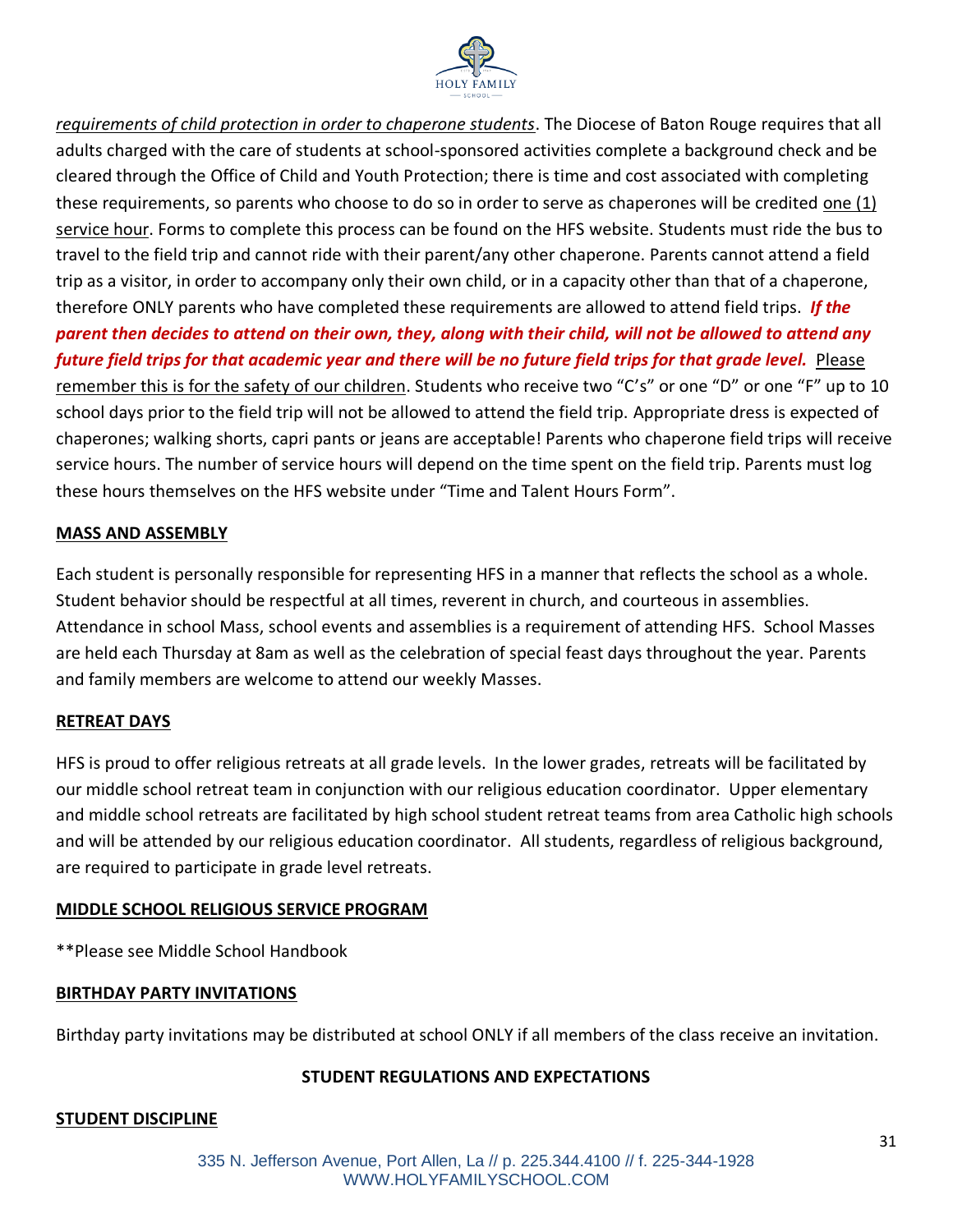

HFS discipline policies are based on our Catholic values, gospel values and our code of acceptable Christian behavior. The discipline code of HFS is based on respect for the dignity of all while living out our mission of reflecting Christ's presence in our daily thoughts, words, and actions.

HFS staff believes in promoting self-discipline, respect for self and others, authority and providing an environment conducive to learning. Discipline is an important responsibility of adult guidance and not a form of punishment. Our discipline plan focuses on positive behavior and not negative behavior and provides for opportunities for a second chance to correct poor choices or negative behavior.

Students at HFS are expected to be respectful, courteous, responsible, charitable, and good stewards, using their God-given gifts and talents to the best of their ability. One of the most important tasks of teachers and parents is to enable students to become familiar with, commit to and abide by reasonable limits of behavior.

Directions given by any staff member, including office personnel, cafeteria workers, custodial workers, and duty teachers, must be followed with courtesy. Parent volunteers and bus drivers are due the same courtesy and obedience as school staff and administration. At NO time, should any student prevent or disturb the learning experience of another student, or engage in any conduct unbecoming a student in a Catholic school. Doing so will result in disciplinary action.

HFS has a universal set of rules/expectations for everyone on campus. Branching off of the acronym "BEARS", these are as follows: Belief in God and Self, Engagement, Attention, Respect, and Safety. These rules will be posted in every classroom and office around campus as a daily reminder.

# **DIOCESAN POLICY**

Parents and students are to be aware of the following policies on discipline found in the Diocesan CSO Administrative Manual:

◆ "As prescribed by law, every teacher is authorized to hold every student to a strict accountability for any disorderly conduct in school or on the playground of the school or on any street, road, or school bus going to or returning from school, and during intermissions or recesses (RS 17:146) It is the final responsibility of the principal to maintain discipline at each school and at any off-campus school activity."

## **DISCIPLINARY ACTIONS**

Consequences for infractions to school and classroom rules are determined by both the classroom teacher and the administration, depending upon the severity and frequency of behaviors. For serious infractions, the administration may recommend or require interventions such as behavior management activities, psychological and/or academic evaluation, and/or counseling**.** In order to meet the wide range of needs of students in a PK4-8 school setting, consequences and interventions may differ at the early childhood, elementary and middle school levels.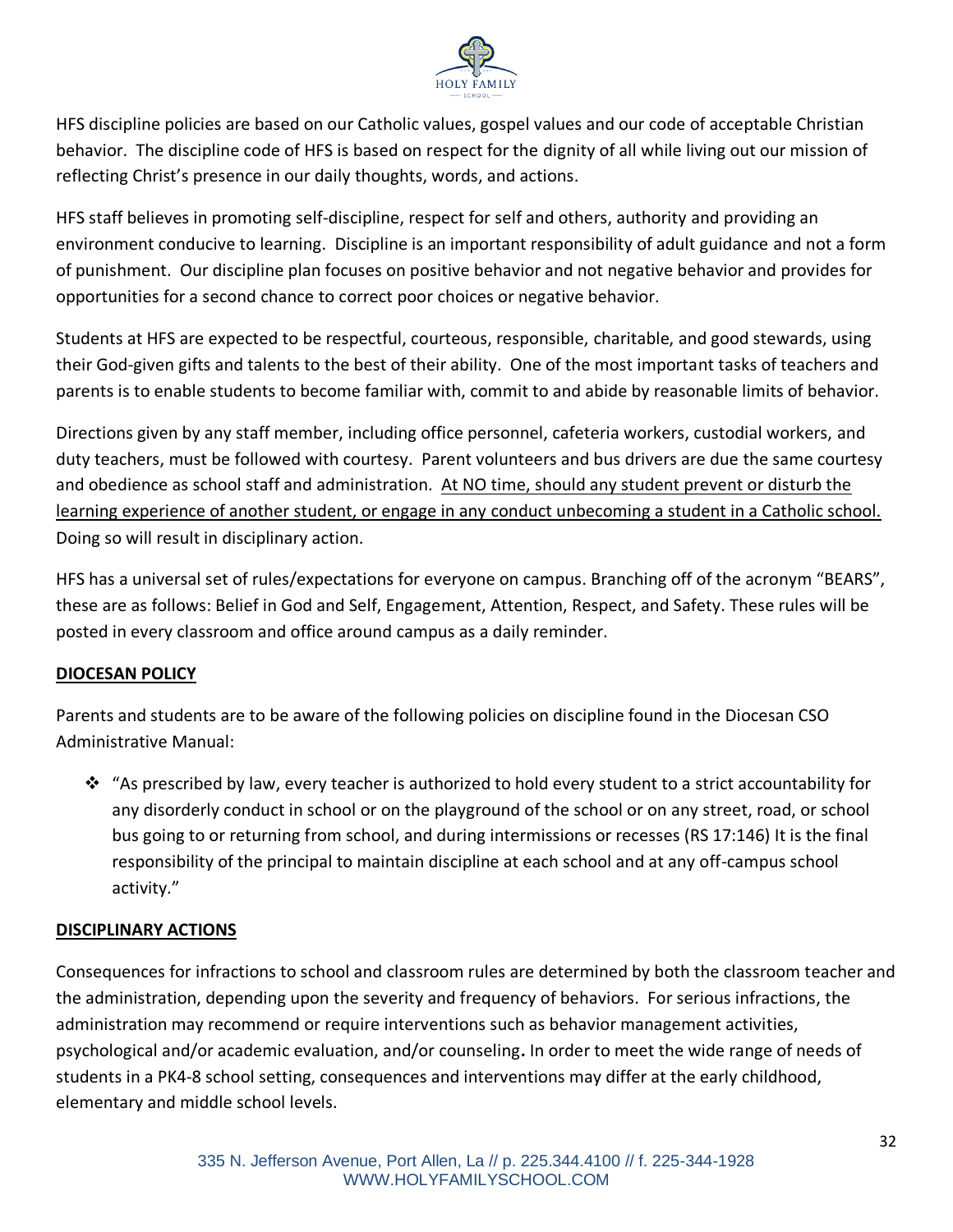

Violation of rules and regulations will result in disciplinary action. The following are the methods of discipline and corrective actions taken by the school:

- ❖ **In School Suspension:** Students will attend ISS with a teacher throughout the days assigned. Classroom work assigned and provided by the classroom teacher(s). ISS will result in loss of athletic privileges. Additionally, three (3) ISS's will result in an out of school suspension.
- ❖ **Suspension:** Students may be suspended from school for a number of days depending on the severity of the violation. Students will not participate in extracurricular activities or school related events during the suspension. The student is marked absent and is responsible for makeup work and tests upon return.
	- o If a student is suspended (in or out of school), the student may not attend school-related functions for a designated time period, depending on severity, to be determined by administration. If the suspension occurs on a Friday, the student will not be allowed at schoolrelated functions held on the weekend. Please refer to the "Athletics" portion of this handbook for guidelines related to punishment in regards to athletic events.
- ❖ **Disciplinary probation:** This offers a student the opportunity to improve their behavior before being asked to leave HFS. Student conduct will be monitored closely during this period and will be reviewed at the end of the nine weeks. Probation occurs after a suspension and may last anywhere from one nine weeks period until the end of the school year.
- ❖ **Expulsion:** Student is permanently dismissed from school. This is a last resort to protect students, staff and school property, and to ensure an orderly and effective environment. A student may be recommended for expulsion at any time during the probation period. However, for serious offenses, a student may be expelled after a single violation.
- ❖ **Students can face a variety of other consequences that include but are not limited to a guidance referral, evaluation, conference, counseling, probation, loss of privileges and or school services.**

Since it is impossible to cover all incidents, the school reserves the right to set consequences for non-listed offenses as they occur. The following are the **most common offenses that if displayed one or more times can result in disciplinary action:**

- Uniform violations
- Disruption
- Disobedience
- Disrespect
- Defiance
- Irresponsibility
- Dishonesty
- Inappropriate behavior or language (verbal, and/or online through social media)
- Harassment (verbal, and/or online through social media)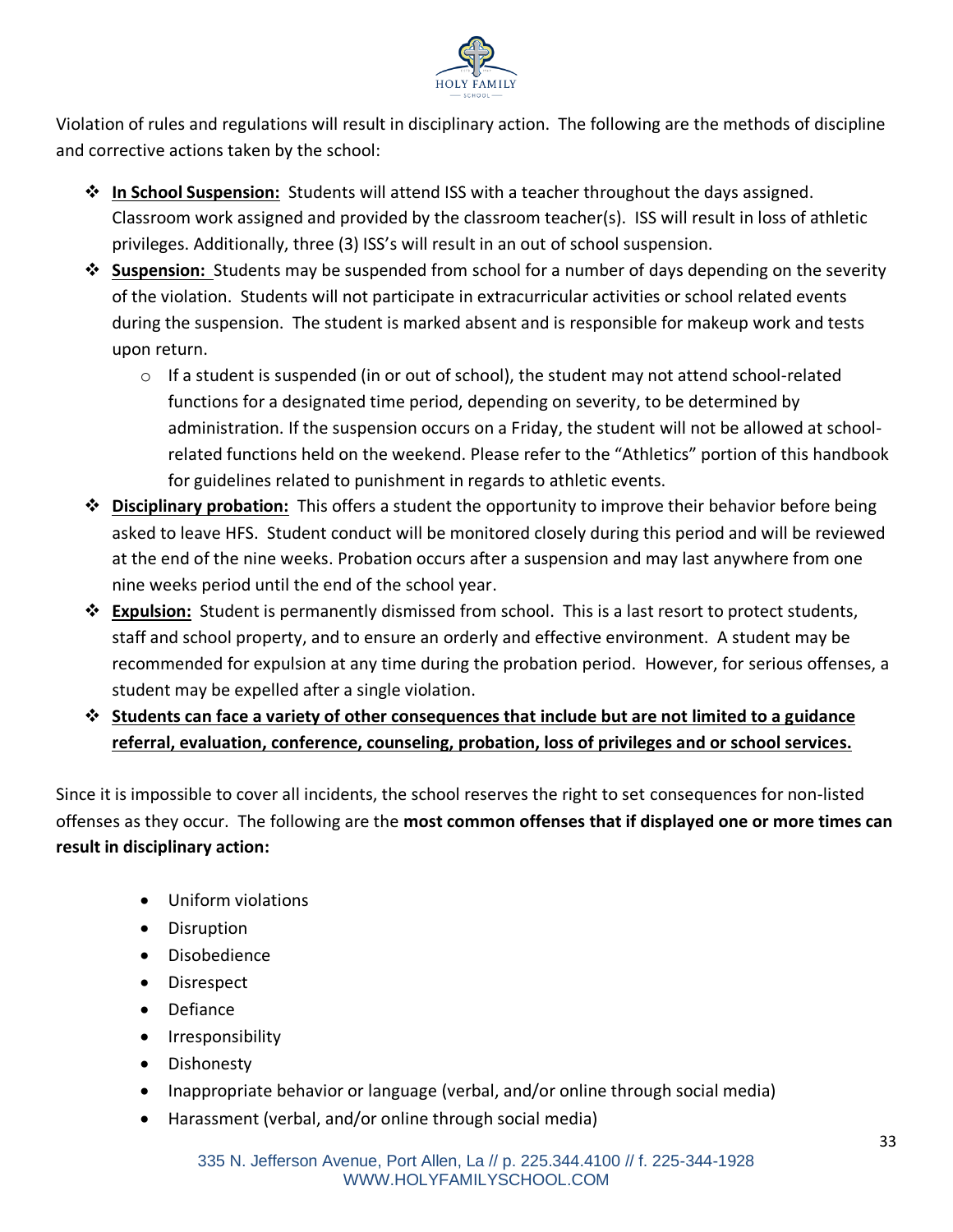

• Horseplay

In addition to the seriousness/consequences of repeated violations, there are those violations that, by their very nature, **result in immediate disciplinary action after happening once.** These are in most cases considered harmful to the individual or to another member of the school community. **Examples** of this type of behavior include but are not limited to:

- Forgery
- Theft
- Cheating
- Fighting
- Possession of weapons, dangerous instruments, or illegal substances\*
- Possession of restricted substances (tobacco including vape, alcohol, electronics)
- Obscenity
- Vulgarity in speech, behavior or written language (written or online)
- Defacement or vandalism of school property
- Threats of violence to self or others (verbal or online)\*\*
- Harassment (verbal, and/or online through social media)

\*It is a crime for any student or non-student to carry a firearm, concealed weapon, or dangerous instruments on campus, on a school bus, at school sponsored functions, or in other designated areas. Violation of this policy can result in notification of law enforcement officials and legal action.

\*\*Any threat of violence written, verbal, implied, or electronic will result in immediate action by the school administration. First offense will result in school counseling. Second offense will result in a mandatory doctor (pediatrician or psychologist) evaluation and note. The doctor must state in writing that the student is not a threat to themselves or others to be allowed to return to school. A conference with the principal will be required upon the student's return to school.

The grade level for implementation of this policy will begin in 2<sup>nd</sup> grade. Students in grades PK4-1<sup>st</sup> will be mandated to see the school counselor to discuss this issue. The action taken for any threatening situation, regardless of grade level, is subject to reconsideration by the principal, depending on circumstances.

In the interest of keeping persons and property safe and secure from harm, any verbal, written and/or electronic threats of violence toward the person or property of oneself, other students, faculty, and/or school will be grounds for immediate administrative action including suspension, psychological evaluation, expulsion, or any combination thereof. When threats of violence occur off campus, the jurisdiction of the school is expanded to include such incidents when it involves HFS students and results in official police involvement or intervention to include formal calls, complaints, or charges.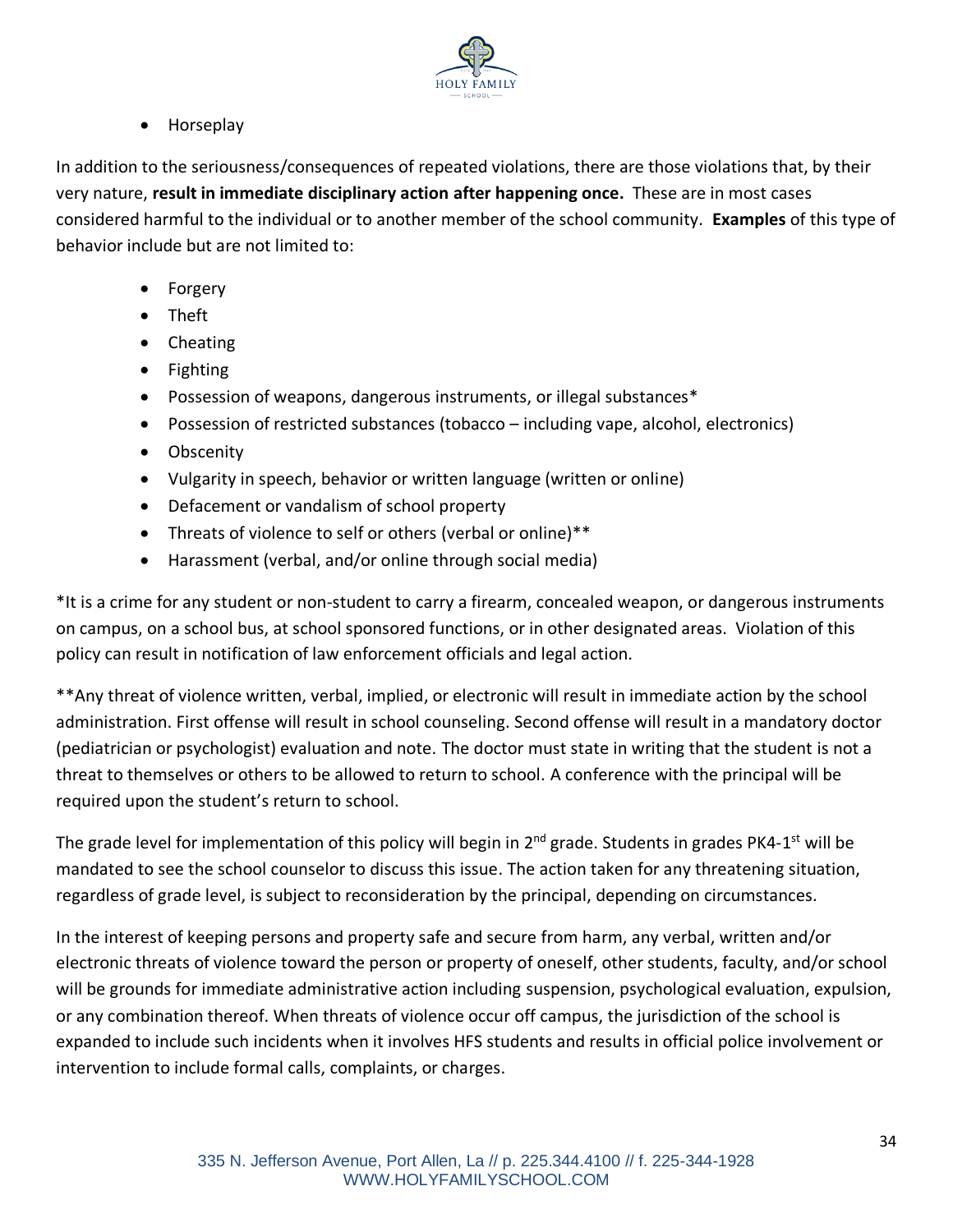

Although statements or acts are made in anger or in a joking manner, we must take aggressive action to protect all individuals involved. Safety for our students, staff and our school are of the utmost importance and our highest priority**. Parents are urged to caution their children against making statements or committing acts of a threatening nature**.

Other inappropriate behavior or conduct unbecoming of a student in a Catholic school will be grounds for disciplinary action. The principal makes the final decision in all disciplinary situations and may waive any disciplinary rule for just cause at her discretion. Any serious disciplinary action results in student being ineligible for any school related activity, school sponsored event or awards.

**Student Conduct in Early Childhood**: Teachers in grades PK4 and kindergarten will use individual classroom management plans and conduct cards. In the early childhood classes, the focus in on positive behavior, not negative behavior. Teachers focus on positive behavior modification rather than negative behavior. Depending on the severity of the offense, the principal or administration reserves the right to call parents to pick up the child from school. When the severity or frequency of infractions is deemed sufficient, the student may be dismissed from HFS.

**Students in grades PK4 and kindergarten**: Teachers use a classroom color chart to indicate behavior assessments for the day. The colors are as follows:

Pink = you really stand out!

Green = ready to learn!

Yellow = think about it!

 $Red = oh$  no!

We are now using the "stop light" system in which there are less colors to go through throughout the day and the meaning is relatable for both children and parents in relation to traffic lights. Pink represents your child's behavior being above and beyond for that day.

**Student Conduct in Elementary (grades 1-5):** Teachers will use individual classroom management plans and conduct cards. Students in elementary classes are expected to be responsible and are being challenged to make good decisions. Teachers at this level focus on respect for self, peers, and authority; courteous behavior, good manners, thinking of others, Christian values and integrity. Conduct grades are determined daily and weekly.

Students are required to have their conduct card signed by a parent/guardian each day; students lose one letter grade for not returning the signed conduct card. At the end of the week, daily letter grades are averaged, and students receive a letter grade only each week for behavior.

The scale is as follows: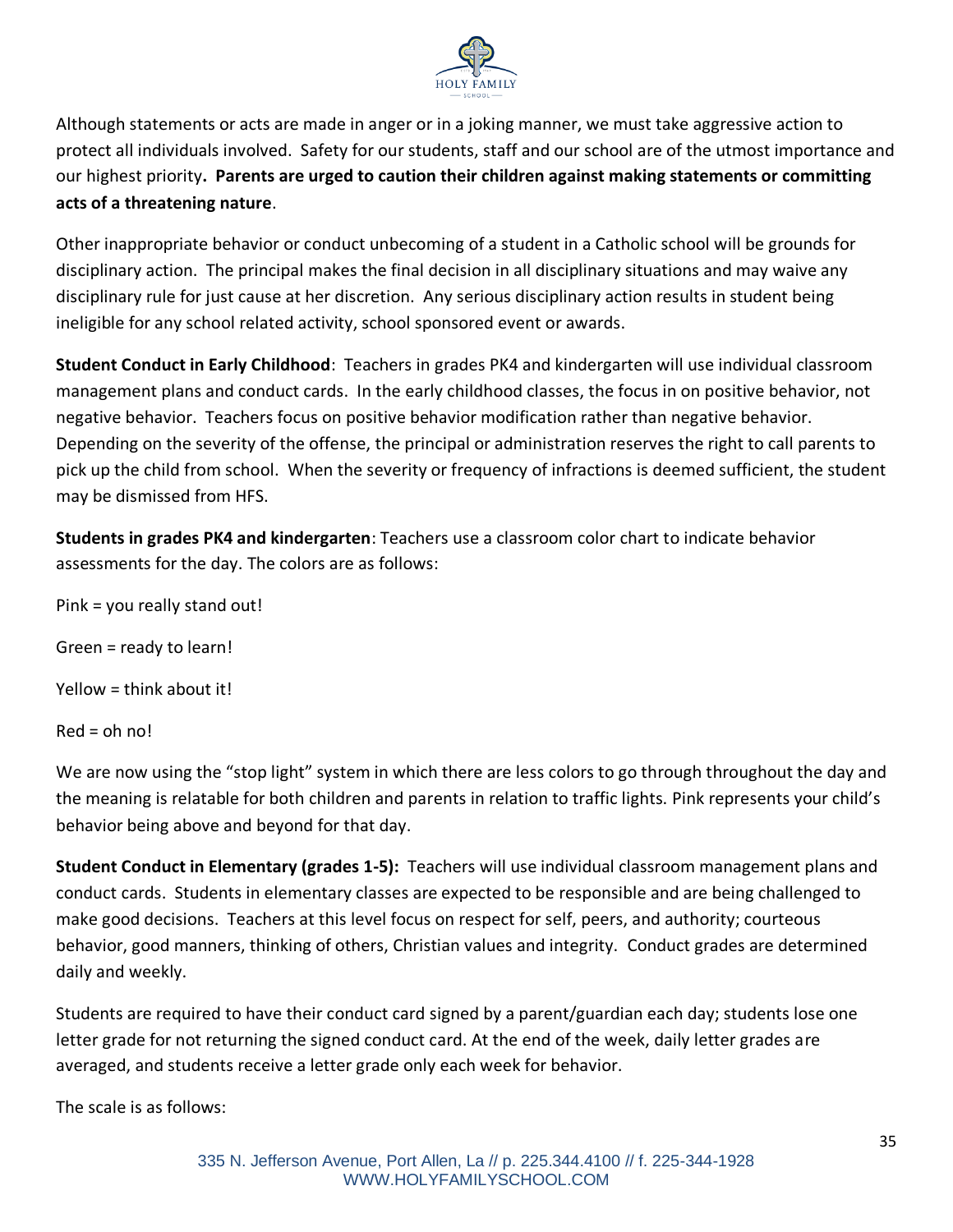

A= excellent behavior

B= clip move (reminder of expectations needed)

C= clip move (student/teacher conference required)

D= clip move (no recess and parent phone call or note required)

F= clip move (no recess and conference with administration required)

## **Student Conduct in Grades 6-8**:

\*\*Please see Middle School Handbook

**School officials reserve the right to inspect any and all lockers at any time.** A school administrator may search students, their lockers, and belongings, including but not limited to handbags and book bags if the following situation occurs:

- The administrator has reasonable belief that contraband, illegal substances/objects, or stolen property is being concealed or that a violation of a school rule related to the maintenance of discipline in the school has been committed.
	- $\circ$  The search of a person is conducted with a minimum of embarrassment and a respect of privacy to the student(s) in the administrator's office.
	- $\circ$  If necessary, a whole class search may happen by and under the principal's discretion.

## *Harassment, Hazing, Bullying (Diocesan policy 4.9.2.7)*

*To reflect Gospel values and to ensure a positive and safe learning climate, the schools of the Diocese of Baton Rouge prohibit harassment, hazing, or bullying of any kind. All school community members are to be treated with dignity and respect. In that spirit, the prohibition against acts of harassment, hazing, or bullying applies to all Catholic school students, both on and off campus. It is recognized that harassment, hazing, or bullying can involve verbal, physical, written or electronic communication.*

*Each school shall establish policy and procedure regarding the identification, reporting, investigation, and disciplinary action taken for reported allegations of harassment, hazing or bullying involving members of the school community. Any reported incident of harassment or bullying will be investigated, and disciplinary action will be taken. Consequences for these offenses may include, but are not limited to detention, suspension, probation or expulsion, depending on severity and frequency of offense.*

## *Definitions:*

*Harassment is annoying or unpleasant behavior toward someone including but not limited to threats, offensive remarks, or physical attacks. Verbal harassment shall include derogatory remarks, jokes, or slurs and can include belligerent or threatening words spoken to one another. Physical harassment includes unwarranted*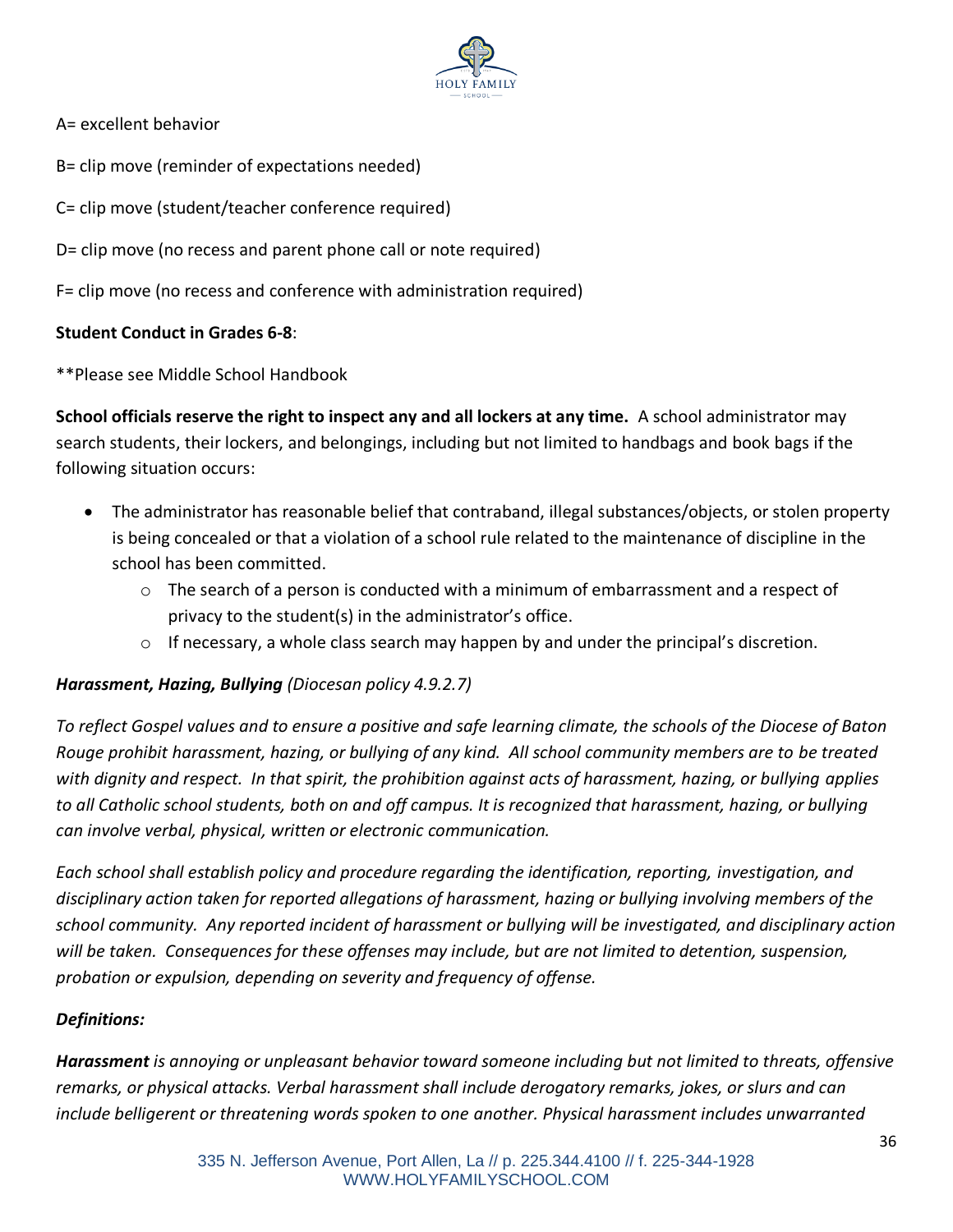

*physical touching, contact, assault, deliberate impending or blocking movements, or any intimidating interference with normal schoolwork or movement.* 

*Sexual Harassment involves unwelcome sexual advances, requests for sexual favors, and other verbal or physical conduct of a sexual nature. Any of the above stated forms of harassment that are of a sexual nature are considered sexual harassment when they are unwelcome and create an environment or causes an atmosphere that affects a student's school performance in any way or affects a student's ability to take advantage of the school's programs.*

*Hazing is a form of harassment that involves intentional, knowing, or reckless acts that induce pain, embarrassment, humiliation, deprivation of rights, physical pain or mental discomfort. It is directed against a student for the purpose of maintaining membership in any organization, club, athletic team, or other group. Culpability includes hazing practices mandated or voluntarily entered by any party.*

*Bullying behavior is the repeated harassment and targeting of another person or group of persons with the intent to cause emotional, physical, or psychological harm. Cyberbullying and any other form of harassment using any form of technology is included and will be addressed.*

Any reported incident of repeated harassment or bullying will be investigated, and disciplinary action will be taken if warranted. Consequences for these offenses may include but not limited to detention, suspension, probation, or expulsion.

The policies set forth in this handbook are not exhaustive. The principal and/or administration reserves the right to amend these policies at any time for any reason; in addition, the principal and/or administration has the discretion to take action and/or issue disciplinary consequences in any circumstance not specifically detailed herein but deemed inappropriate in any way or in violation of the established values of Holy Family School.

If any provision of this handbook is deemed ambiguous by any person, the interpretation of that provision shall be that of the principal and/or administration.

**Students are Holy Family School students at all times. School officials may discipline a student who engages in conduct inside or outside of the school, including in-person, online and/or social media behavior that is detrimental to the reputation of the school.**

**Parents and family members of HFS students who engage in conduct inside or outside of the school, including in-person, online and/or social media behavior, that is detrimental to the reputation of the school, staff or administration, may be banned from school and any school function with the possibility of their child being dismissed from HFS.**

## **SCHOOL AND PERSONAL PROPERTY**

## **DELIVERIES TO SCHOOL**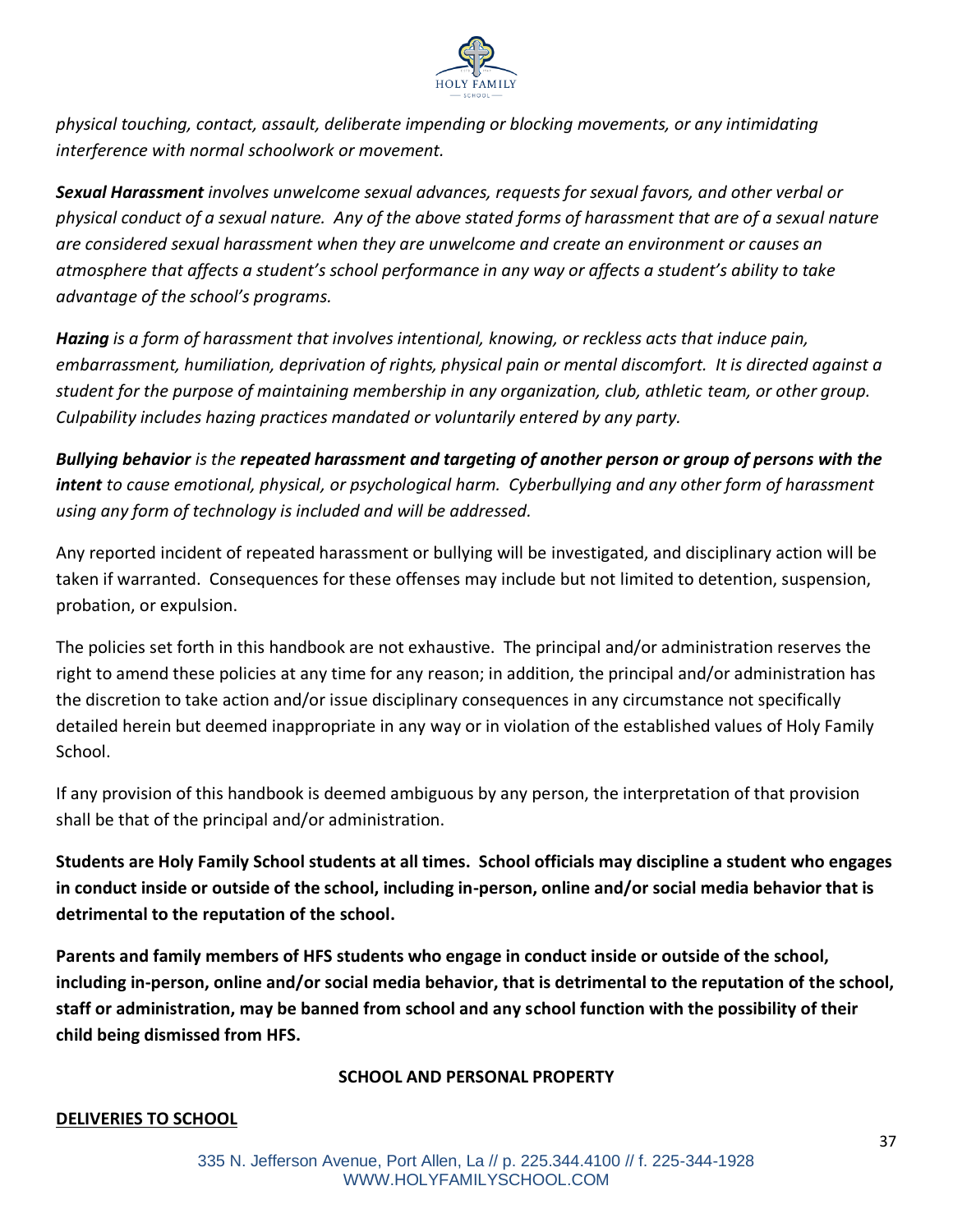

Students are NOT permitted to have, receive, or give personal items at school. Gifts, invitations, flowers, outside lunch, balloons, etc. are not to be delivered to or distributed at school. However, students are permitted to distributed birthday invitations to all members of their class at school and have birthday celebrations at school as long as it is pre-approved by the classroom teacher and principal. Parents may send or drop off store bought treats for their child's class birthday celebration, up to 5<sup>th</sup> grade.

**Students are NOT allowed to call home for "forgotten" items, including assignments.** Students will not be called from class to get items dropped off in the office for them.

## **ELECTRONICS AND VALUABLES**

Students in PK4-5<sup>th</sup> grade are NOT allowed to have cell phones or any other electronic devices at school.

For grades 6<sup>th</sup>-8<sup>th</sup>, please see "Middle School Handbook"

Students are NOT to have in their possession items of value including money, jewelry, credit cards, etc. While we are a Catholic school, items can be misplaced, lost or stolen. **The school is not responsible for missing or stolen items.**

#### **STUDENT LOCKERS**

Lockers are provided for students in grades 5-8. Lockers are the property of HFS and are provided at no cost to the students.

#### **TEXTBOOKS**

Textbooks are assigned to the student at the beginning of each school year or a class set is available in all classrooms. Any child who loses or damages a book in any way will be held responsible for the replacement cost. The student will not be issued another book until compensation for lost or damaged book has been made.

Textbooks are property of HFS and must be returned.

#### **CAMPUS SAFETY**

In an effort to maintain safety throughout the school campus, Holy Family is completely enclosed by a gated security system. The only entrance for visitors is at the gate at N Jefferson.

## **TRANSPORTATION**

#### **SCHOOL BUS REGULATIONS**

Students who ride WBR bus transportation must be aware that this is a privilege and with that privilege come expectations and responsibilities.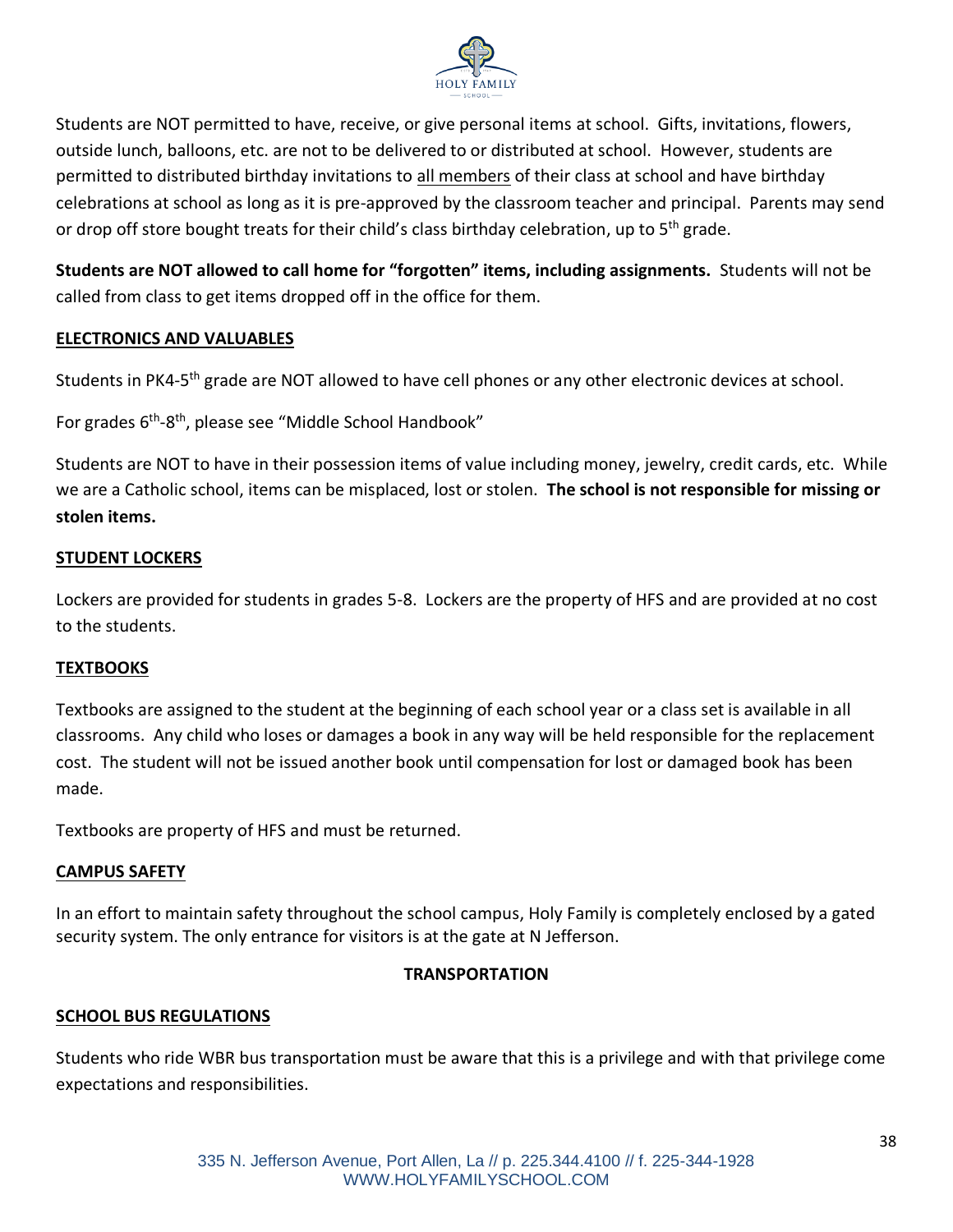

Students are expected to follow all school bus rules and regulations and respect the bus drivers. Students who fail to meet behavior criteria while on buses will be subject to disciplinary action, including but not limited to, temporary or permanent suspension from the bus.

Weapons, drugs, alcohol, glass objects, pets, obscene materials, or electronics are NOT allowed on the bus. Objects too large to be held in the student's lap or placed under the seat may not be brought on the bus. Balls and/or toys permitted by the classroom teachers or necessary for after school activities must be kept in the student's school bag or in a ball bag.

The student is expected to:

- Cooperate with the driver and listen to the driver's instructions at all times.
- Stay seated at all times and remain quiet.
- Be on time and cross the road cautiously when waiting for or leaving the bus.
- Refrain from standing when the bus is moving.
- Refrain from eating or drinking on the bus.
- Refrain from damaging the bus in any way.
- Use the emergency exit only for emergencies.
- Students arriving by car prior to 7:10 am should remain in the car until the duty teacher opens the gate at 7:10am and NO earlier.

#### **MORNING ARRIVAL**

Carpool transportation should arrive to school **no earlier than 7:10 and no later than 7:30.** Students are NOT allowed to be unattended on the school grounds before 7:10 am. All students should be on campus by 7:30 and are considered tardy after 7:30.

Parents who drive their K-8<sup>th</sup> grade students to school in the morning are to drop off students ONLY at the N. Jefferson Ave. gate next to the church. PK4 + siblings will be dropped off and picked up in front of their building on Kentucky Ave. No student is to be dropped off at the bus site by the cafeteria or at the Sixth St. or Kentucky Ave. sites. Students who walk or ride bicycles to school are to use sidewalks and obey all crossing guard instructions when entering the campus. Bicycles must be locked and kept in the bike rack during the school day.

Parents/families picking up students in carpool MUST have a provided Holy Family sign posted in the front windshield of the car to identify the family and children. The sign includes the name(s) of the student(s) printed clearly in black lettering, large enough for carpool duty teachers to read. The sign must remain in the car window the entire school year. This helps with identification as well as the smooth and orderly procedure for carpool. If you were not given a sign or need an extra sign, please contact the office.

#### **DISMISSAL**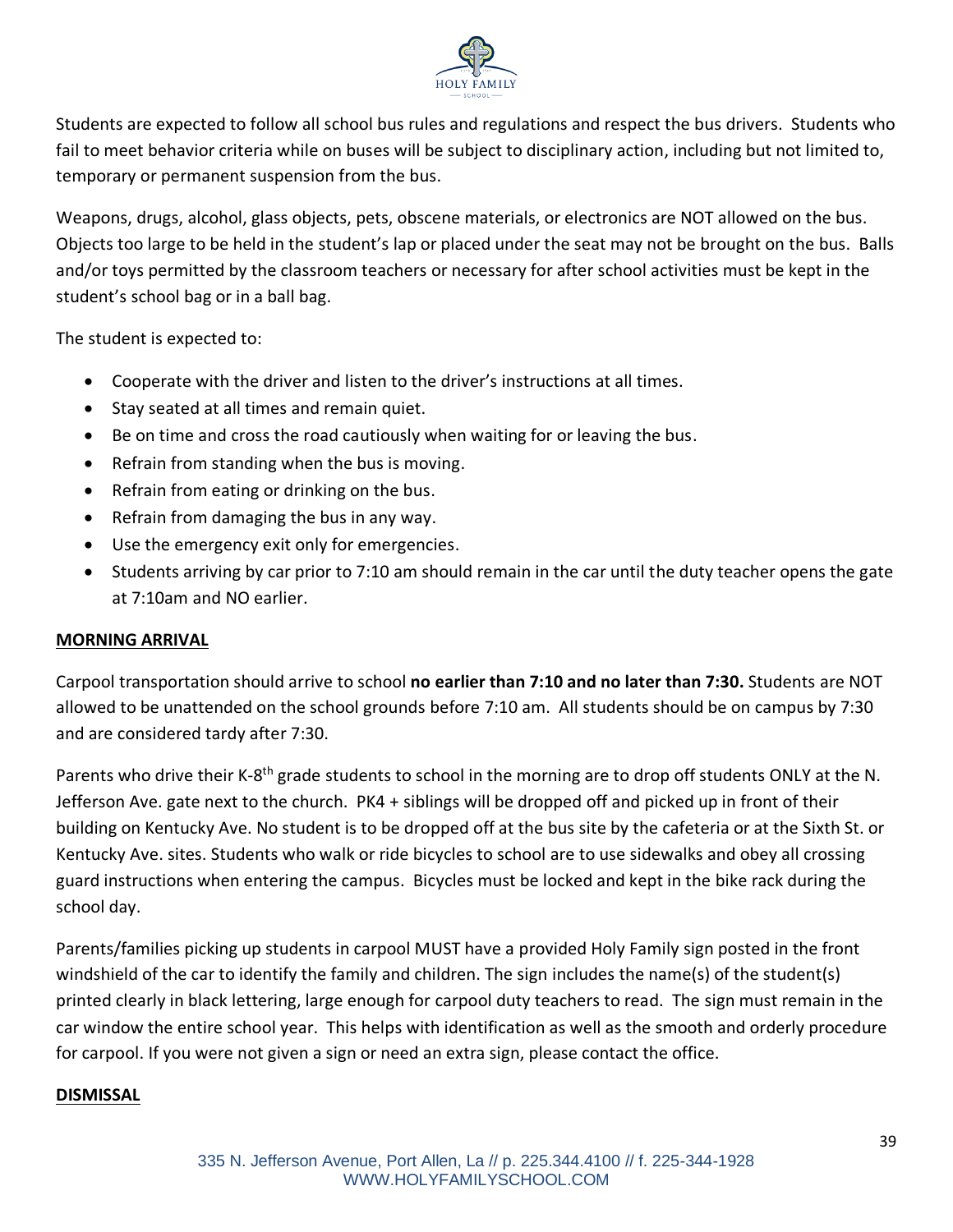

PK4 students and older siblings should be picked up on Kentucky Ave. in front of their buildings.

K-8<sup>th</sup> carpool students will be picked up on Jefferson Ave. except on rainy days. Only parents of PK3 students with an older sibling are allowed to pick up students from the yard or deck. Students without PK3 siblings will not be dismissed to or loaded in any other area except the carpool line. Students will not be allowed to meet vehicles or drivers in places other than the assigned area for their grade level. Failure to comply with this presents a safety hazard for our students, parents, and faculty. The principal has the right to make exceptions to this policy as seen fit.

Duty teachers will supervise bus dismissals; students will only board their assigned buses, except with written permission to do otherwise signed by the principal or administrative staff. Students waiting for buses will remain seated quietly until their bus arrives. Those dismissed to the carpool line on Jefferson Ave will sit quietly and wait to be called.

When parents are involved in school business such as meetings, they are asked to park in the parking lot located at the parish hall and cross only where the crossing guard is located.

## **RAINY DAY ARRIVAL AND DISMISSAL**

#### **Arrival**

On rainy days, cars will enter the campus from Kentucky Ave. and proceed all the way around to the covered walkway by the middle school building. Depending on where you end up in line, students will get out and take the quickest and safest covered route to their classroom (main building, around middle school building). Kindergarten students will be taken to their classrooms by duty teachers or administration. PK4 students will drive in and pull up at the PK4 building where a PK4 staff member will unload those children and take them to their classrooms. Parents will follow the flow of traffic, making a loop in the courtyard, to the exit by the church on Kentucky Ave.

All students will report to their classrooms with their teachers.

In the event that you have children in multiple grade levels, they should all be dropped off together and then proceed to their prospective classrooms.

No student being dropped off by a parent may be dropped off in the bus line.

#### **Dismissal**

For rainy day dismissal, follow the same instructions. Be sure to have name cards in the front windshield of the car so duty teachers can call for a child. Older siblings will be asked to join younger siblings in the main hall for rainy day carpool. Should you have children of multiple grade levels, including elementary, please pick them all up together. Carpool will be dismissed a few minutes early on rainy days for safety and convenience.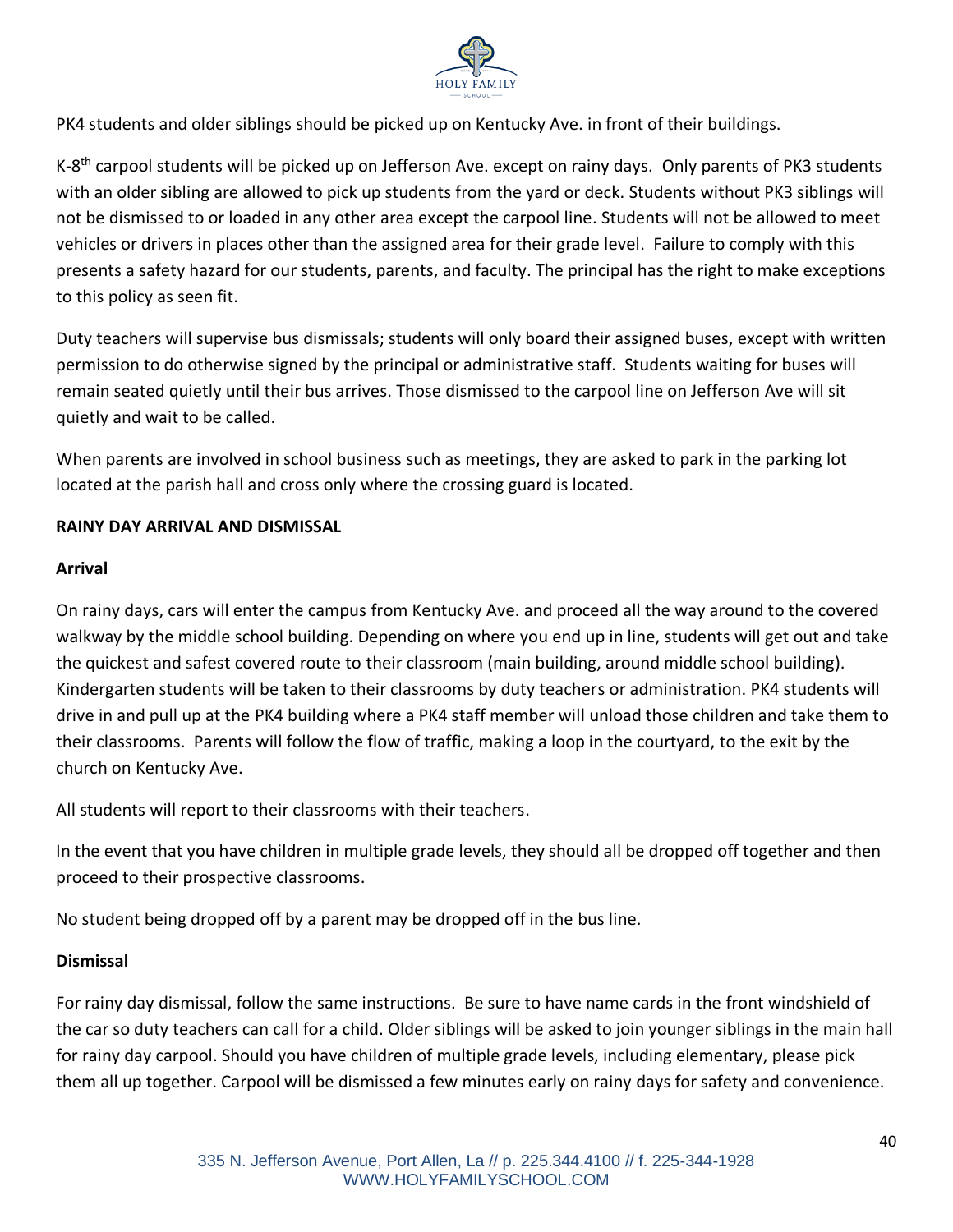

Bus students will follow the covered walkways to the cafeteria where duty teacher will release students to the bus area on Florida.

Students who are in after care will remain with teachers in classrooms until bus and carpool students have been dismissed.

Rainy day carpool is very challenging, and it is necessary for drivers to remain patient and consider the safety of ALL children. The duty staff and administrative staff will work as quickly and safely as possible to unload and load on those days. Cooperation, patience and following instructions make the arrival and dismissal run smoothly and safely for everyone.

Parents are not allowed to park their cars and walk to campus to pick up their children. Parents must drive through carpool to pick up their child.

# **UNIFORM POLICY**

The following uniform suppliers are our only providers for school uniforms: Don's Sportsman, Inka's Uniforms and School Time.

The administration and staff ask that parents familiarize themselves with the uniform policy and monitor students' cooperation with dressing appropriately and correctly each day. Supervision of the various degrees of compliance will be left to the discretion of the principal. Parents will be notified in a timely manner if there are any additions to the standard pieces of the uniform.

Uniforms are to fit properly and be in proper condition. All uniform pieces must be purchased from specified vendors only. Holy Family School will sell winter outerwear later in the fall when weather begins to change. Uniforms must be worn as designed and appropriate at all times. Uniforms must be in good condition at all times. Uniforms must not have holes, tears, rips or faded spots, etc. Uniforms not in good condition must be replaced immediately.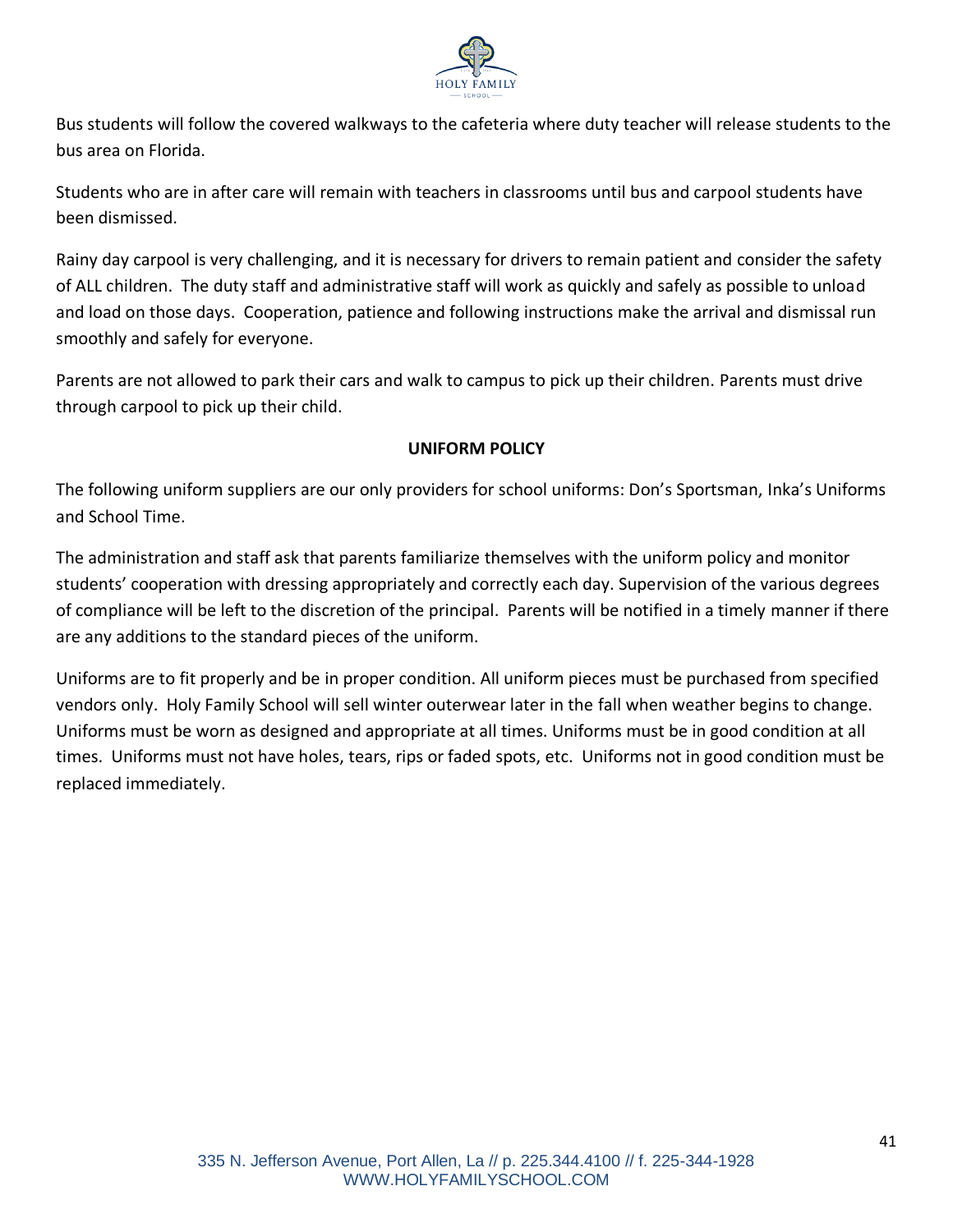

#### **UNIFORM FOR PK AND K**

| <b>GIRLS</b>                                                                                                                                                                                                                                                                                                             | <b>BOYS</b>                                                                                                                                                                                                                                                                     |
|--------------------------------------------------------------------------------------------------------------------------------------------------------------------------------------------------------------------------------------------------------------------------------------------------------------------------|---------------------------------------------------------------------------------------------------------------------------------------------------------------------------------------------------------------------------------------------------------------------------------|
| Plaid skort<br>Plaid smock (only from School Time) – to be<br>worn with bloomer modesty shorts                                                                                                                                                                                                                           | Navy shorts or pants with elastic -NO BELTS                                                                                                                                                                                                                                     |
| Navy banded shirt with logo (only sold in<br>pique fabric going forward).                                                                                                                                                                                                                                                | Gray cotton shirt with logo<br>Gray dri fit shirt with logo (only from Don's)                                                                                                                                                                                                   |
| Velcro tennis shoes (no lights/skates)<br>(white, gray, navy, black or combination of<br>these solid or patterned colors)<br>***Please note this will be enforced and NO<br>neon, light blue, pink, camouflage, etc.<br>designs will be acceptable NO hi-top tennis<br>shoes                                             | Velcro tennis shoes (no lights or skates)<br>(white, gray, navy, black or combination of<br>these solid or patterned colors)<br>***Please note this will be enforced and NO<br>neon, light blue, pink, camouflage etc.<br>designs will be acceptable<br>NO hi-top tennis shoes  |
| Tennis shoes with <b>Velcro Only</b>                                                                                                                                                                                                                                                                                     | Tennis shoes with Velcro Only                                                                                                                                                                                                                                                   |
| ONLY White ankle socks or White no-show<br>socks                                                                                                                                                                                                                                                                         | ONLY White ankle socks or White no-show<br>socks                                                                                                                                                                                                                                |
| <b>Footed Navy</b> tights for winter or navy<br>stockings - NO Leggings                                                                                                                                                                                                                                                  |                                                                                                                                                                                                                                                                                 |
| Girls in all grade levels have the option of<br>wearing gray slacks ONLY purchased through<br>School Time. There is a logo that is stitched<br>onto the pants to ensure that all gray slacks<br>are the same. These slacks can be worn<br>throughout the school year. Otherwise girls<br>must wear their uniform skorts. |                                                                                                                                                                                                                                                                                 |
| Girls in all grade levels have the option of<br>wearing grey sweatpants/HFS beanies ONLY<br>purchased through Inka's. There is a logo<br>that is placed onto the pants and beanie to<br>ensure that all items are the same. This is<br>only an option from November to February.                                         | Boys in all grade levels have the option of<br>wearing grey sweatpants/HFS beanies ONLY<br>purchased through Inka's. There is a logo<br>that is placed onto the pants and beanie to<br>ensure that all items are the same. This is<br>only an option from November to February. |

Winter outerwear is a zippered gray fleece with logo, a navy blue sweatshirt with HFS logo, or all-weather gray jacket with logo. The fleece will be offered only through School Time with the HFS Logo. The all-weather gray jacket, as well as the navy sweatshirt will be offered at the beginning of the year. Regular Navy Sweatshirts will not be allowed. Other winter adjustments for early childhood and elementary students may be made if needed.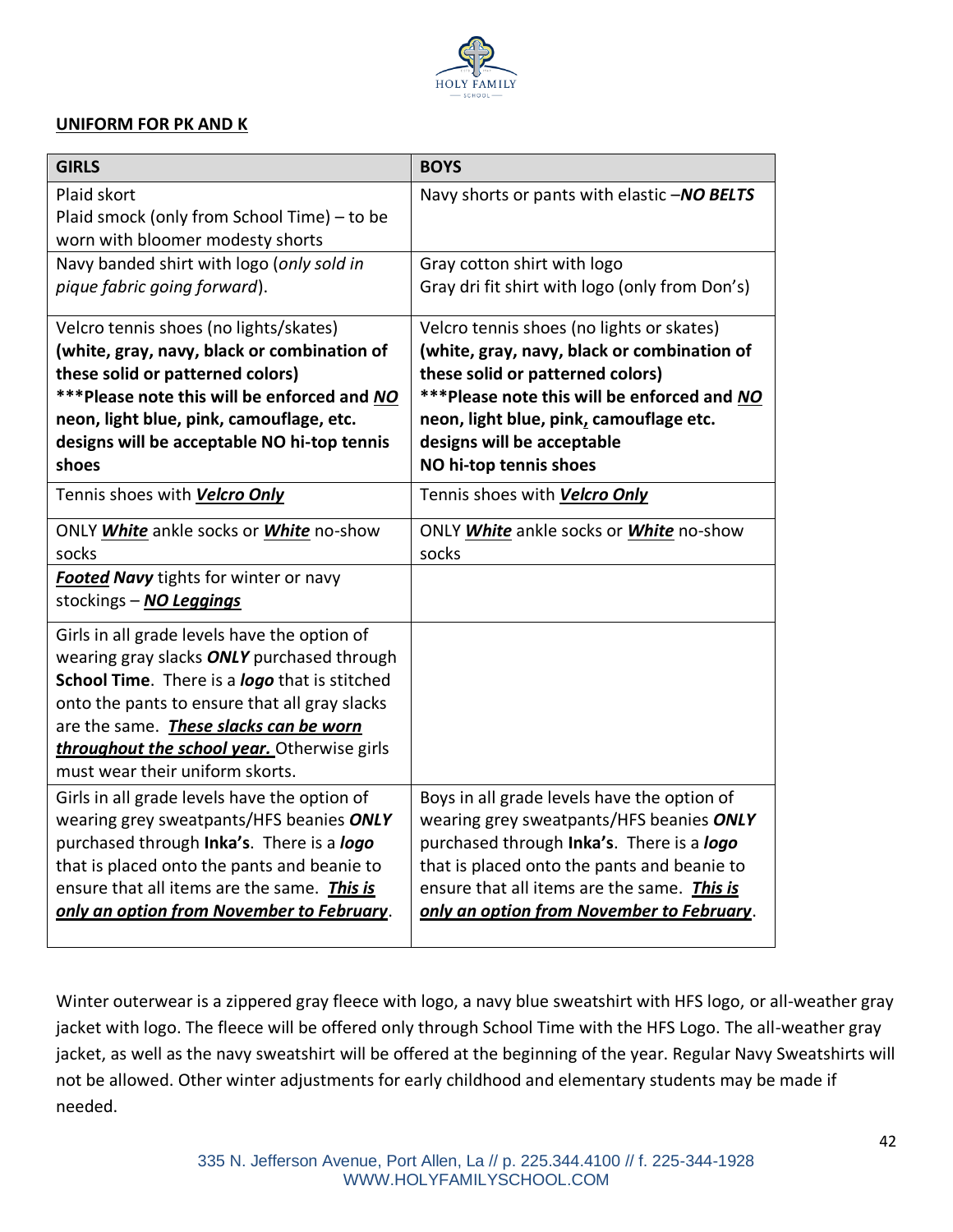

**Inside & Outside – ANY approved Holy Family outerwear may be worn. Non-approved large coats may be worn on very cold days but must be removed once inside. Reference above paragraph for approved outerwear.**

## **UNIFORM FOR GRADES 1-8**

| <b>GIRLS</b>                                    | <b>BOYS</b>                                    |  |
|-------------------------------------------------|------------------------------------------------|--|
| Plaid skort                                     | Navy pants or walking shorts                   |  |
| Plaid jumper (grades 1-5 - only from School     |                                                |  |
| Time) – to be worn with monkey bar buddies      |                                                |  |
| modesty shorts.                                 |                                                |  |
| **Jumper can be worn with or without the        |                                                |  |
| navy banded uniform shirt.                      |                                                |  |
| Navy banded shirt with logo (only sold in pique | Gray cotton shirt with logo                    |  |
| fabric going forward).                          | Gray dri fit shirt with logo (only from Don's) |  |
| ONLY White ankle socks or White no-show         | ONLY White ankle socks or White no-show        |  |
| socks                                           | socks                                          |  |
| Tennis shoes (white, gray, navy, black or       | Tennis shoes (white, gray, navy, black or      |  |
| combination with shoestrings of those solid     | combination with shoestrings of those solid    |  |
| or patterned colors)                            | or patterned colors)                           |  |
| ***Please note this will be enforced and NO     | ***Please note this will be enforced and NO    |  |
| neon, light blue, pink, camouflage, etc.        | neon, light blue, pink, camouflage, etc.       |  |
| designs will be acceptable                      | designs will be acceptable                     |  |
| NO hi-top tennis shoes                          | NO hi-top tennis shoes                         |  |
| <b>Footed Navy</b> tights for winter or navy    | <b>Black belt</b>                              |  |
| stockings - NO Leggings                         |                                                |  |
| Girls in all grade levels have the option of    | Boys in all grade levels have the option of    |  |
| wearing grey sweatpants/HFS beanies ONLY        | wearing grey sweatpants/HFS beanies ONLY       |  |
| purchased through Inka's. There is a logo that  | purchased through Inka's. There is a logo that |  |
| is placed onto the pants and beanie to ensure   | is placed onto the pants and beanie to ensure  |  |
| that all items are the same. This is only an    | that all items are the same. This is only an   |  |
| option from November to February.               | option from November to February.              |  |

Winter outwear is a zippered gray fleece with logo, a navy-blue sweatshirt with HFS logo, all-weather gray jacket with logo or letterman's jacket (Only available 4<sup>th</sup> grade and up). The fleece will be offered only through School Time with the HFS Logo. The all-weather gray jacket, navy sweatshirt, as well as the letterman's jacket will be offered at the beginning of the year. Regular Navy Sweatshirts will not be allowed. Other winter adjustments for early childhood and elementary students may be made if needed.

**Inside & Outside – ANY approved Holy Family outerwear may be worn. Non-approved large coats may be worn on very cold days but must be removed once inside. Reference above paragraph for approved outerwear.**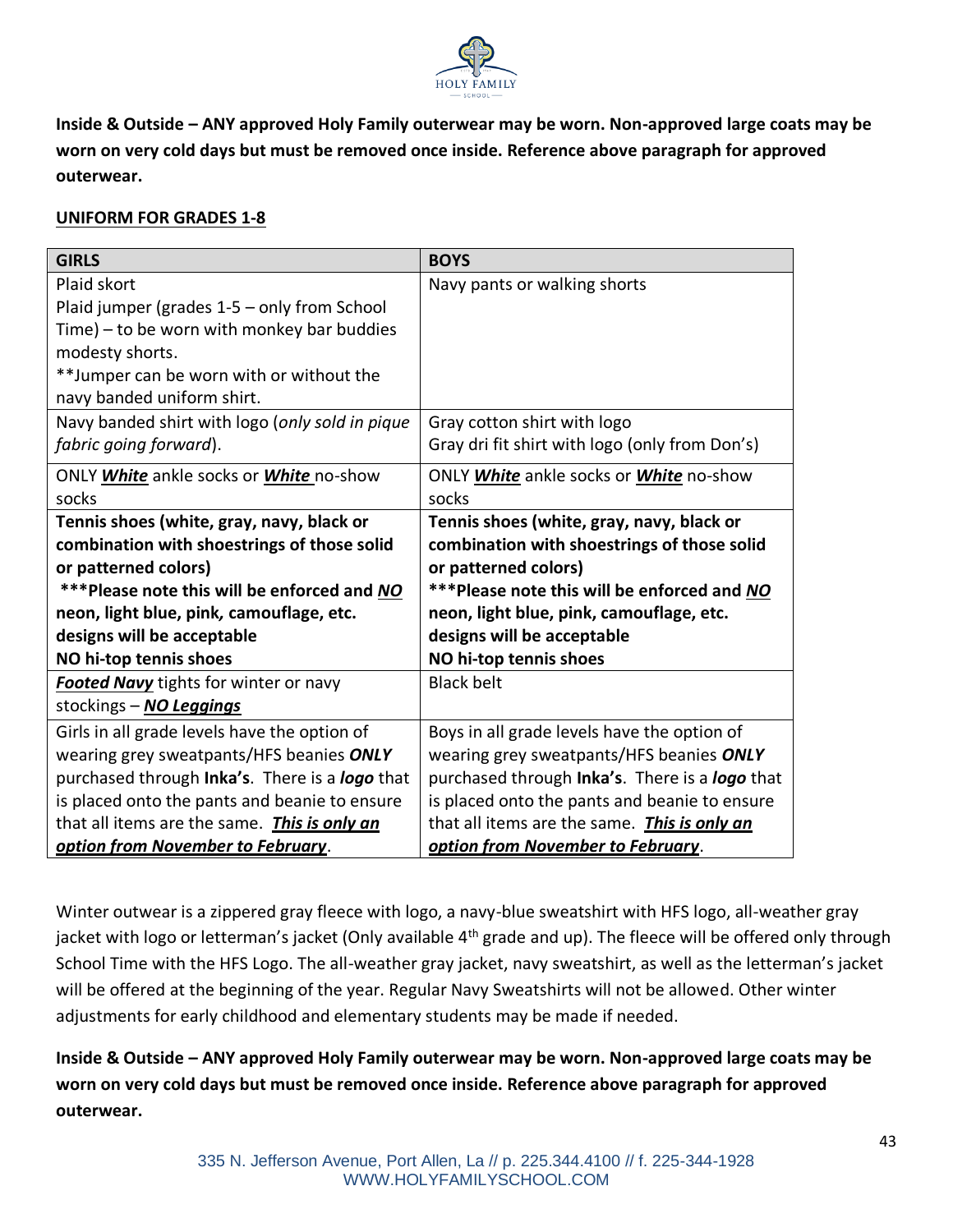

## **Accessories:**

- Jewelry should be simple, religious medals or crosses, for girls and boys
- Girls may wear stud earrings (one in each ear lobe); no dangling earrings for safety
- Navy, school plaid, white, or gray bows purchased from Home and School may be worn. Headbands may be brown, black, gray, navy. Tortoise shell clips or barrettes may also be worn (same colors as above)

This uniform is a dress uniform, so it is worn every school day, including Mass or diocesan visits during the year.

## **CASUAL DRESS DAY GUIDELINES**

It is not permissible at any time to wear athletic shorts, jerseys, exercise wear, strapless or spaghetti strap blouses, dresses or t-shirts or shirts that expose the midriff. No suggestive or offensive wording or pictures, advertising for alcohol, drugs, tobacco, firearms, gambling or political or campaign slogans and affiliations are allowed. No tight fitting or clinging tops or bottoms.

All regulations for uniform code and accessories are to be followed on casual days unless otherwise directed by the principal.

## **GROOMING AND UNIFORM CODE**

Holy Family students are expected to follow the uniform and grooming code each day and when attending all school activities and events. It is the responsibility of parents to ensure that clothing and grooming meet school guidelines each day. Students repeatedly found in violation of uniform or grooming code may be subject to disciplinary consequences.

#### **GENERAL GROOMING**

- Girls should keep hair clean and cut neatly and hair should not cover face or eyes (no distracting or excessive hairstyles or hair colors). Hair must be the *child's natural* color.
- Boy's hair should be kept clean, cut short and neat; hair should be above eyebrows, ears and collar of shirt
- Hair should not be dyed or bleached, and hairstyles should not be excessive (including Mohawks)
- Daily personal hygiene required for all students

## **UNACCEPTABLE GROOMING/UNIFORM**

- Boy's hair with shaving/carving into hair or hairline; length longer than allowable, dyed, highlighted, bleached
- Middle School boys wearing any type of facial hair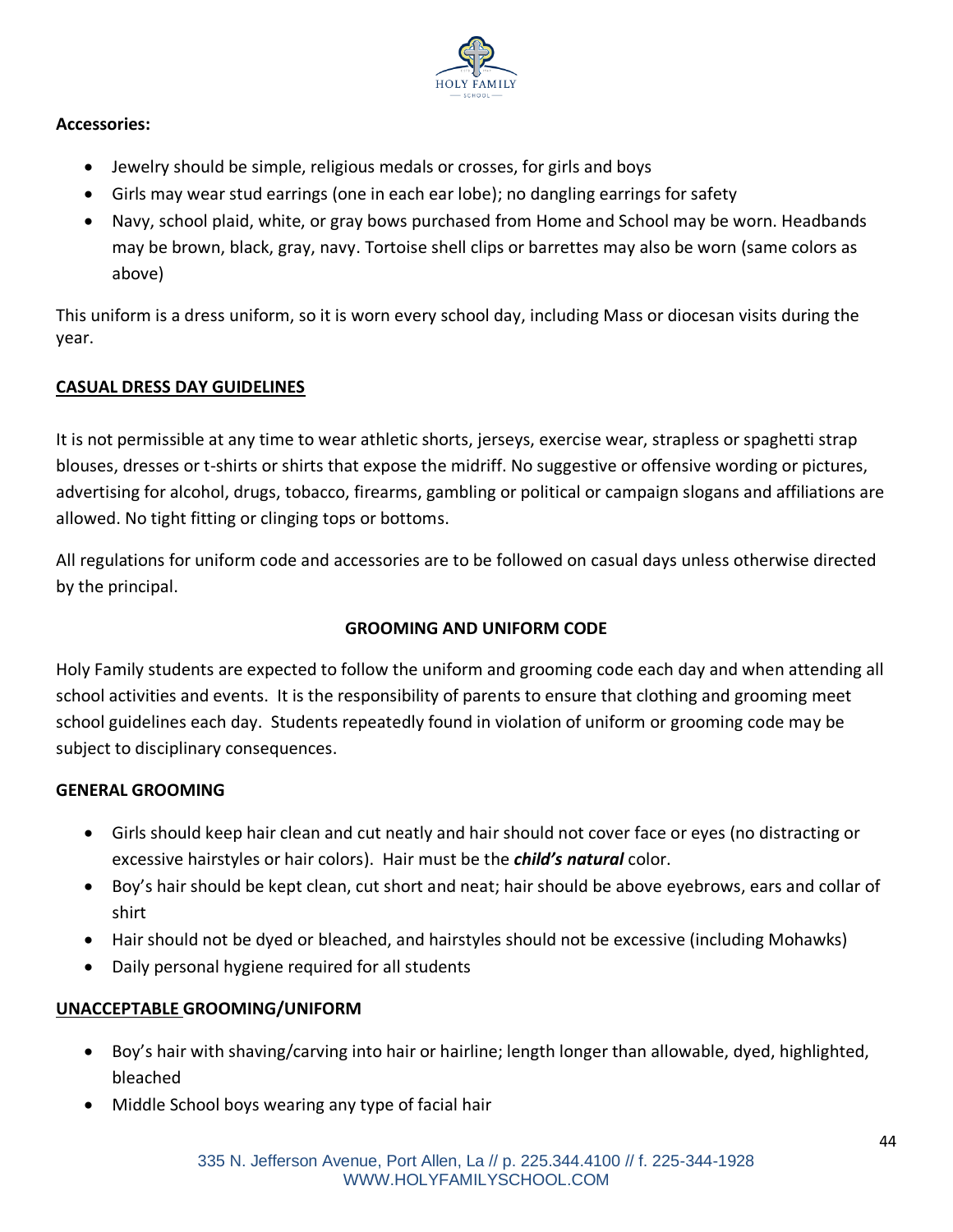

- Body piercings or tattoos
- Makeup *– Including Nail Polish*
- Hats, boots, sandals, crocs, flip flops, slippers
- *Athletic shorts, gym shorts, nylon shorts on casual days*
- Professional or college team jackets
- Camouflage jackets or coats, trench coats, flannel, denim

**These guidelines have covered anticipated uniform/grooming expectations and violations. However, the principal reserves the right to amend grooming/uniform guidelines, if necessary. In addition, the principal has the discretion to issue disciplinary consequences to students who have not followed appropriate/grooming code, even if not specifically addressed in this handbook.**

## **LICE**

Any student found to have positive evidence of head lice/nits will be excluded from school and the school bus until he/she has been effectively treated with a medicated lice shampoo and ALL NITS (eggs) have been removed from the hair.

Students will be excused from school the day they are sent home and the next day only. All other days missed will be unexcused absences from school.

Proof of treatment must be given to the school office upon readmission to school and the staff will check students to be sure that the hair is free of all lice and nits before readmitting them to school. Students must be accompanied to school by parent, guardian, or responsible party prior to readmission; they will not be allowed to ride the bus.

A second case of lice with the same child within a nine weeks period will be referred to the West Baton Rouge Parish Schools Office to be checked by a nurse supplied by WBRPS. Note: an appointment will need to be made with WBRPS and a note from WBRPS will be needed to return to school.

If any provision of this handbook is deemed ambiguous by any person, the interpretation of that provision shall be that of the principal.

## **EMERGENCY PROCEDURES**

Safety of our school community is of utmost importance to the administration and staff of HFS. Therefore, during the year emergency drills or lockdown procedures are practiced.

At the beginning of each school year, parents are asked to complete an emergency form that will be used for multiple purposes, including any necessary contact from the school to the parent and in the event of emergency dismissals due to weather conditions, crisis, hazardous conditions, etc. It is **imperative** that parents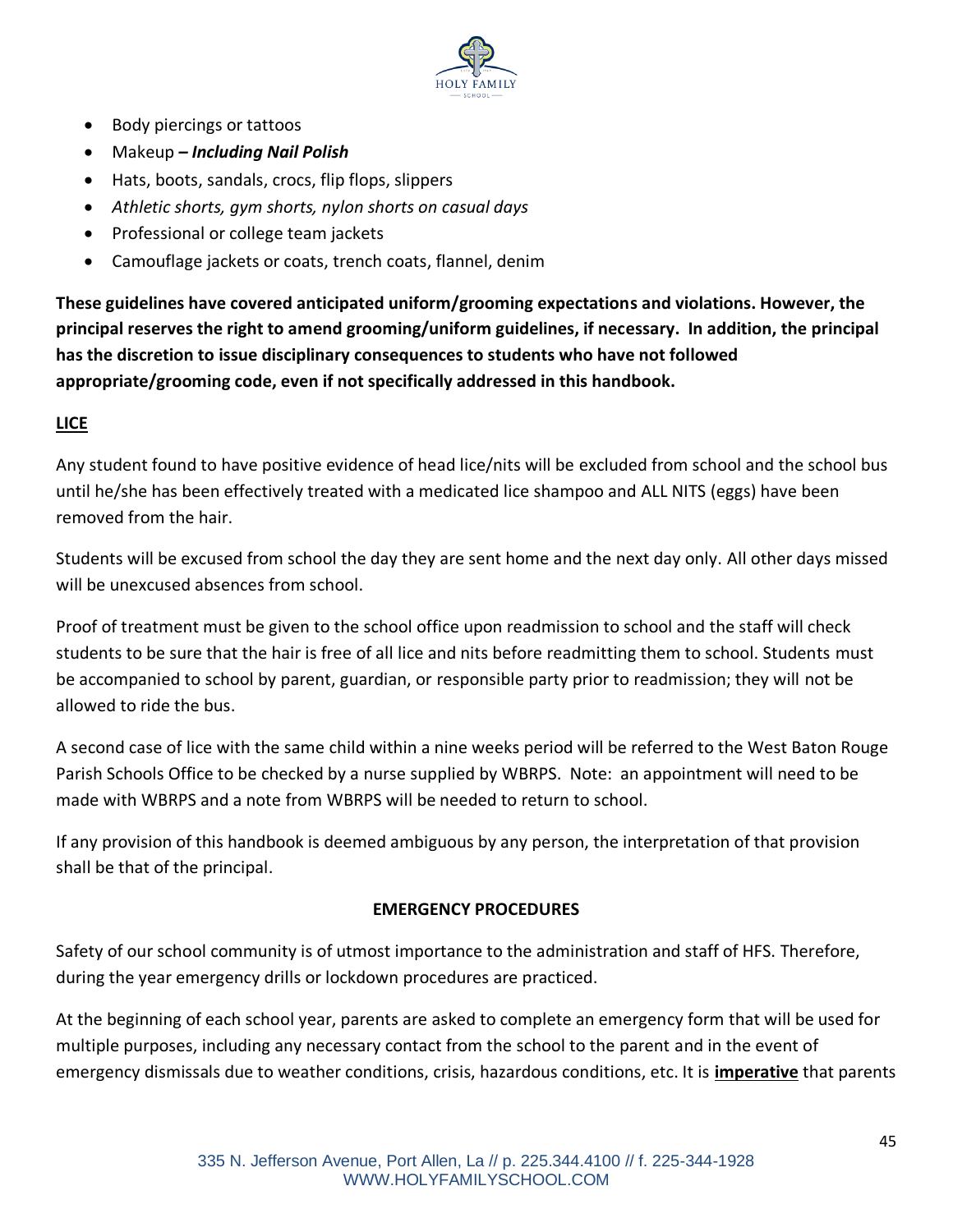

notify the office in writing of any change of physical or mailing address, email address, telephone number or a new work number.

Some emergencies require immediate evacuation of the total school population from the school site. Other emergencies may call for a change of location while remaining on campus. Yet others may require an emergency dismissal. We are directed to follow the directions of the local Emergency Preparedness Office in WBR and local law enforcement officials. Our Crisis Management plan for the school is designed to handle all emergencies. Please know that the safety of your children is our number one priority. PARENTS WILL NOT BE ABLE TO CHECK OUT THEIR CHILDREN IN CASE OF AN EMERGENCY. PARENTS WILL BE NOTIFIED OF THE LOCATION OF CHILDREN AND STAFF.

A Crisis Management Plan is in place to address various crisis situations. Students and staff are instructed in emergency procedures throughout the year and practice emergency drills as needed. Parents should tune into local news stations/channels, or websites and social media for up-to-date information and instructions. Parents are NOT to try to pick up children or phone the school during crisis procedures. An e-mail blast or phone message will be sent as soon as possible to parents.

If the decision to evacuate is made, students will be taken to a place of safety and will be fully supervised. If the problem is temporary in nature, students will be returned to class once the all-clear signal has been given. If students are unable to return to the school campus, parents will be notified through an emergency broadcast, if available. Authorities will alert parents through school personnel when and where student may be picked up and when it is safe to do so.

In the event of a chemical spill in the area of Holy Family School, the decision to evacuate or proceed with shelter in place procedures will be made by the appropriate authorities, including WBR Office of Emergency Preparedness or police.

In the event of an intruder on campus, lockdown will be called by any staff member at any given time. Students will remain in lockdown with staff until an all clear is called by administration, police, or emergency officials.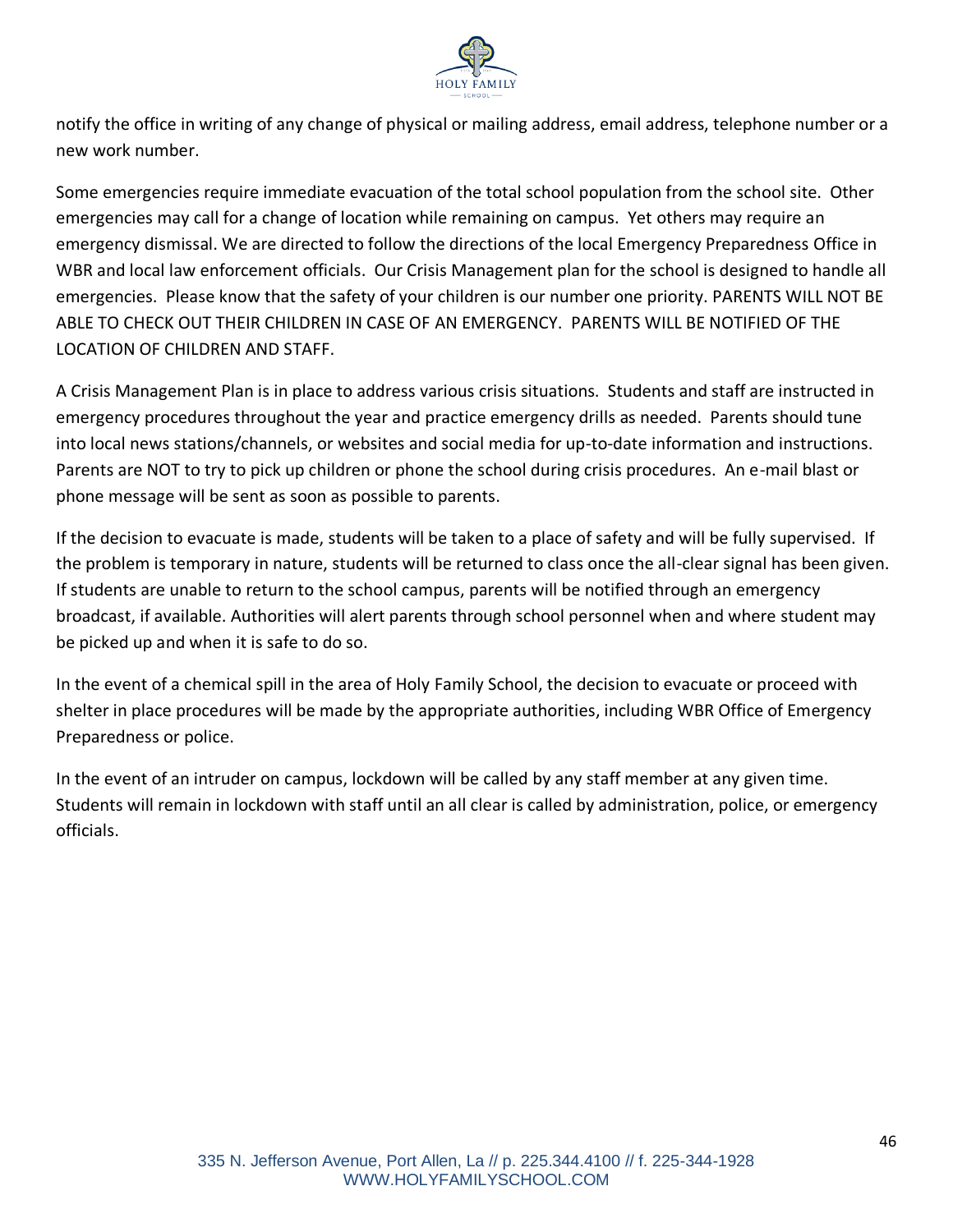

## **Holy Family School Crisis Team**

#### **ADMINISTRATIVE STAFF:**

Principal – Mrs. Alise Ashford

Assistant Principal – Mrs. Allison Owens

Guidance Counselor – Mrs. Heather Willis

#### **FACULTY:**

Celeste Bolotte (Fire Alarm)

Jennifer Gueho

Annie Cagle

Jenna Landry (Fire Alarm)

Pat Crocker

Alison Thibodeaux (Fire Alarm)

Kayla Vincent

**OFFICE STAFF:**

School Secretary – Mrs. Mona Bass

Maintenance – Mrs. Michelle Frazier

Maintenance – Mr. Denny Deville

#### **General Emergency Procedures**

Holy Family School Emergency Procedures Guide is a plan designed to handle specific emergencies which may arise at school. Each set of procedures is contingent upon the type of emergency. However, no plan can guarantee that this is the most appropriate response to the particular crisis. It may be necessary to adjust parts of the plan as the need arises. Students and staff will be given specific instructions by the Principal or her designee. It is imperative that everyone reacts CALMLY and QUICKLY in order to ensure safety for all staff members and students.

#### **BASIC INFORMATION**

1. A Command Post will be set up in the office, if evacuated.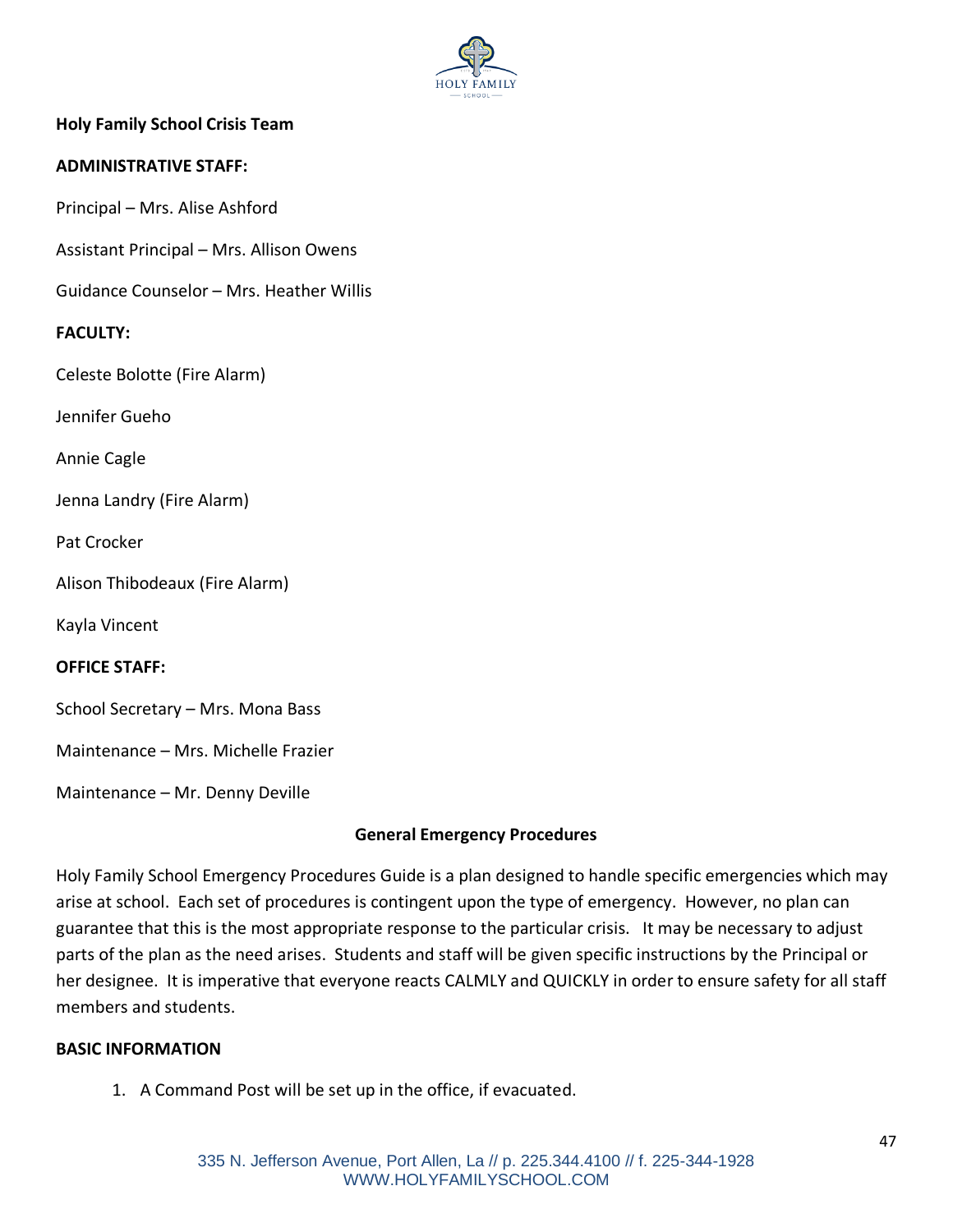

- 2. Information about the emergency will be disseminated to teachers via intercom or cell phone. The office will receive information through the Diocese, television, internet, or West Baton Rouge parish Office of Emergency Preparedness.
- 3. The secretary will be assigned to the telephone to receive and transmit information. Assigned staff will transport student medicines, and emergency information, while the Assistant Principal will transport emergency bag, if needed to evacuate.
- 4. All personnel with no assigned duties will report to the Command Post for assignments/duties.
- 5. An evacuation map will be included in staff emergency folders as well as one that will be posted in classrooms.

## **PROCEDURES FOR CLASSROOMS**

- 1. The teacher in charge of the class shall check their class list to be sure that everyone is accounted for.
- 2. Check and secure all doors and windows.
- 3. All outside ventilation should be turned off even for tornadoes.
- 4. All students should be SEATED and QUIET in order to hear all information or directions.
- 5. The teacher or person in charge shall remain with students at all times.
- 6. Paper towels, bottled water and emergency supplies will be stored in the Convent and dispensed or carried to appropriate areas, as needed.

## **FIRE AND OTHER EMERGENCY DRILLS**

Fire and other emergency drills are discussed with staff during August in-service. An escape plan is posted in each classroom and practice drills are conducted monthly at various times of the school day. Children are instructed to proceed to certain areas on campus if an emergency occurs when they are not in a classroom. Guidelines for drills are discussed at the beginning of the year with students on the opening days of school with age-appropriate discussions.

## **Emergency procedures:**

- 1. Students are to be escorted from the classroom or building in an orderly manner to the designated area as specified on the school evacuation map. Students are to leave behind all personal belongings.
- 2. Teachers are the last persons to leave the classrooms. Doors are to remain unlocked during evacuation.
- 3. Office staff is the last to exit the building and will check all rooms. The Assistant Principal will bring the teacher sign-in binder (a list of staff), and the crisis management binder (emergency cards for parental contact).
- 4. Any teacher not assigned to teach at the time of a drill or emergency will monitor walkways and keep students calm and quiet.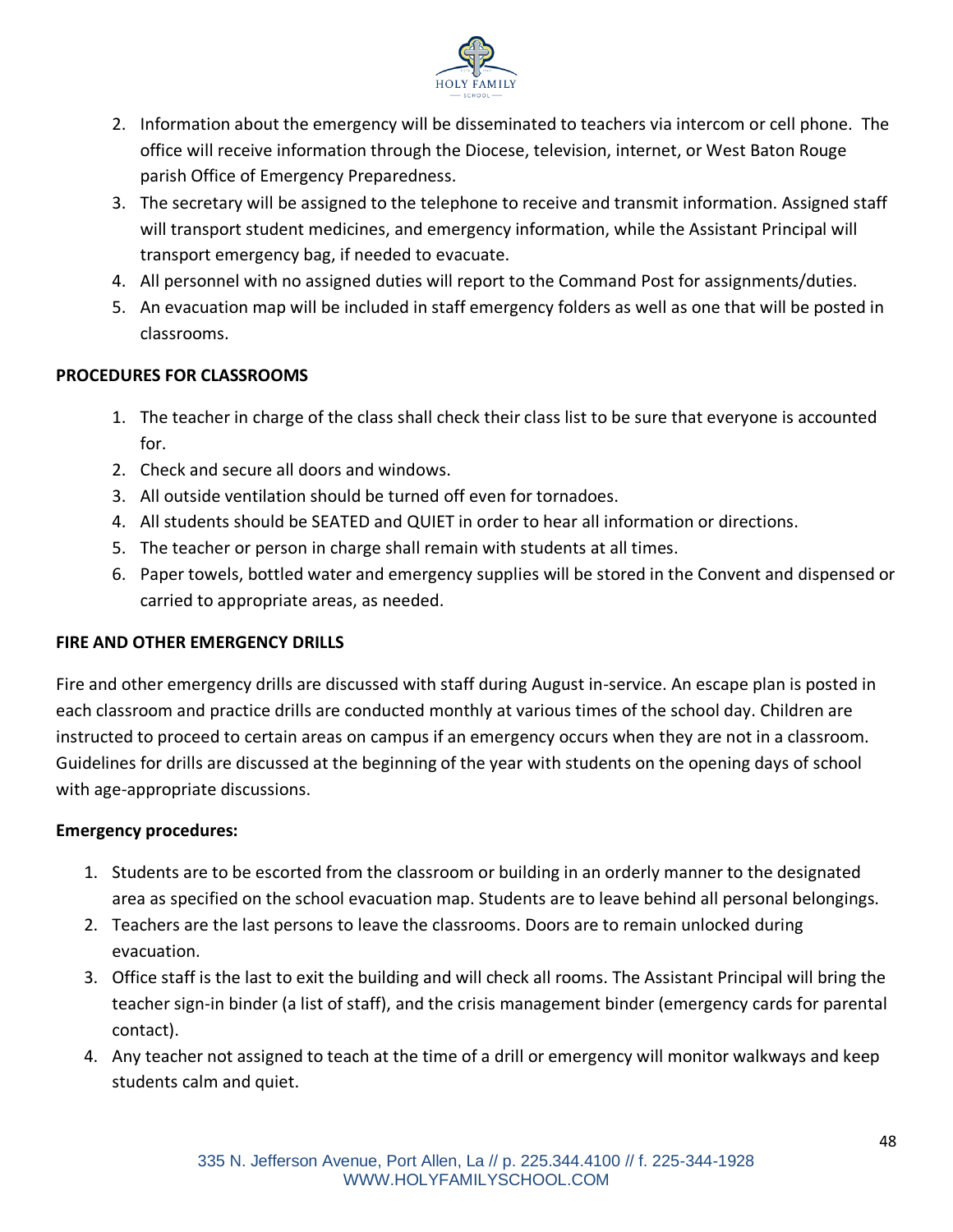

- 5. Teachers are to bring roll books and cell phones. Check attendance upon arrival at the assigned area. Contact the principal/administrative staff if someone is missing.
- 6. When the signal to return is given, teachers will accompany students back to class in an orderly manner and again check attendance to ensure that all students are present.
- 7. Students at all grade levels will be instructed as to what to do if they are separated from the class/in the library, cafeteria, or bathroom.

## **WEATHER**

## **Tornados**

- 1. Move away from windows along walls or into halls.
- 2. Main Building Everyone move to main hallway.
- 3. Middle School Building Upstairs students move downstairs to designated areas. Downstairs students remain in classrooms. Everyone moves to walls; stay away from windows.
	- a. Upstairs  $5<sup>th</sup>$  grade will go downstairs to  $4<sup>th</sup>$  grade classrooms.
	- b.  $6<sup>th</sup>$ , 7<sup>th</sup>, & 8<sup>th</sup> will go to cafeteria.
- 4. T Buildings
	- a. Technology and Bear Care Remain in building seated on floor of interior walls.
	- b. Music Move to halls of convent. If building is damaged, move children away from the damaged area to designated safe space and remain there until ALL CLEAR is given.
	- c. Office staff, Art, and Intervention in Convent building sit on downstairs floor of convent hallways.
	- d. Pre-K4 Sit on downstairs floor of Convent hallways.
- 5. Assume "Tornado Tuck" position with students unless directed otherwise from principal.
- 6. Keep children calm and reassured. Prayer can be useful to calm students along with songs that are soft in nature and low in volume.
- 7. Teachers should have a copy of their class roll with them at all times.

## **In case of a serious emergency which warrants evacuation by bus from the school:**

- 1. Notification will be given by the principal or his designee of the school's Crisis Team.
- 2. Bus driver will be notified by WBR.
- 3. Homeroom teachers will check all classrooms.
- 4. Maintenance personnel will check restrooms.
- 5. Any staff members in Convent building will be certain that Convent is clear before leaving.
- 6. All classes after leaving the buildings shall assemble at the assigned area (Parish Hall, Marian Hall, WBR Community Center or pavilion).
- 7. Roll shall be called by teachers after arriving to make certain everyone is accounted for. Report anyone missing to the Principal or her designee.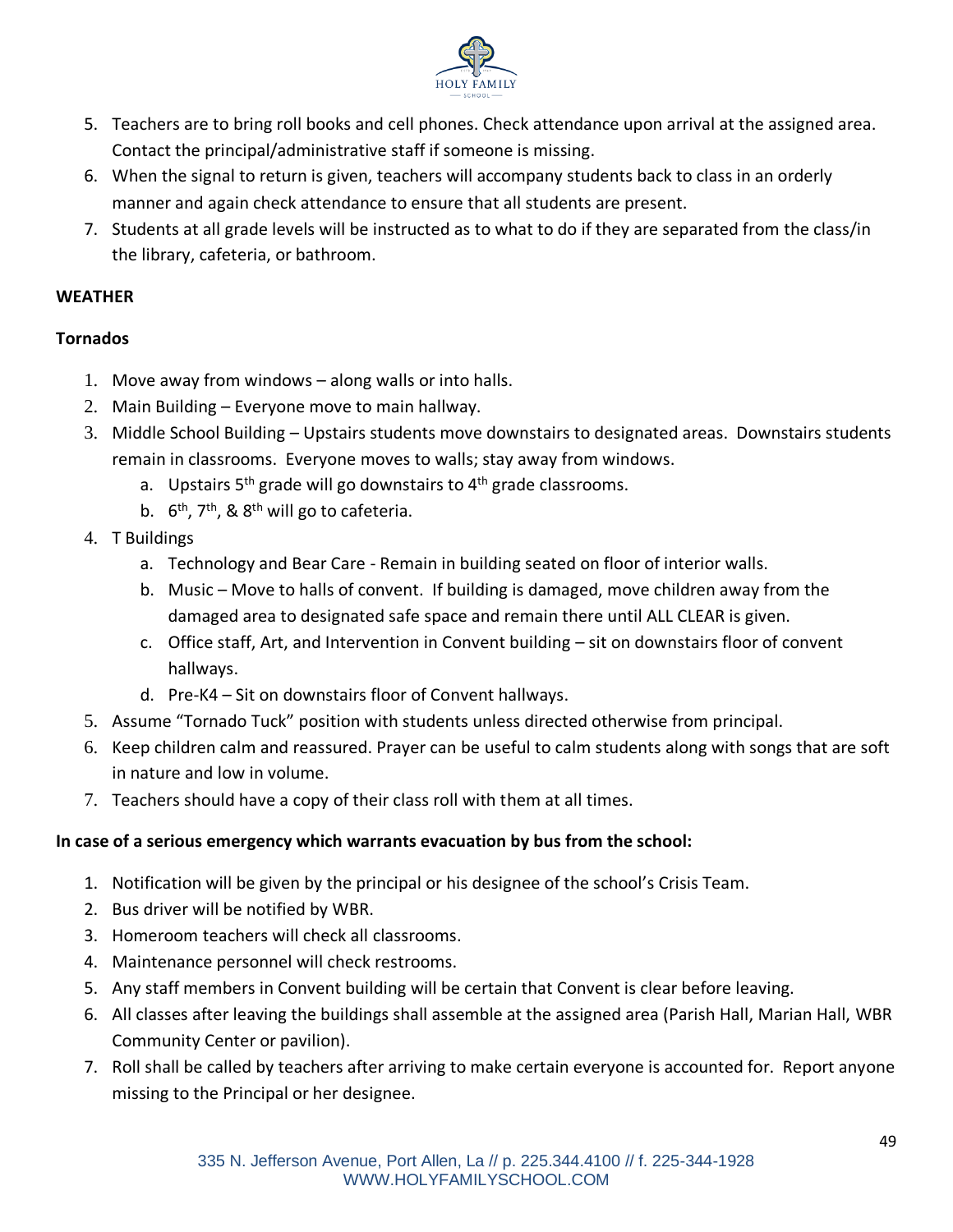

8. In case of serious injuries, 911 will be called and Medical Triage will be set up at a designated site with appointed staff members.

**Sheltering in Place** provides refuge for students, staff, and public within school building during an emergency. Shelters are located in areas that maximize the safety of everyone. Safe areas may change depending upon the emergency. T-buildings will come inside for warnings. Please follow the Tornado Evacuation Plan above.

## **CHEMICAL, VAPOR RELEASES OR OTHER HAZARDOUS MATERIALS**

- 1. **When announcement is made to move to the church,** move students to safety immediately. **Be sure that you bring your class roll and emergency student contact info, as well as an emergency bag and water, if available.**
- 2. Follow emergency instructions and routes. Seat students according to plan (in areas where seated for Thursday Mass) and have students remain quiet.
- 3. Teachers will use class roll book to check roll and report any student who is missing.
- 4. Outside doors should be sealed immediately when everyone is in place.
- 5. All outside ventilation should be turned off.
- 6. All students should be seated and remain quiet in order to hear any pertinent information.
- 7. Water, paper towels, and other supplies will be brought to church by the Assistant Principal.
- 8. If necessary, damp paper towels will be passed out to students and staff to be placed over the nose to breathe through.
- 9. REMAIN IN CHURCH UNTIL THE ALL CLEAR IS GIVEN.

**Evacuation** provides safety to all students and staff in case of a bomb threat, bomb, or weather emergency, if time permits.

## **PROCEDURES FOR CUSTODIANS/MAINTENANCE**

- 1. Will turn off all air handling units and all main electrical breakers located in both buildings.
- 2. Will seal with tape and towels all outside doorways, including office and lounge, if necessary.
- 3. When assignments are complete, will return to the Command Post for further instructions.

## **PROCEDURES FOR CAFETERIA PERSONNEL**

- 1. The Cafeteria Manager, or her designee, will be responsible for securing the cafeteria.
- 2. All equipment will be turned off. The location of all main controls, main electrical breakers and gas valves will be known by all cafeteria personnel.
- 3. After securing cafeteria, the Manager/Assistant Manager shall report to the school office or evacuation site.
- 4. Cafeteria workers shall report to the evacuation site or the main building.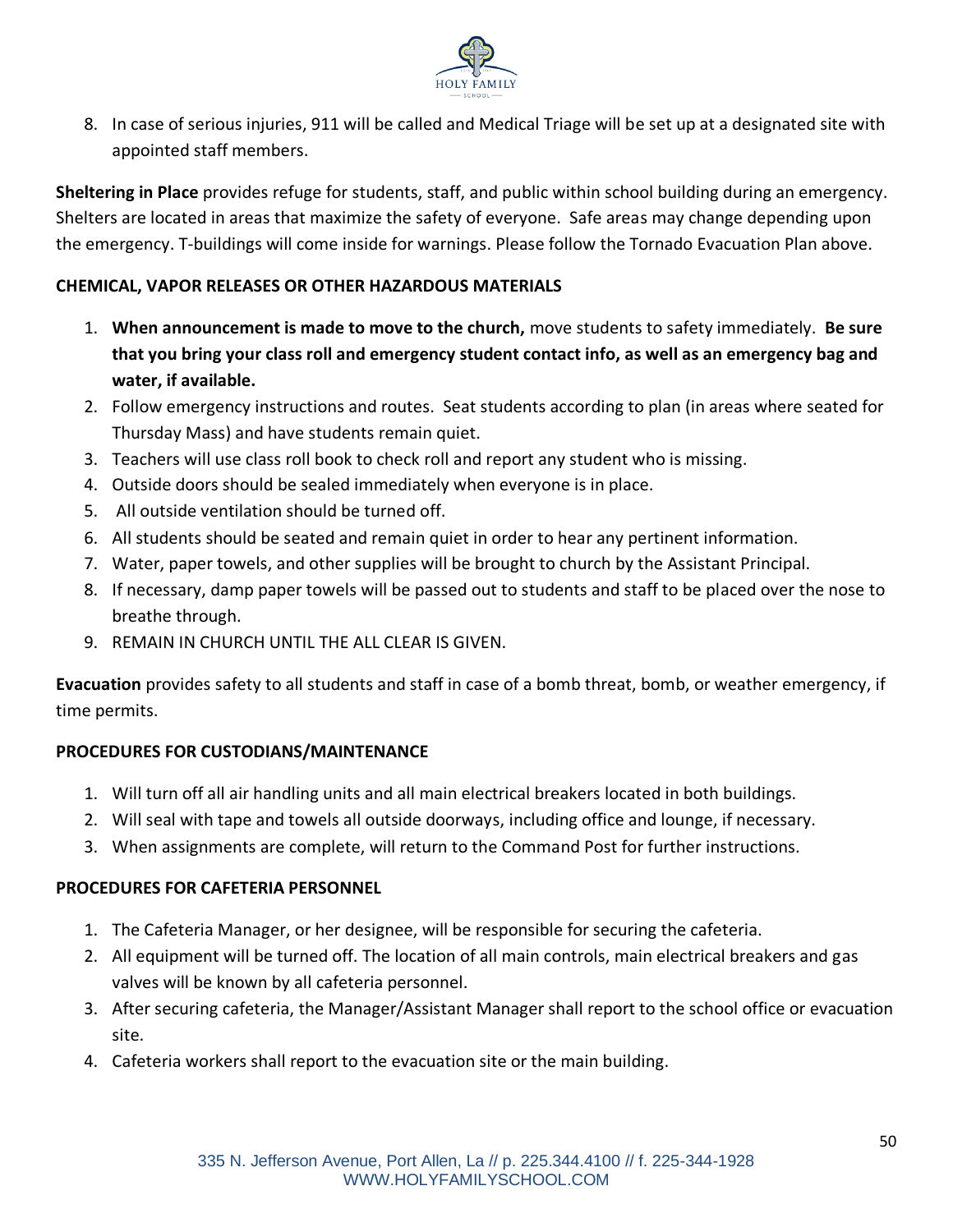

## **BOMB THREAT**

- 1. Once roll is taken, teachers will move their classes quickly and quietly to the Community Center or other designated site following designated routes.
- 2. Doors of classrooms should be left open.
- 3. Once students arrive in the Community Center, they will be seated in lines.
- 4. Everyone will remain in the Community Center until and ALL CLEAR has been given or emergency officials have indicated that students may be released.
- 5. In case of injuries, a first aid station will be set up in the Community Center and manned by appointed staff.

## **LOCK-DOWN/SHELTERING IN PLACE/EVACUATION**

Lock-down procedures may be issued in situations involving dangerous intruders or other incidents that may result in harm to persons in the school building.

- 1. Intercom announcement of "current school year theme" will be an alert.
- 2. Close classroom doors and windows. Lock doors, if possible.
- 3. Close blinds in classroom.
- 4. Move all persons away from windows and doors.
- 5. All outside ventilation should be closed.
- 6. Allow no one outside of classrooms until ALL CLEAR signal is given by the Principal or until Law Enforcement, Fire Official, or Emergency Preparedness Official evacuates your room.
- 7. All students should be seated and remain quiet in order to hear any pertinent information.

#### **INJURY OR ILLNESS RESPONSE**

#### *The procedure for serious injury or illness on campus is as follows:*

#### **TEACHERS**

- 1. Remain calm, assess situation.
- 2. Clear area around student/adult-have others leave the area.
- 3. DO NOT MOVE THE INDIVIDUAL!
- 4. Inform the office immediately state the name of the injured, the injury and the location.
- 5. Ask the office to pull the emergency card contact sheet to give the information to EMS.
- 6. Remain with the injured student/adult until EMS arrives.
- 7. Give emergency card contact sheet to EMS when they request information about individual.

#### **OFFICE**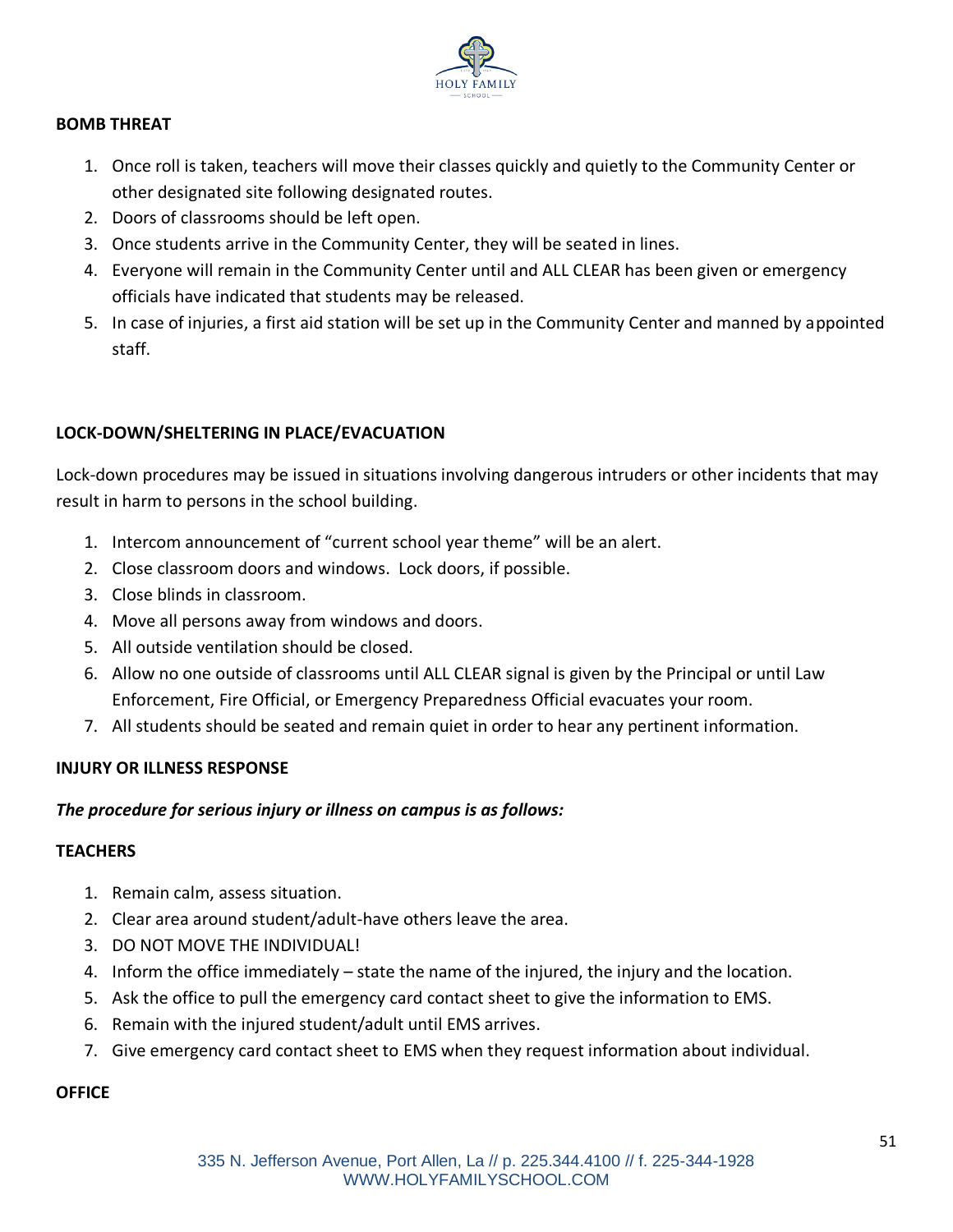

- 1. Call 911.
- 2. Call parent for students/emergency contacts for staff.
- 3. Send emergency card contact sheet to teacher/staff at the scene.

\*\*Holy Family School's Asbestos binder is located in the school's main office.

## **MIDDLE SCHOOL HANDBOOK**

## **INTRODUCTION**

This section of the Parent/Student Handbook is an addendum that is specifically for students attending Holy Family School in 6<sup>th</sup> – 8<sup>th</sup> grade, heretofore referred to as "Middle School". This section is meant to expand upon the academic and discipline policies and procedures which are unique to Middle School students. These policies and procedures are not meant to replace or override current policies and procedures, but rather to note the differences in certain academic standards, expectations, and discipline policies. All other portions of the Parent/Student Handbook including, but not limited to Admissions, Athletics, Auxiliary Services, Tuition and Fees, and Acceptable Use Policies are as written in the previous section of this handbook.

## **OVERVIEW AND ADMNISTRATION OF MIDDLE SCHOOL**

Holy Family Middle School is made up of six major subjects: English, Literature, Math, Religion, Science and Social Studies. Electives include Physical Education, Technology, Library, Guidance, and Music. Art is a paid elective with a maximum number of students. Each Middle School student will be assigned to a homeroom. Homeroom teachers are responsible for absenteeism reporting and discipline documentation. SUBJECT TEACHERS ARE RESPONSIBLE FOR NOTIFYING PARENTS OF ALL ASPECTS OF THEIR CHILD'S ACADEMIC PERFORMANCE. Questions about assignments, homework, or grades in a specific subject should be addressed to the SUBJECT TEACHER. Teachers will answer any question within 24 hours.

The Principal and Assistant Principal are the final decision makers as it relates to discipline policies and academics with all Middle School students. Parents should notify the subject teacher first if there is a concern with a student's academic performance in a specific subject and then notify the administrative team if they seek additional guidance. Parents should notify the student's homeroom teacher if there is a concern with a disciplinary action taken and then notify the administrative team if they seek additional guidance. The homeroom teacher will notify a parent via e-mail if their student receives more than 15 conduct points off during any given week. If a student receives an in-school suspension or an out-of- school suspension, a parent will be notified immediately.

# **ACADEMICS**

This section of the Middle School Handbook is meant to address all aspects of academic performance and expectations for students in grades  $6^{th} - 8^{th}$ .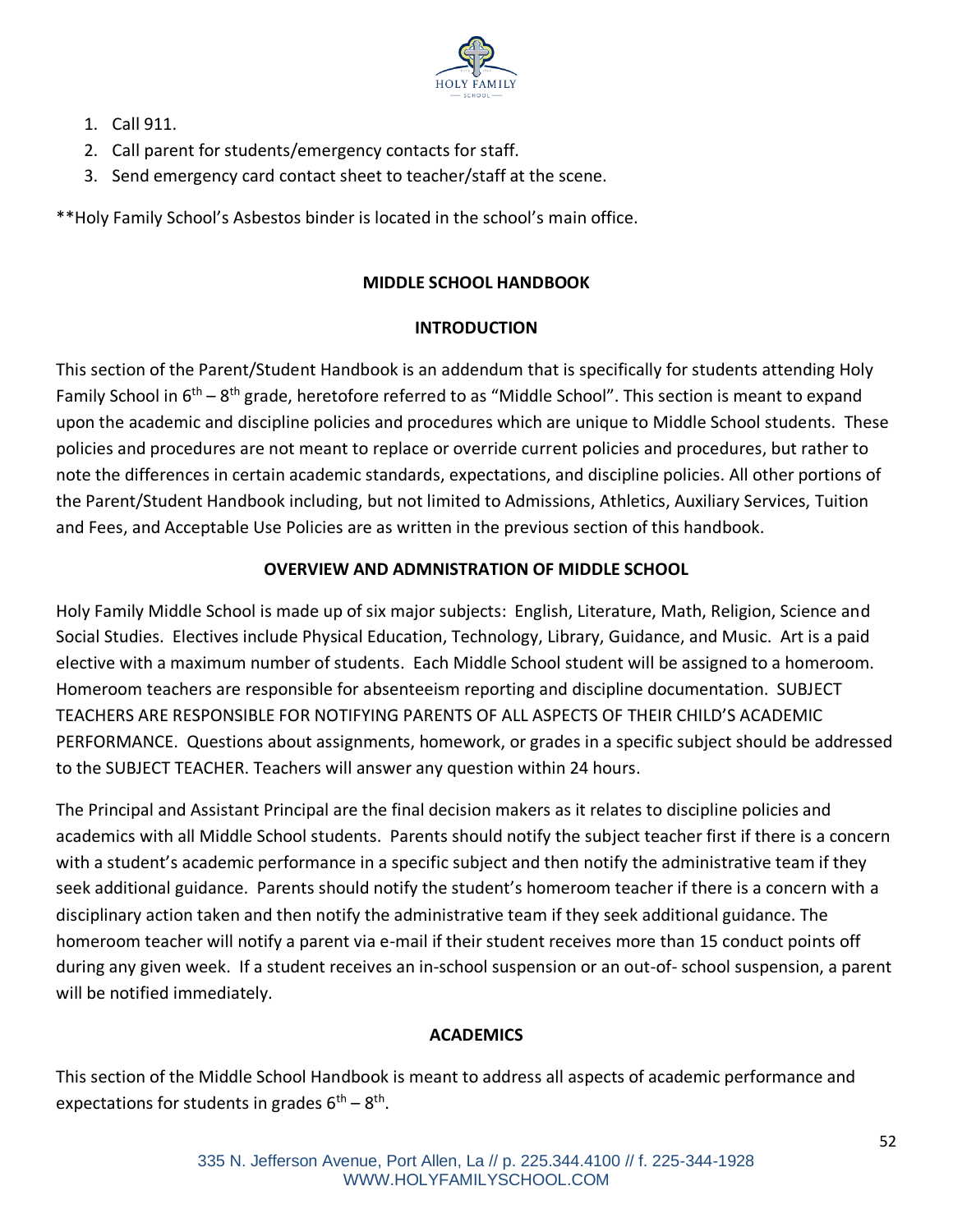

## **Grading Scale**

**The standard grading scale of Holy Family School follows diocesan policy and is as follows:**

**A=93-100% B=85-92% C=75-84% D=67-74% F=66% and below**

#### **Progress Reports and Report Cards**

Middle School follows the same progress report and report card issuance dates as the rest of the school.\* Please refer to the main section of the Parent Handbook for other guidelines and policies as it relates to progress reports and report cards.

*\*Exception: 8th grade students follow a different schedule for final exam study guides and final exams, as well as other assignment deadlines in April and May due to graduation. If your child is an 8th grade student, the 8th grade homeroom teacher will notify you of these deadlines and exam dates.*

#### **Homework**

All Middle School homework is given a specific due date by each subject teacher. Some due dates are weekly, and some are the next day. ALL homework is required to be turned in by the due date. Homework that is not completed or turned in on time will result in a zero grade for that specific homework assignment. Parents MAY NOT email, fax or bring homework to school. Subject teachers reserve the right to extend a homework deadline based on special circumstances with an automatic deduction of points. **BEYOND A SPECIAL CIRCUMSTANCE APPROVED BY THE SUBJECT TEACHER THE OTHER ONLY SITUATION WHERE HOMEWORK MAY RECEIVE AN EXTENSION FROM THE PREVIOUSLY ASSIGNED DUE DATE IS WHEN A STUDENT IS ABSENT. SEE THE SECTION LABELED "ABSENTEE" BELOW FOR A DETAILED EXPLANATION OF THE HOMEWORK POLICY WHEN A STUDENT IS ABSENT.**

#### **Google Classroom**

Google Classroom is an on-line teaching tool that allow teachers to post assignments, links, videos, homework, and other classroom lessons. Students will utilize Google Classroom when instructed by their teacher. Students may also be instructed to use Google Classroom in making up work the student may have missed. Google Classroom is accessed by using student assigned usernames and passwords that will be issued at the beginning of the school year.

#### **Headmaster**

Middle School teachers utilize the school's online grading system, Headmaster. This system is available to all parents of students in grades 1-8 and is located on the HFS website. Parents are provided with a username and password for access to grades online. All middle school grades are usually posted within 48 hours of the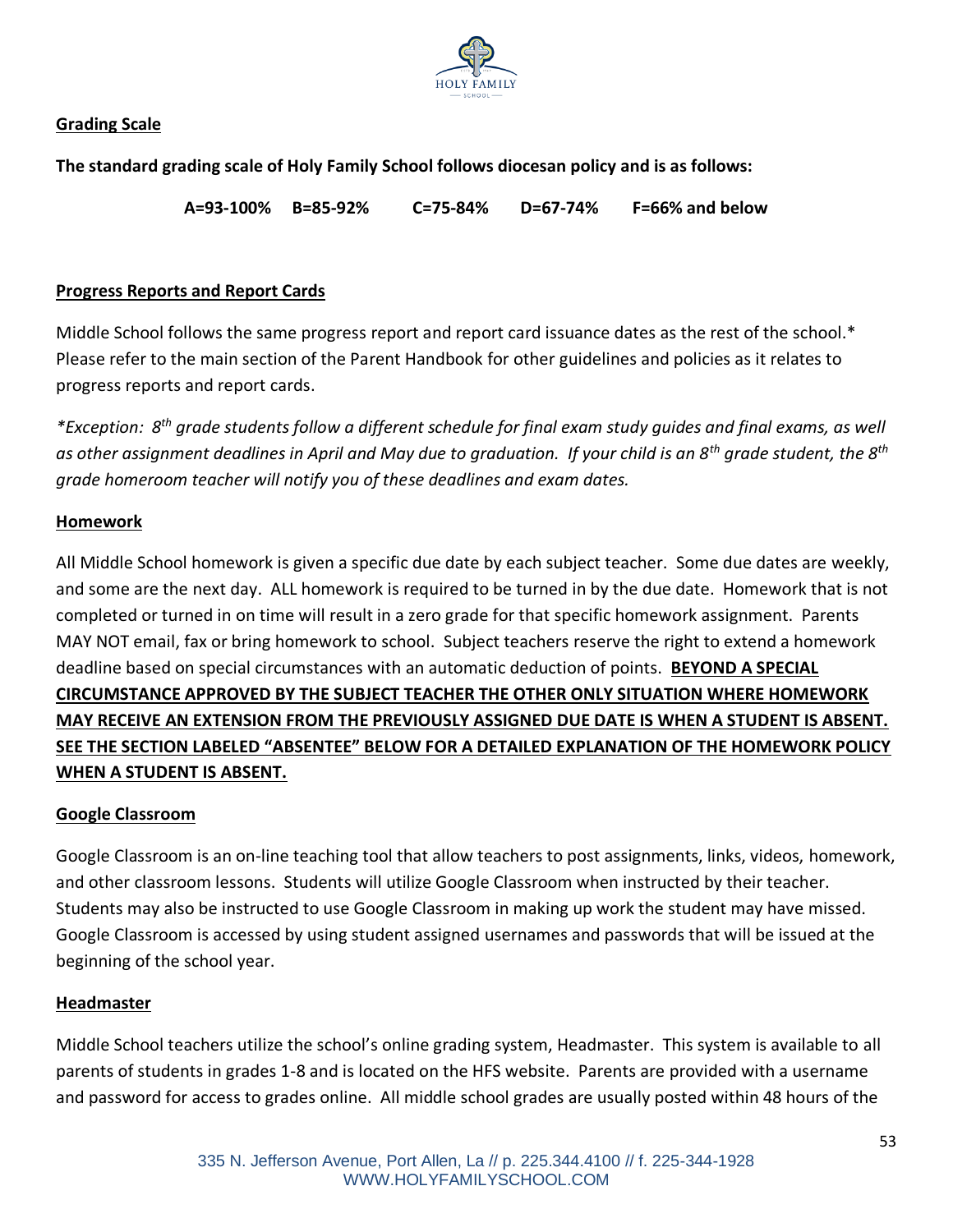

assignment, test, quiz, or project. Some projects or assignments which are more complex, or which have multiple steps may take longer than 48 hours to post. Middle School teachers assign a variety of graded work including, but not limited to class participation, homework, independent study, projects, group work, quizzes, tests, IXL, religious service hours, exam study guides, exams, and accelerated reader tests.

 $\div$  In grades 6-8, a minimum of 700 points are required, which may be any combination of tests, homework, class work, projects, assignments, quizzes, or participation. The max amount of points that a quiz can be worth is 25 points.

## **IXL**

IXL is an on-line learning platform that allows students to practice Math, Science, Social Studies and ELA (English) subject problems at their own pace. Each nine weeks, students in Middle School will be required to obtain 150 points **in each subject area**. Students will be graded in IXL based on the number of problems they complete. IXL login information will be assigned to each Middle School student at the beginning of the school year. Your student's subject teacher will enter their IXL grade at the end of each nine weeks.

## **Accelerated Reader**

All Middle School students are required to read books approved by the Literature Subject teacher each nine weeks. The Literature Subject teacher shall provide a list of approved reading for each grade level at the beginning of each nine weeks. Students are also required to complete a summer reading selection upon entering 6<sup>th</sup>, 7<sup>th,</sup> or 8<sup>th</sup> grade. Accelerated reader tests are administered through the Holy Family School Library. Students must complete both the reading and the testing of the selected book BEFORE the end of the nine weeks in order to receive a passing grade in Accelerated Reading. Students will receive the highest grade achieved based on all testing attempts that nine weeks.

## **Textbooks and Materials**

Each Middle School subject requires a variety of materials to ensure that your student is able to obtain success. Textbooks are administered on the first day of class at the beginning of the school year. Subject teachers in Middle School will also give students their requirements for what material the students need to bring to class each day. Parents may refer to the subject syllabus which will be handed out at Open House in order to see what each subject teacher requires for their class. Students are responsible for maintaining their textbooks and materials and insuring they are returned, undamaged, on the last day of full instruction prior to exams. Students who do not arrive in class with the proper textbooks and materials will receive a deduction in conduct points. Please refer to the discipline policy and conduct card section of this handbook for details about the point deductions.

## **Tests**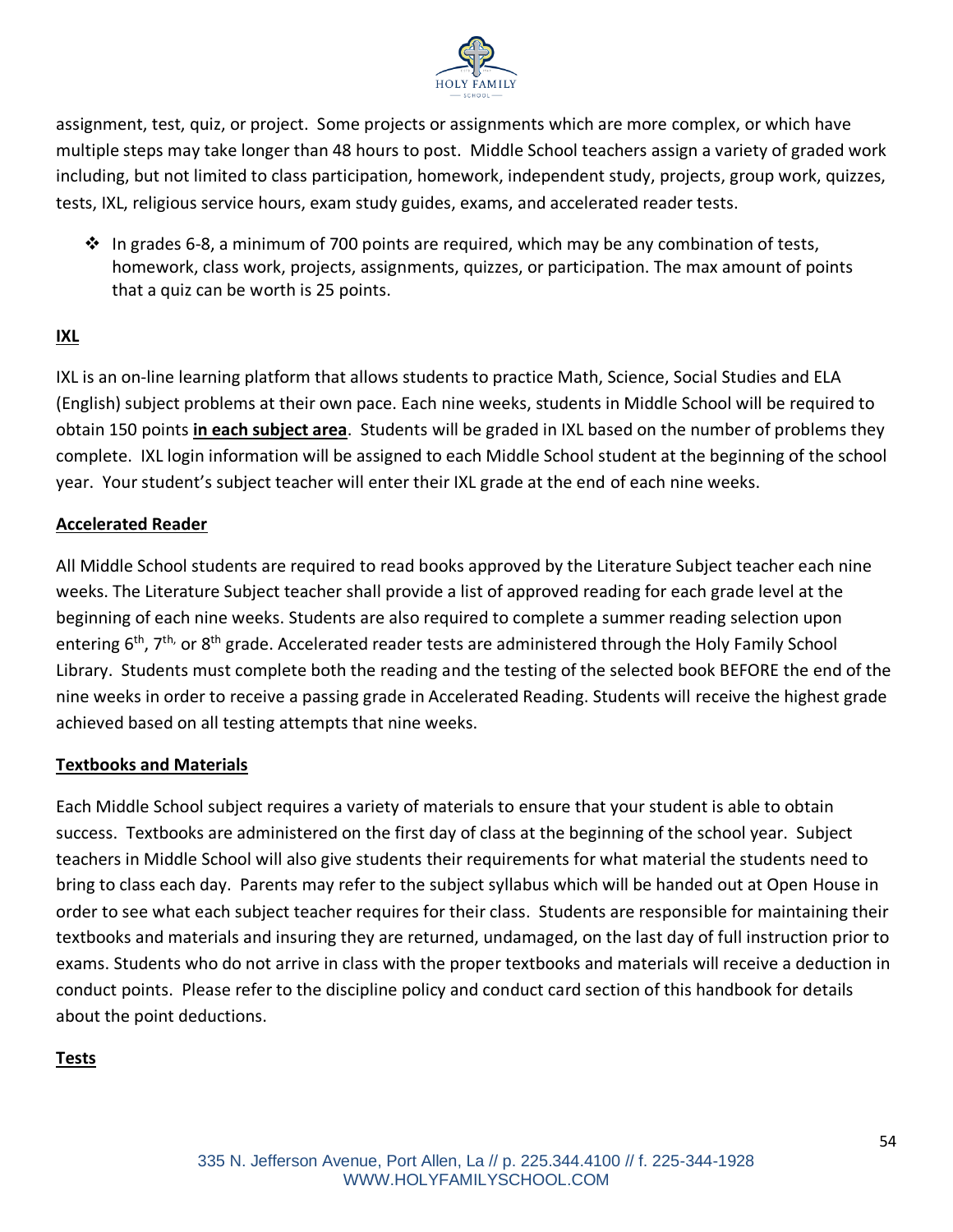

Each subject teacher in Middle School will administer test and quizzes, sometimes on a weekly basis. No more than TWO major tests will be administered on the same day in Middle School. This does not include quizzes, homework, assignments, or projects. Tests will be a combination of true/false, multiple choice, matching and essay. From time-to-time teachers may use a "Scantron" form to administer and grade tests.

## **Science and Social Studies Fair**

The annual Social Studies and Science Fair are a part of the Middle School curriculum, therefore all students in 7<sup>th</sup> grade are required to participate in the Social Studies Fair and all 8<sup>th</sup> grade students are required to participate in the Science Fair. These fairs are held simultaneously in the month of February. Students who do not prepare a teacher approved project will receive a grade of zero for that assignment grade.

#### **Exams and Exemption from Exams**

8 th grade students may be eligible for exemption from a final exam in May in any subject if they meet **ALL** the following guidelines:

1. An "A" average or higher in that class for the entire year – final calculated average before exams.

2. An "A" in conduct for the spring semester, with no MORE than one "C" and no "D" or "F" in conduct for any week during the spring semester.

- 3. No more than 5 tardies or 5 unexcused absences from school for the spring semester.
- 4. No in-school or out-of-school suspensions for the entire school year.

# **ONLY 8th GRADE STUDENTS ARE ELIGIBLE FOR EXEMPTION FROM FINAL EXAMS.**

# **End of Year Retention Policy**

At the end of the year, in order to determine a final average for successful completion, in a given subject, a student must receive a minimum 67% average after averaging all 4 nine weeks, including exams in middle school.

The principal has the right to make the final decision concerning the readiness of a student to move to the next grade level.

The following are conditions under which a student may be retained:

• In grades 6-8, the student receives a final grade of F in English or math OR if the student receives a final grade of F in 2 subjects (English, math, religion, lit, science, or history)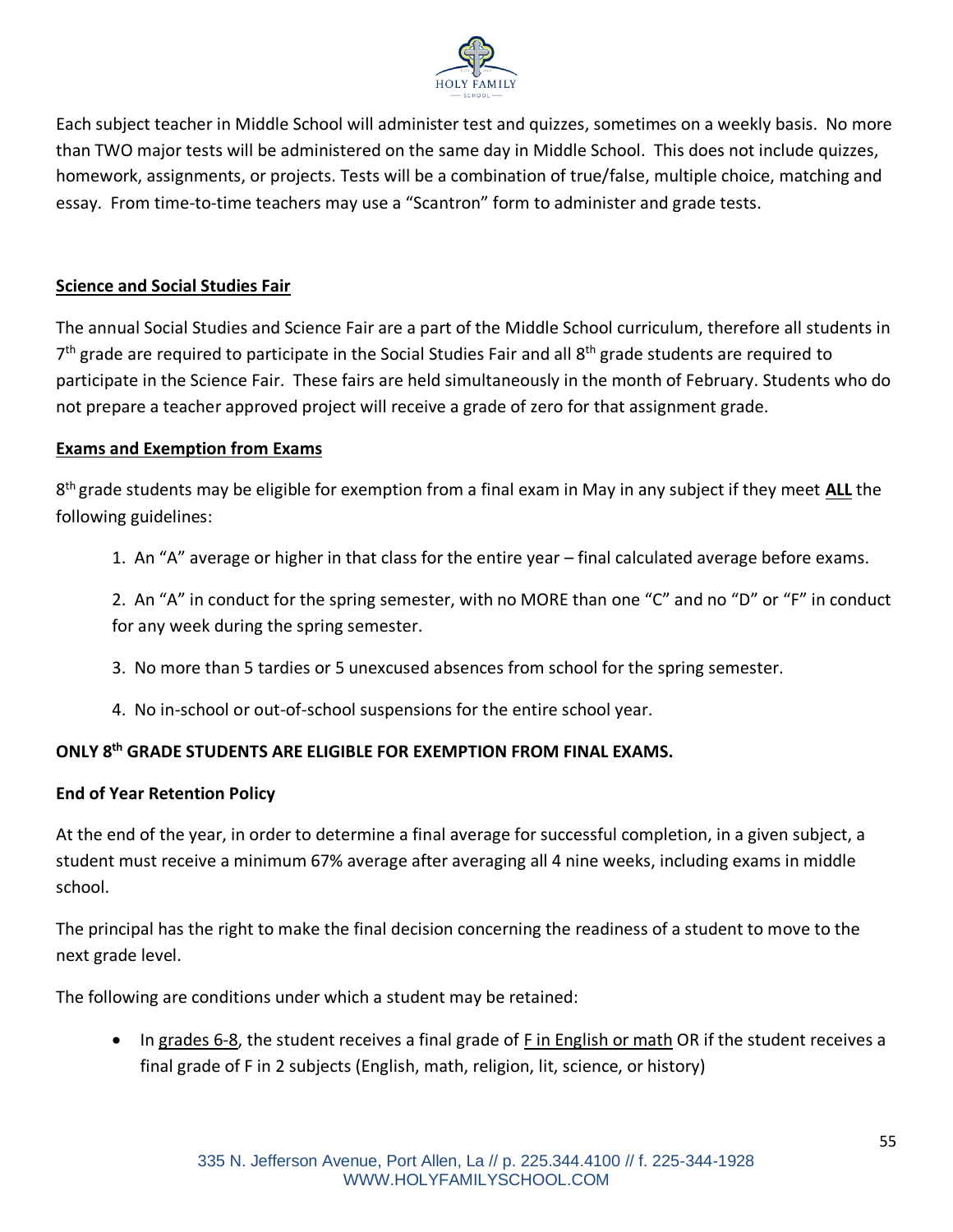

An 8<sup>th</sup> grader who does not meet the requirements for promotion may NOT return to HFS to repeat 8<sup>th</sup> grade. Any request for review of a student's grade must be submitted in writing by the parent to the teacher within one week of the posting of the student's grade.

## **ABSENTEEISM**

Please notify both the office and your student's homeroom teacher when your student will be absent. All make-up work for an absent student will be posted on Google Classroom. Students are responsible for making up any tests, assignment, or homework they miss due to absenteeism.

# **STUDENTS HAVE TWO DAYS TO MAKE UP ANY TESTS, ASSIGNMENTS, PROJECTS OR HOMEWORK. ANY STUDENT WHO FAILS TO MAKE UP THEIR WORK WILL RECEIVE A GRADE OF ZERO FOR THE MISSING WORK. BELOW IS THE TABLE OUTLINING WHEN MISSING WORK IS DUE.**

Day Absent Missing Work Due

| Monday    | Wednesday |
|-----------|-----------|
| Tuesday   | Thursday  |
| Wednesday | Friday    |
| Thursday  | Monday    |
| Friday    | Monday    |
|           |           |

## **\*If absent several days missing work is due 2 days from the last day of absence.**

## **MIDDLE SCHOOL RELIGIOUS SERVICE PROGRAM**

## **Overview**

Students in grades 6-8 are required to complete service hours as a part of their religion class. These service hour expectations are explained by the Religion teacher at the beginning of the school year and are highlighted in the Religion Syllabus, which is handed out at Open House. Forms are online on the school's website. Students are responsible for downloading the forms, completing them and turning them into their Religion teacher by the specified due date EACH NINE WEEKS. Failure to complete Religion service hours will result in the student receiving an "F" for the service hour assignment.

## **Activities Allowed for Service Hour Credit**

The following are approved duties and activities in order to receive service hour credits:

\*Assisting the Elderly.

\*Volunteering at School or Church

\*Working at a non-profit organization.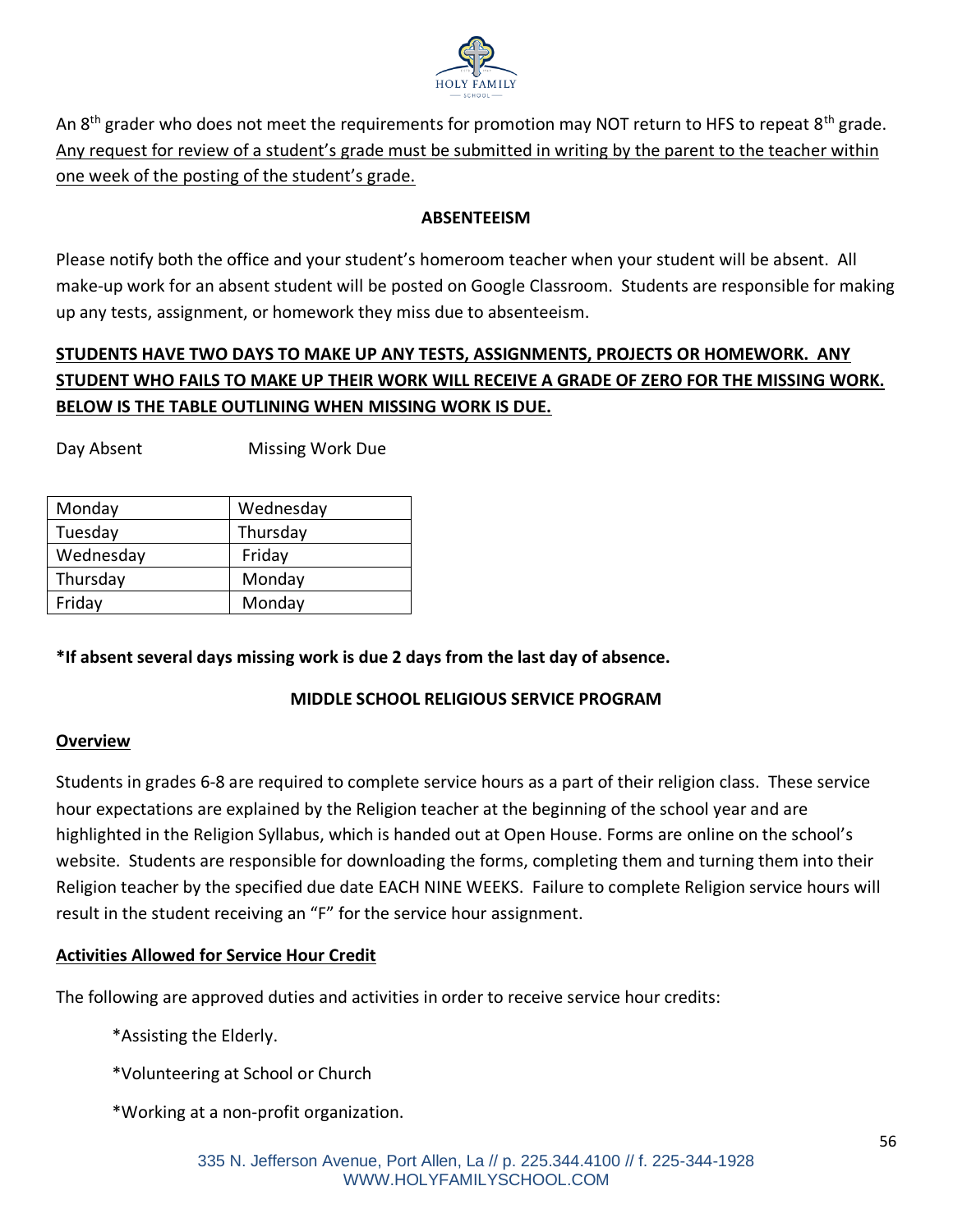

## \*Community Involvement

Any activity or duty which falls outside of the categories listed above MUST BE APPROVED by the Middle School Religion teacher to receive service hour credit.

## **Additional Service Hours As A Result of Suspension**

In addition to required service hours, students who receive an in-school or out of school suspension anytime during the school year will be required to complete additional service hours during the nine weeks in which they received the suspension. Please see the Discipline Policy and Conduct Card section of this portion of the handbook for further explanation.

## **UNIFORM AND GROOMING POLICIES**

Uniform and grooming policies are clearly outlined in the main section of the Parent/Student Handbook. Middle School students will receive point deductions on their conduct card for the following infractions:

- Makeup, including nail polish.
- Body piercings or tattoos\*
- Non-school approved attire (see pg. 44 & 45)
- Professional or college team jackets
- Camouflage jackets, coats, trench coats, flannel, or denim
- Dyed or bleached hair
- For middle school boys any type of facial hair or hair that is NOT kept clean, cut short and neat. Boy's hair MUST be above the eyebrows, ears, and collar of the uniform shirt.

\*Girls may have a single lobe piercing with stud earrings only.

#### **ELECTRONICS AND VALUABLES**

Students in grades 6-8 are allowed cellphones at school but they must remain OFF and turned in to the teacher during the beginning of homeroom. Phones must be turned off when students arrive on campus and placed into their backpacks until they are turned into the homeroom teacher. In addition, phones may not be taken out of backpacks or turned back on until students have left campus for the day, unless an unforeseen circumstance arrives where they cannot use the school telephone. **Failure to comply with these requirements will result in confiscation of the phone and loss of privileges and/or disciplinary actions.** Parents may retrieve the confiscated item the same day the violation occurs for the first offense. If the phone or device if confiscated a second time, the students will receive a two-day in school suspension and will not be able to have a phone at school for the rest of the school year. Electronic devices are NOT to be brought to school sponsored events or used during any event (award ceremony, dances, field trips, etc.)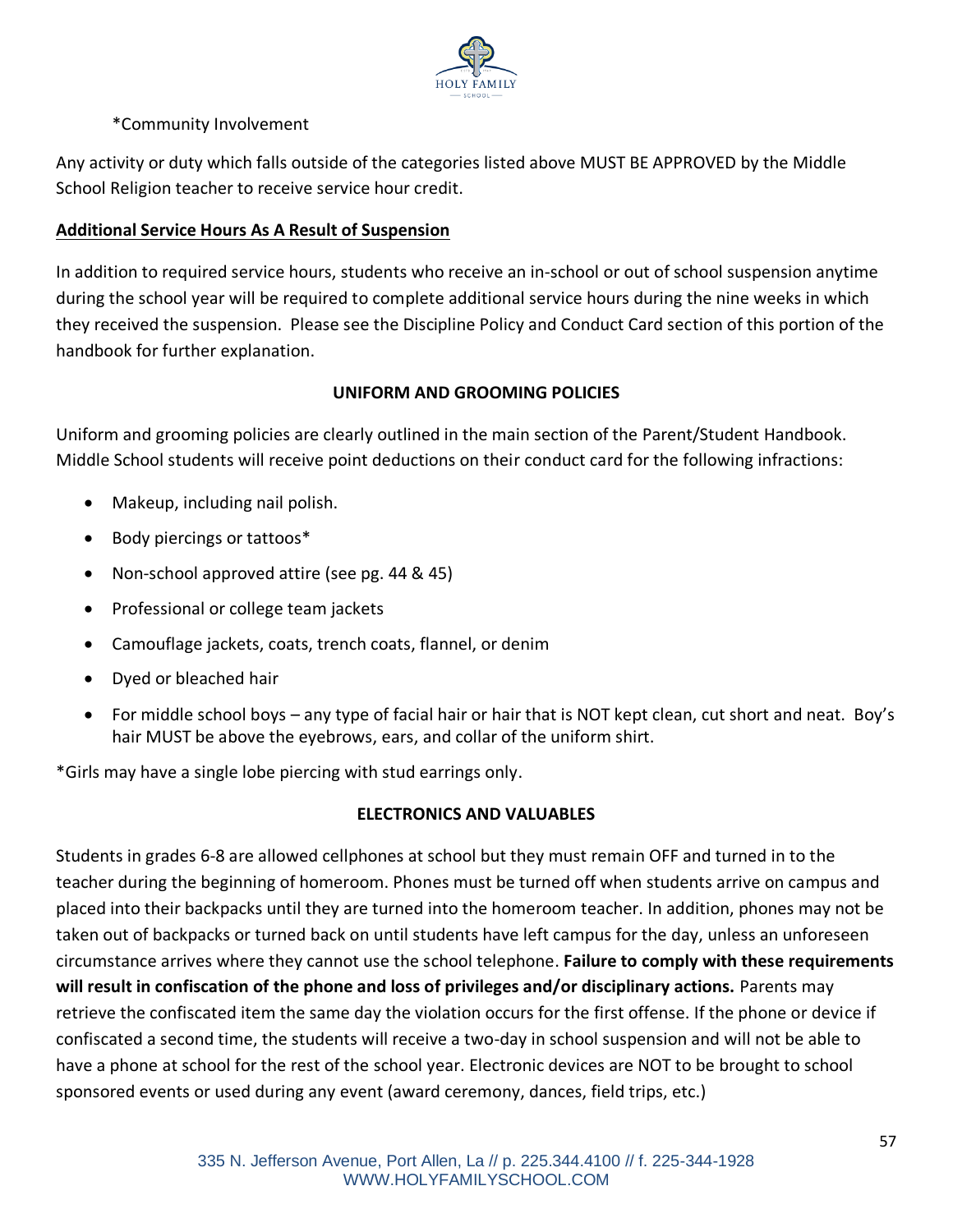

Each student in middle school will have a school issued Chromebook that will always remain on campus including evenings and weekends when it will be charging.

## **Wearable Technology:**

Many of our students are currently wearing smart watches such as Apple watches, FitBit's, etc. to school. We are observing that students are receiving texts, and sometimes calls, on their watches during the school day. We have made the decision to treat student smart watches in the same manner as cell phones. Students may wear their watches to school, however, upon entering the campus, they must turn them into the homeroom teacher and keep them there until school has ended and they leave the campus.

## **DISCIPLINE POLICIES IN MIDDLE SCHOOL**

Student Conduct in Grades 6-8: In 6<sup>th</sup>-8<sup>th</sup> grades, the quarterly report card grade and conduct is determined through the use of weekly grades which reflects a child's ability to follow classroom and campus rules for one week. Students begin each week with **100 points**. For each broken rule, points are subtracted from the weekly total. Should there be a situation where a child's conduct grade is unsatisfactory, a call will be made to the parents to further explain what occurred. At the end of each nine weeks, the nine weekly grades are averaged together into one overall conduct grade that is reported on the individual report card.

Conduct grades are calculated on the same scale as academic grades. Every week, any teacher can deduct points on a student's conduct card for misbehavior. The conduct card will be sent home every Friday to be signed and returned. The following list represents the most common conduct card infractions and the points deducted for each infraction. This list is not intended to be an exhaustive list, and teachers may deduct conduct points for reasons other than those listed here:

Dress Code violation- 5 points

• (socks, belt, ID, non-school approved clothing including sweatshirts and HFS athletic attire.)

Talking

- During teacher instruction 5 points \*
- During morning announcements and afternoon announcements 5 points \*
- During a test –10 points
- During Mass -10 points

Not following directions –5 points\*

Chewing gum/eating in class- 5 points \*

Arriving late for class (transition times)- 5 points \*

Lack of Materials- 5 points \*

Behavior that is disruptive to other students and/or the teacher  $-10$  points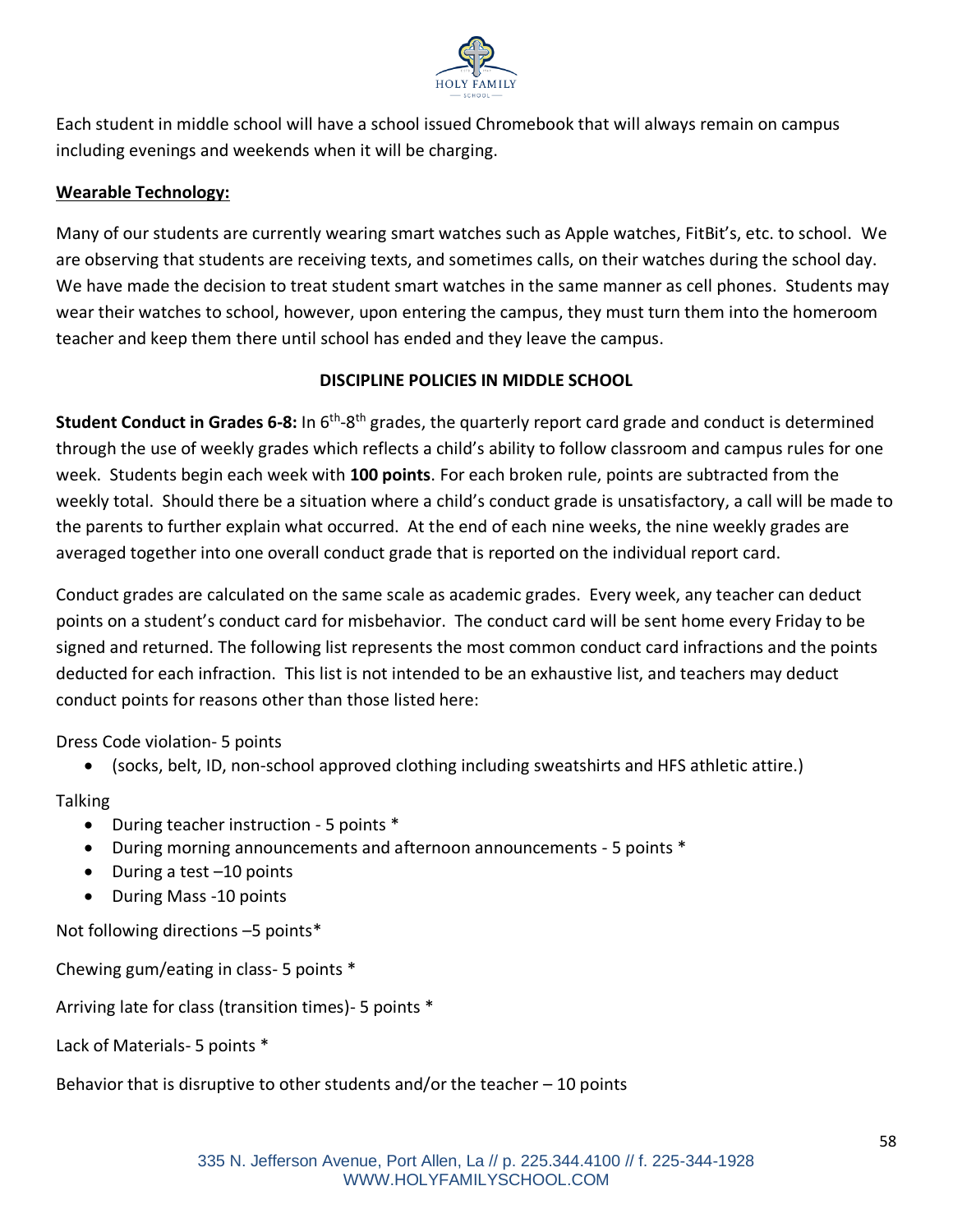

Minor Infractions automatic -15 points

Includes, but is not limited to:

- Horseplay
- Running on the Balcony
- Dropping items off the Balcony
- Minor Disrespect (eye rolling, talking back to a teacher, disrespectful attitude)
- Leaving class without permission
- Disrespectful to peers (name calling, inappropriate comments)
- Misusing materials (i.e., breaking pencils, writing on desk, writing in textbooks)
- Mishandling teachers' personal property.
- Possession of electronic devices including cellphones and smart watches. (see electronics and valuables pg. 57-58)
- Loss of, failure to return, or destruction of conduct card.

Major Infractions will result in automatic -25 points off, an office referral, and immediate parent contact.

Includes, but is not limited to:

- Academic Dishonesty (cheating, copying homework)
- Lying
- Destruction of School Property
- Obscene language/profanity
- Threats (in person, online, etc.)
- Gesture of physical contact/violence (ISS)
- Major Disrespect

When a child receives an automatic OSS, parents will be notified immediately to pick up their child, and students will receive an automatic F in conduct.

## **Reasons For Automatic OSS**

- Physical contact/violence towards another student or teacher
- Threatening a teacher
- Possession/Use of illegal substances\*
- Possession/Use of stolen property\*
- Possession/Use of a weapon\*
- Possession/Use of a vaping device\*
- Any other infraction deemed by administration to constitute Automatic OSS.

## \* **Authorities may also be contacted.**

\*After one warning the following points will be deducted if the student repeats the same infraction.

- $\bullet$  1<sup>st</sup> infraction 5 points
- $\bullet$  2<sup>nd</sup> infraction 10 points
- $\bullet$  3<sup>rd</sup> infraction 15 points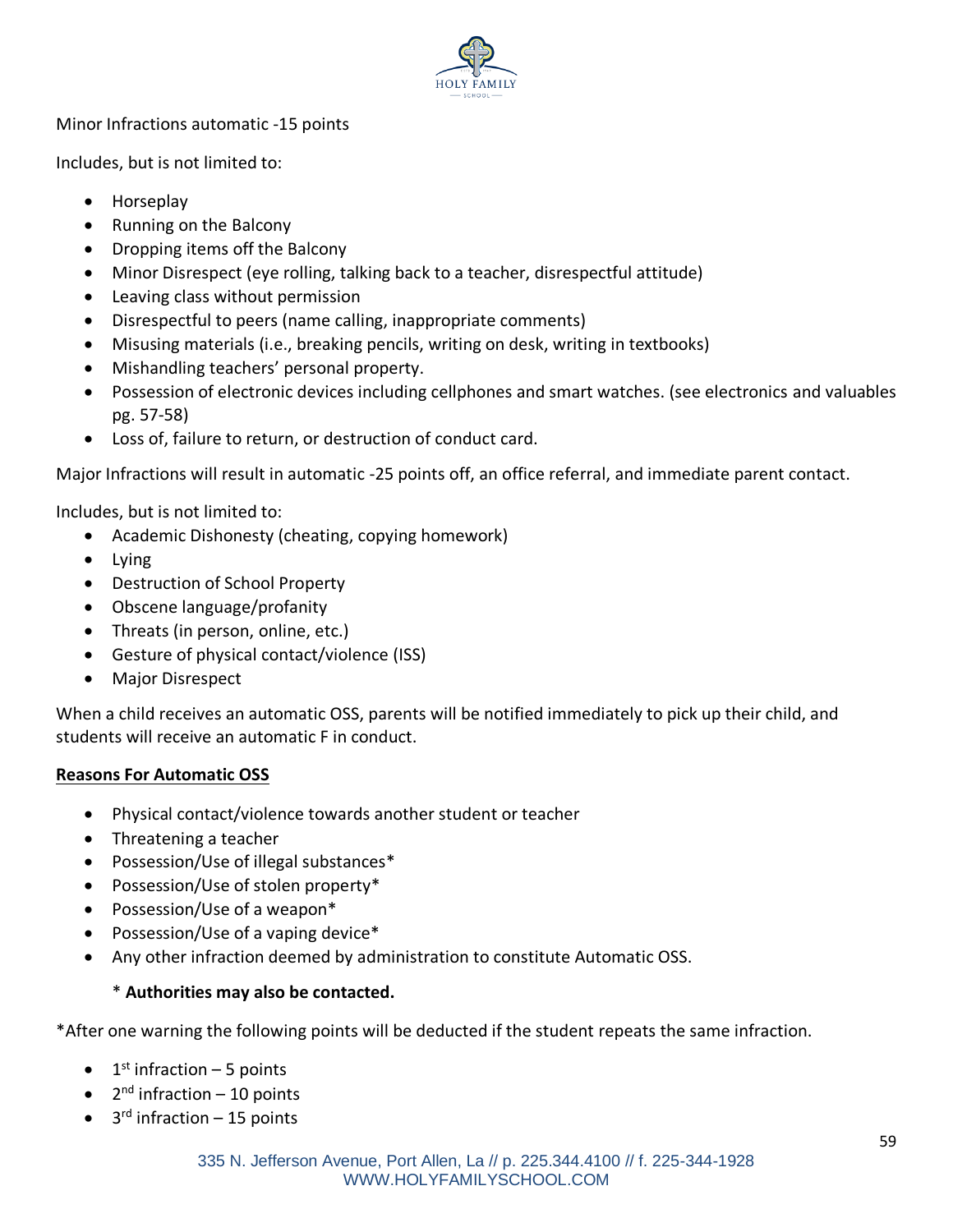

\*Upon each referral, administration will determine number of points taken off, as well as disciplinary actions (ISS/OSS, etc.)

Loss of points between 15 – 29 in a week will result in loss of recess.

A loss of 30 or more points in a week will result in an immediate in school suspension (staying at bear care in the afternoon from 3:00-5:00 working on assigned tasks).

If a student has three ISS in a 2-month period, their next suspension in that same 2-month period will be an automatic OSS.

The severity or frequency of infractions will determine the action(s) taken for each offense.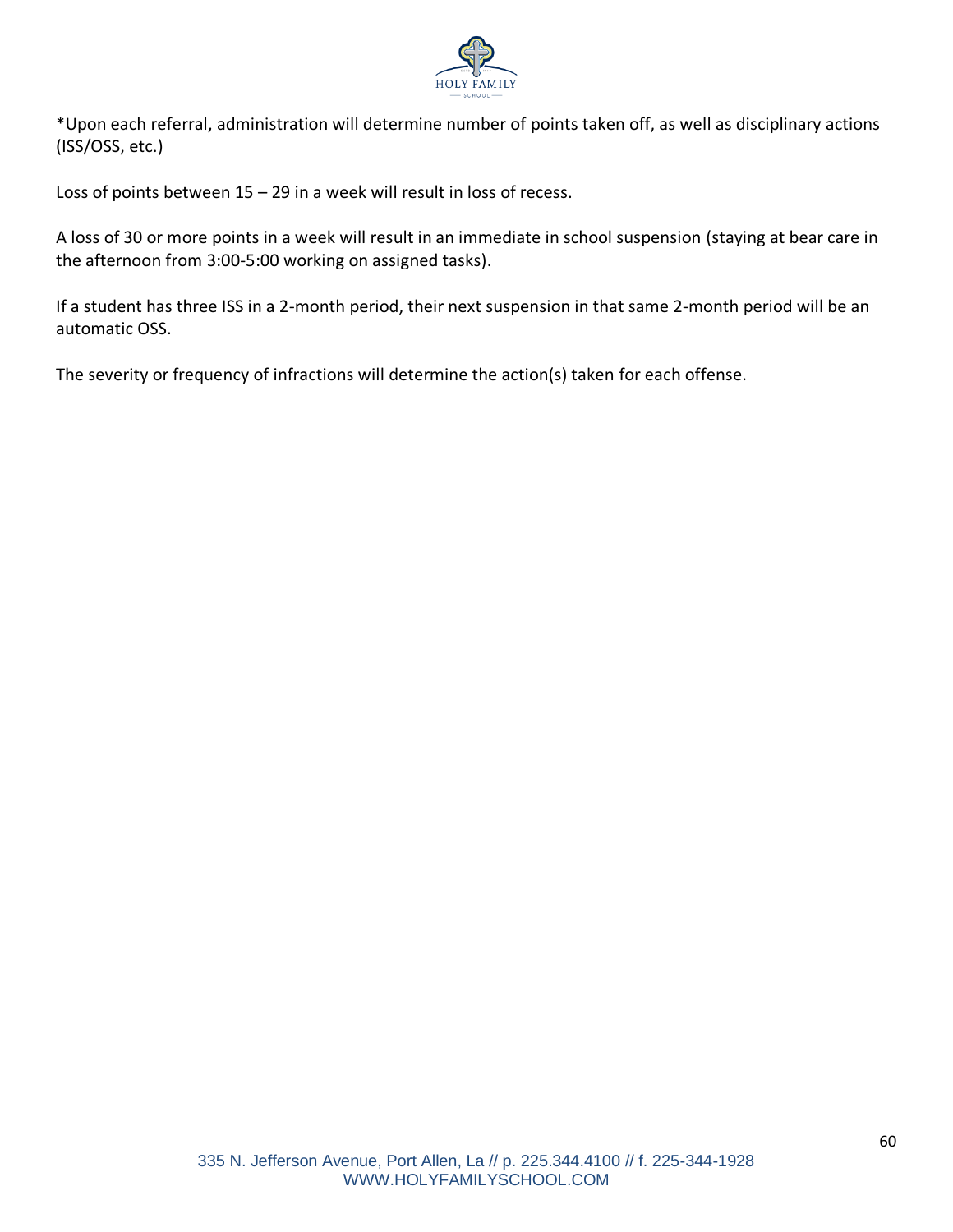

## **HOLY FAMILY SCHOOL PARENT-STUDENT HANDBOOK HOME / SCHOOL CONTRACT**

According to Admissions Requirements set down by the Diocese of Baton Rouge (Section 4.3.2,), "Parents who seek a Catholic education for their child/children enter into a contractual agreement between the school and the parent/guardian and/or the rules of the school covering all areas of the student's development as stated in the school's philosophy. As part of the contractual agreement there are explicit (expressed) and implicit (implied) expectations placed on both parent and administration. These rules and regulations are included in the parent student handbook and school communications."

Catholic schools operate under contract law. The handbook is the printed contract between the parents of minor students and the school or between the adult student and the school. It is required that parent/guardian and their child sign a statement that they and their child agree to abide by the policies, rules, and regulations set forth therein. By signing this statement, parents and students agree to be governed by the rules and regulations stated in the handbook. Failure to abide by the regulations and policies of the school handbook by either the student or his/her parent/guardian may result in the student's removal from the school.

In developing the rules and policies for Holy Family School, the administration has tried to anticipate as many circumstances as possible. The administration will have the authority to use their discretion in whatever circumstances the handbook rules do not precisely address. The administration also reserves the right to amend the handbook, if necessary.

The following is a parental agreement stating you have read the Holy Family Parent-Student Handbook and you agree to be governed by the rules and regulations stated in the handbook.

In addition to the parent's signature, middle school students must sign below showing they understand they are responsible for following the policies of Holy Family. Parents of all students should review and explain all policies and procedures to their children.

## **Parents, please initial your recognition of the following policies:**

Holy Family requires that each family perform 12 hours of Time and Talent service during the school year. Families who do not make the required service hours will be charged a \$25 per hour (up to \$300) for each hour not worked. Payment for these hours will be due May 1st. <br>I have read this policy.

Holy Family requires that each family perform 4 hours of service during the annual Bear Fair. Families who do not make the required service hours will be charged a \$100 per hour (up to \$400) for each hour not worked. Payment for these hours will be due May  $1^{st}$ . \_\_\_\_\_\_ I have read this policy.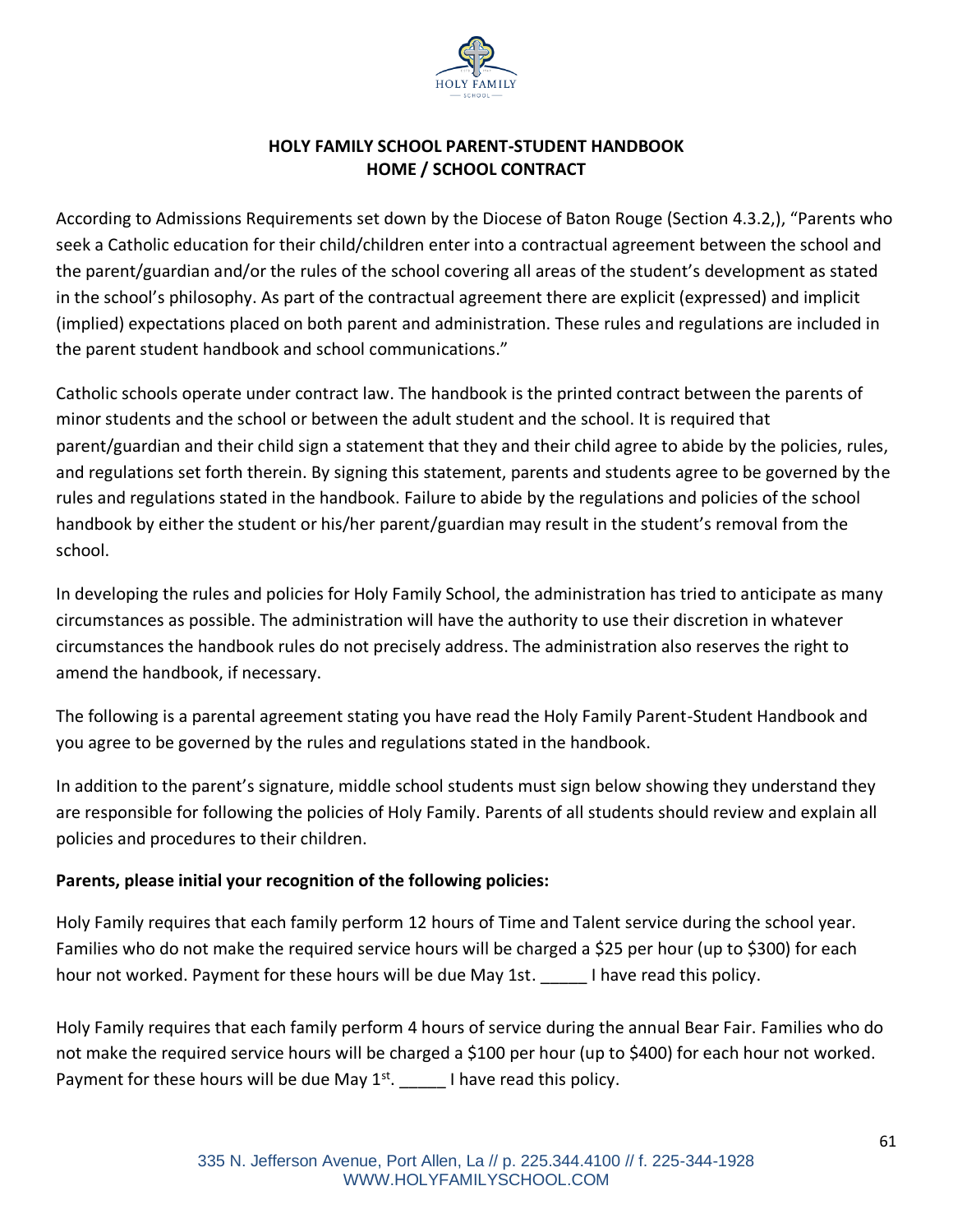

Holy Family requires that each family sell a minimum of 1 book of 6 raffle tickets. Each ticket is valued at \$25. Families who do not sell the required amount of tickets will be required to purchase them/pay the fee (\$150.00). Payment for this will be due May  $1^{st}$ . I have read this policy.

I understand that my child will be issued a device for technology usage. They are responsible for the care of this device and will be held financially responsible for any intentional damages or damages outside of normal wear and tear at the cost of the device or an equivalent replacement. Thave read this policy.

# **BOTH INITIAL AND SIGNATURE PAGES AS WELL AS TECHNOLOGY AGREEMENT POLICY MUST BE RETURNED BY:**

# **MONDAY, AUGUST 16, 2021.**

As a parent/guardian, I have read the Holy Family Parent-Student Handbook and understand that I must cooperate with the school and adhere to the policies, procedures, and regulations contained in the policy handbook. I also understand that I am accountable for all the policies and regulations contained therein, including the policies and procedures listed in the Technology Acceptable Use Policy. I further understand that for the good of the entire school community, the Holy Family administration may, from time to time, deem it necessary to establish special requirements regarding my child's continued enrollment at Holy Family School. I agree to abide by these decisions. This agreement must be signed by both parents/legal guardians with whom the student resides.

| <b>Parent Printed Name</b> | <b>Date</b> |
|----------------------------|-------------|
| <b>Parent Signature</b>    |             |
| <b>Parent Printed Name</b> | <b>Date</b> |
| <b>Parent Signature</b>    |             |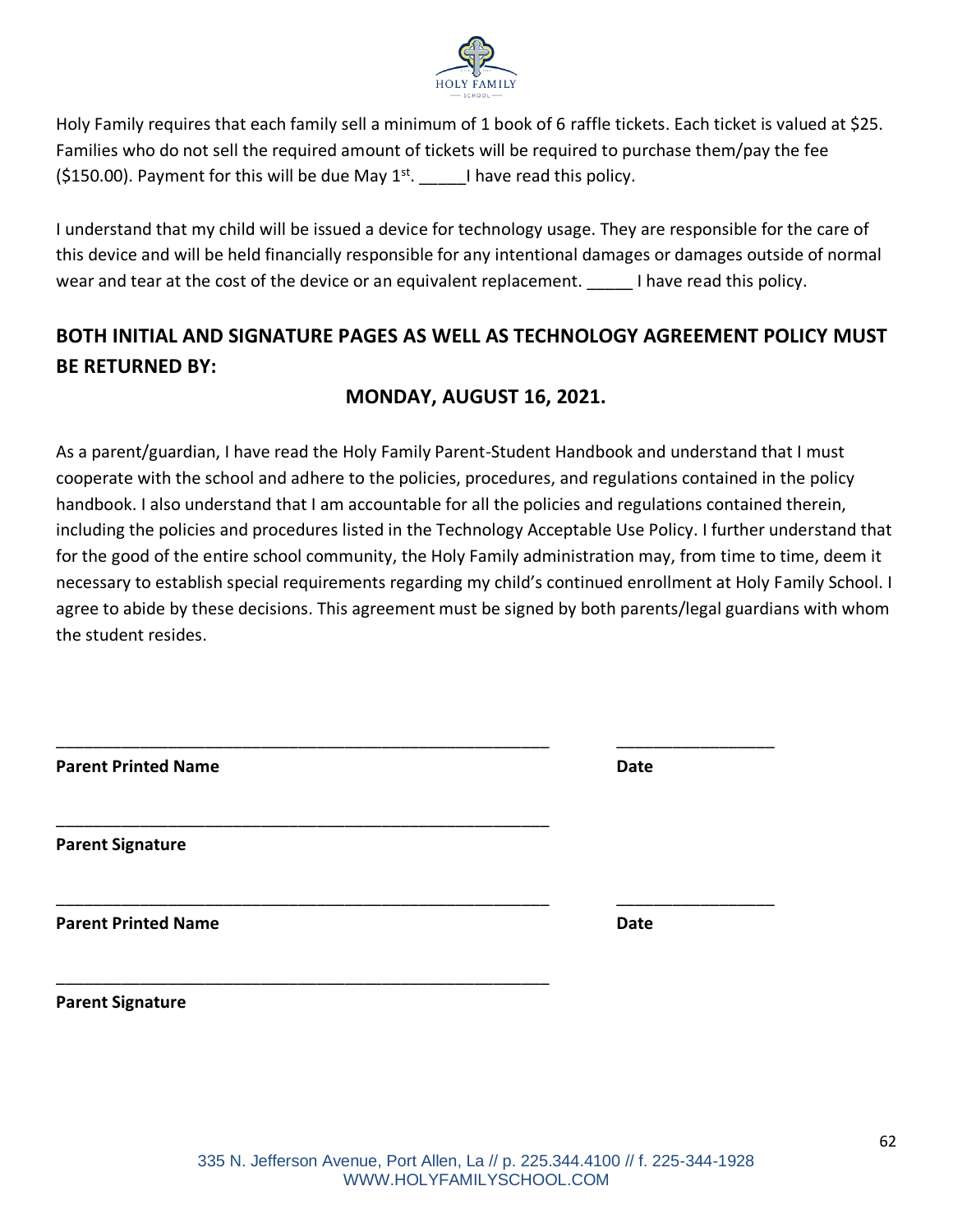

*As a student of Holy Family School, I understand that I am accountable for the policies and regulations contained in the Holy Family Parent/Student Handbook.* 

\_\_\_\_\_\_\_\_\_\_\_\_\_\_\_\_\_\_\_\_\_\_\_\_\_\_\_\_\_\_\_\_\_\_\_\_\_\_\_\_\_\_\_\_\_\_\_\_\_\_\_\_ \_\_\_\_\_\_\_\_\_\_\_\_\_\_\_\_\_

\_\_\_\_\_\_\_\_\_\_\_\_\_\_\_\_\_\_\_\_\_\_\_\_\_\_\_\_\_\_\_\_\_\_\_\_\_\_\_\_\_\_\_\_\_\_\_\_\_\_\_\_

**Student's Printed Name Date**

**Student's Signature**